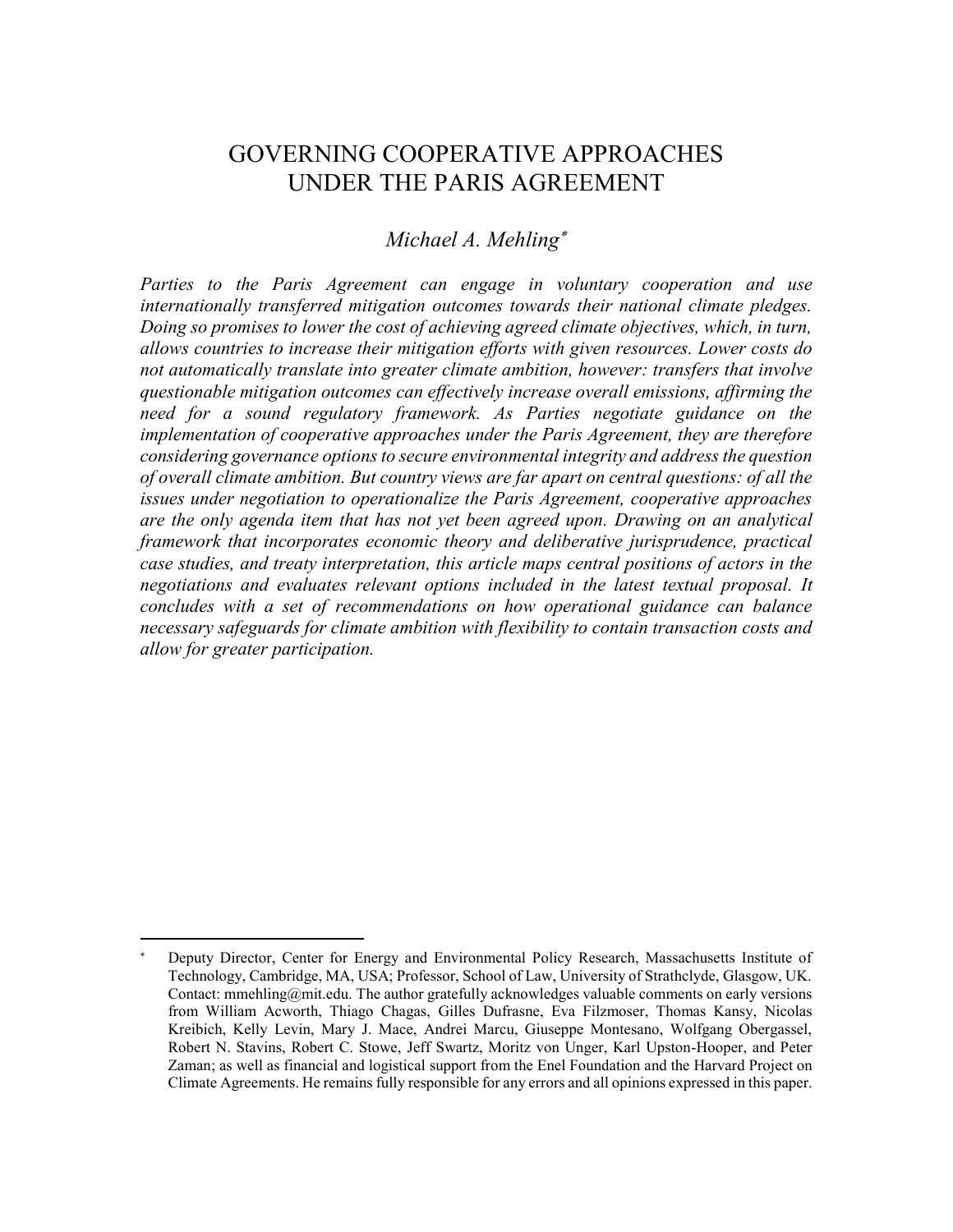#### <span id="page-1-0"></span>**INTRODUCTION**

Although the Paris Agreement does not make express reference to carbon markets,<sup>1</sup> its Article  $6$ is widely held to be the "latest incarnation of these approaches in an international climate treaty"<sup>2</sup> by allowing Parties to cooperate in the achievement of their Nationally Determined Contributions (NDCs). Recent scholarship has suggested that such cooperation can "increase the latitude of Parties to scale up the ambition of their NDCs",<sup>3</sup> and recommended a balanced approach to the governance of Article 6 in order to avoid "restrictive quality or ambition requirements" that might "dampen incentives for cooperation". <sup>4</sup> By contrast, a growing body of literature has highlighted the potential of cooperative approaches to weaken aggregate efforts if unaccompanied by robust governance requirements. 5

Under the Paris Agreement Work Program (PAWP), Parties are currently engaged in developing operational rules and guidance for the implementation of Article 6.<sup>6</sup> How to address questions of ambition and environmental integrity in the governance framework for Article 6 has consistently proven one of the most contentious items in these negotiations. On matters related to ambition, Parties and observers have voiced widely divergent preferences about the appropriate balance between international prescription and national flexibility. Accordingly, successive iterations of draft negotiating text have featured long lists of options for potential inclusion in the "Paris Rulebook", reflecting the diversity and – in many cases – irreconcilability of current Party views as expressed in earlier submissions and statements.

Relevant options proposed by Parties, groups of Parties, and observers fall along a continuum ranging from a high degree of prescriptiveness and central oversight to flexibility and delegation to individual Parties.<sup>7</sup> Importantly, these options are not being negotiated in a legal vacuum. The mandate to elaborate guidance is enshrined in the Paris Agreement, a legally binding treaty, and the wording of that mandate as well as the intent of adopting Parties constrain what the Parties can and cannot include in operational details on Article 6. Conversely, anything Parties fail to agree on will likely remain within their sovereign discretion, given the permissive nature of international law. Resolving the tension between flexibility and prescription will need to occur

<sup>&</sup>lt;sup>1</sup> For a definition of such mechanisms and further discussion, with examples, *see infra*, Section [II.](#page-6-0)[A.](#page-6-1)<br><sup>2</sup> ANDREW HOWARD, INCENTIVIZING MITIGATION: USING INTERNATIONAL GARDON MARKETS TO BALL

<sup>2</sup> ANDREW HOWARD, INCENTIVIZING MITIGATION: USING INTERNATIONAL CARBON MARKETS TO RAISE AMBITION 6 (2018), https://www.carbon-mechanisms.de/en/publications/details/?jiko%5Bpubuid%5D=541 (last visited Mar. 10, 2019).

<sup>&</sup>lt;sup>3</sup> MICHAEL A. MEHLING, GILBERT E. METCALF & ROBERT N. STAVINS, LINKING HETEROGENEOUS CLIMATE POLICIES (CONSISTENT WITH THE PARIS AGREEMENT) 35 (2017), https://www.belfercenter.org/publication/linking-heterogeneous-climate-policies-consistent-paris-agreement (last visited Mar. 10, 2019).

<sup>4</sup> Michael A. Mehling, Gilbert E. Metcalf & Robert N. Stavins, *Linking Climate Policies to Advance Global Mitigation*, 359 SCI. 997, 998 (2018); see also Daniel M. Bodansky et al., *Facilitating Linkage of Climate Policies Through the Paris Outcome*, 16 CLIMATE POL'Y 956, 960 (2016).

<sup>5</sup> *See infra*, Section [I,](#page-2-0) for references and discussion.

<sup>6</sup> *See* Adoption of the Paris Agreement, Decision 1/CP.21, para. 36, *in* UNFCCC, Report of the Conference of the Parties on its Twenty-First Session, Addendum, Part 2, 2, FCCC/CP/2015/10/Add.1 (Jan. 29, 2016) (mandates the Subsidiary Body for Scientific and Technological Advice (SBSTA) with developing and recommending such guidance).

<sup>7</sup> Susan Biniaz, *Analyzing Articles 6.2 and 6.4 of the Paris Agreement along a 'Nationally' and 'Internationally' Determined Continuum*, *in* MARKET MECHANISMS AND THE PARIS AGREEMENT 55, 55–56 (Robert N. Stavins & Robert C. Stowe eds., 2017). For examples and discussion of Party positions, see *infra*, Section III.C.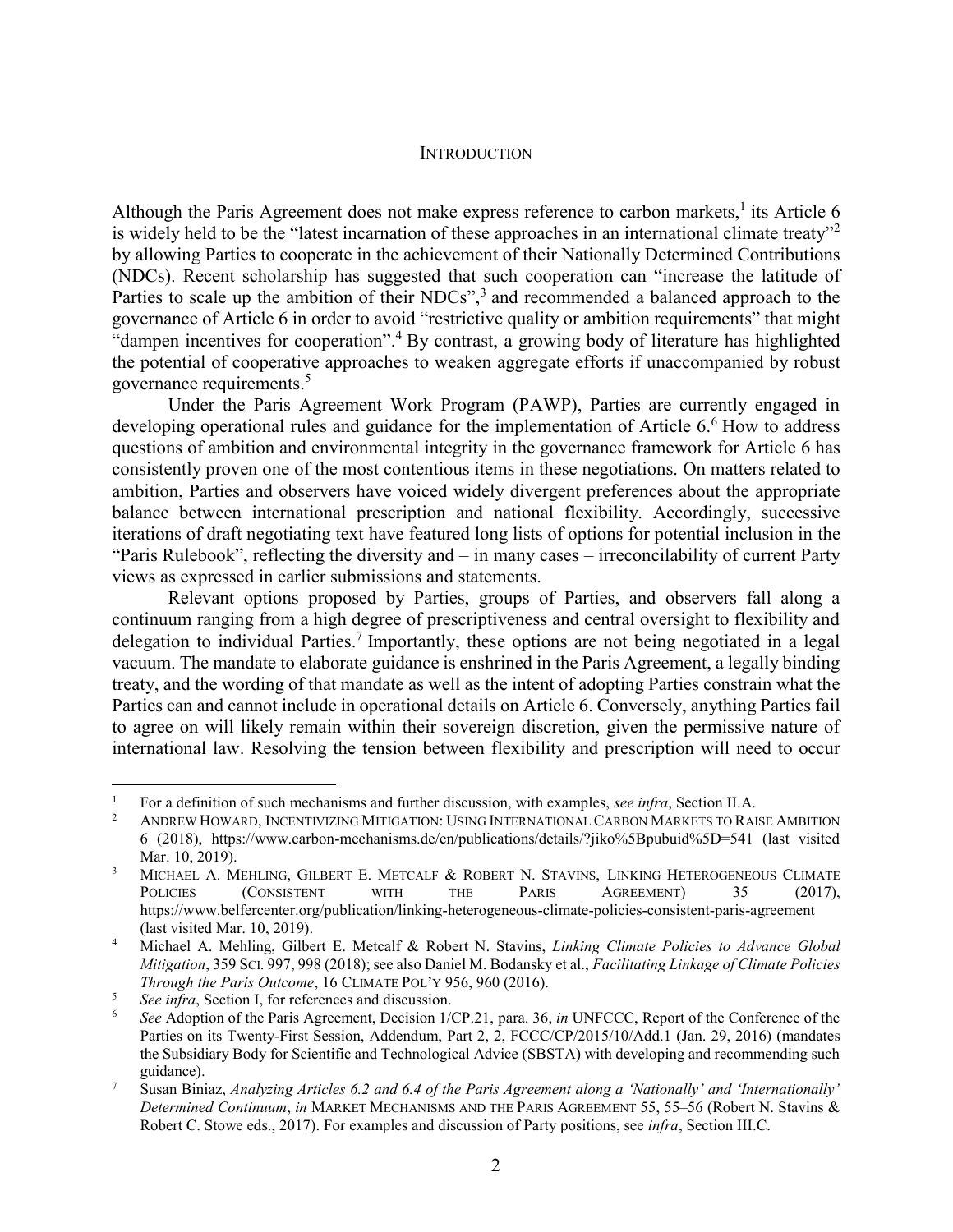within these legal confines, warranting a careful analysis of the scope and limitations of the current negotiating mandate.

In this article, the problematic tension between environmental ambition and flexibility in the governance of carbon trading is dissected through an analytical framework that builds on an established body of scholarship, and incorporates relevant insights from the practical operation of existing carbon markets. It begins with a survey of the theoretical literature on economic instruments for climate change mitigation, and focuses, in particular, on the rationale of such instruments, their governance requirements, and the implications of both under- and overregulation. Next, the article draws on experiences made with the Clean Development Mechanism (CDM) under the Kyoto Protocol and the European Union emissions trading system (EU ETS) to infer lessons from past regulatory choices on the appropriate balance between prescription and flexibility in carbon trading.

This analytical framework is then applied to the discussion of operational guidance for Article 6(2) of the Paris Agreement, which involves the use of internationally transferred mitigation outcomes (ITMOs) towards achievement of NDCs, and thus provides the normative framework for different variations of carbon trading across jurisdictions. To this end, the article proceeds to evaluate the legal mandate for guidance on Article  $6(2)$  – as it relates to questions of ambition – based on the text and negotiating history of Article 6(2), and maps the positions of influential stakeholders on these questions to identify potential areas of convergence in the evolving negotiation process. Navigating within this legal and political opportunity space, the article relates the previous insights from theory and practice to key options currently under discussion to address the issue of ambition in Article 6(2) guidance, and concludes with a set of overarching principles that can help inform the further elaboration of cooperative approaches as negotiations progress towards the climate summit in Katowice and beyond.

# <span id="page-2-1"></span><span id="page-2-0"></span>I. AMBITION, FLEXIBILITY, AND ARTICLE 6(2) OF THE PARIS AGREEMENT

Article 6 of the Paris Agreement allows Parties to engage in voluntary cooperation as they implement their nationally determined contributions  $(NDCs)$ .<sup>8</sup> One such channel of cooperation – set out in Article  $6(2)$  – involves the use of internationally transferred mitigation outcomes (ITMOs) towards achievement of NDCs. Although the provision omits explicit mention of markets, it "firmly anchors market mechanisms in the Paris Agreement"<sup>9</sup> and thus harbors the promise of such mechanisms to lower the cost of achieving environmental policy objectives.<sup>10</sup> In practice, Article 6(2) could be implemented in different ways, including direct transfers between governments, linkage of emissions trading systems or other mitigation policies across two or more

 $\overline{a}$ <sup>8</sup> Paris Agreement on Climate Change, Art. 6(2), Dec. 12, 2015, T.I.A.S. No. 16-1104. As of 1 March 2019, the Paris Agreement had been ratified by 185 parties, see UNFCCC, *Paris Agreement: Status of Ratification*, https://unfccc.int/process/the-paris-agreement/status-of-ratification (last visited Mar 10, 2019).

<sup>&</sup>lt;sup>9</sup> BENITO MÜLLER, ARTICLE 6: MARKET APPROACHES UNDER THE PARIS AGREEMENT 7 (2018), https://ecbi.org/news/article-6-market-approaches-under-paris-agreement (last visited Mar. 10, 2019).

<sup>&</sup>lt;sup>10</sup> For a brief discussion of carbon markets and their rationale as policy instruments for climate change mitigation, *see infra*, Section [II](#page-6-0)[.A.](#page-6-1)[1.](#page-6-2)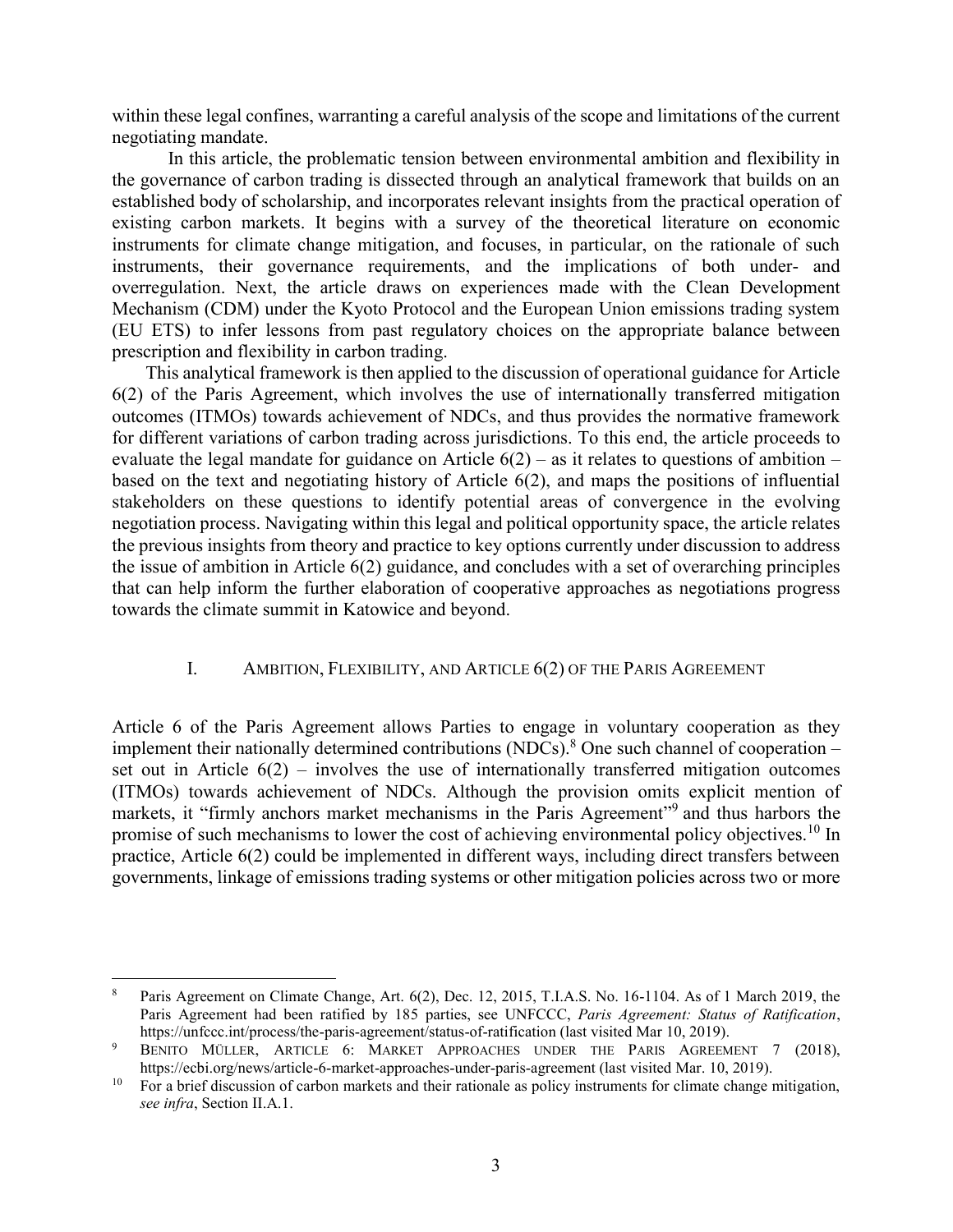Parties, sectoral or activity crediting mechanisms, and other forms of cooperation involving public or private entities, or both. $^{11}$ 

<span id="page-3-0"></span>Typically, such cooperation will take place because emissions can be reduced at lower cost in the Party where the abatement occurs – the transferring Party – than in the Party acquiring the ITMO.<sup>12</sup> With the compliance flexibility introduced through Article  $6(2)$ , both Parties can leverage the difference in abatement cost for mutual benefit: the acquiring Party is able to reduce the cost of meeting its pledged NDC, whereas the transferring Party will receive some form of compensation, usually in monetary terms.<sup>13</sup> One estimate suggests that this ability to transfer mitigation outcomes across Parties can reduce the costs of global mitigation under currently submitted NDCs by one third by 2030, and by about a half by 2050.<sup>14</sup> Another estimate anticipates even greater cost savings of between 59 and 79 percent by 2035, with the higher end of the range contingent on inclusion of abatement from reduced deforestation and forest degradation.<sup>15</sup> Research on the economic effects of regional rather than global trading also affirms substantial cost savings.<sup>16</sup>

<sup>11</sup> HOWARD, *supra* note 3, at 7–8; Andrew Howard, *Voluntary Cooperation (Article 6)*, *in* THE PARIS AGREEMENT ON CLIMATE CHANGE: ANALYSIS AND COMMENTARY 178, 185 (Daniel Klein et al. eds., 2017); NICOLAS KREIBICH, RAISING AMBITION THROUGH COOPERATION: USING ARTICLE 6 TO BOLSTER CLIMATE CHANGE MITIGATION 7–8 (2018), https://www.carbon-mechanisms.de/en/publications/details/?jiko%5Bpubuid%5D=533 (last visited Mar. 10, 2019); NICOLAS KREIBICH & WOLFGANG OBERGASSEL, NEW PATHS TO POLICY CREDITING? CHALLENGES AND OPPORTUNITIES OF POLICY-BASED COOPERATION UNDER ARTICLE 6 OF THE PARIS  $\overline{A}$ GREEMENT (2018), (2018), https://epub.wupperinst.org/frontdoor/deliver/index/docId/7205/file/7205\_Policy\_Crediting.pdf; MEHLING, METCALF, & STAVINS, *supra* note 4, at 2.

<sup>&</sup>lt;sup>12</sup> As MÜLLER, *supra* note 10, at 14, explains, the Parties involved in Art. 6.2 transfers have been designated in different ways in the draft negotiating texts, with Parties transferring ITMOs out of their jurisdiction variously referred to as "host Parties", "generating Parties", "originating Parties", or "transferring Parties", while those receiving them have been referred to as "acquiring Parties" or "using Parties."

<sup>&</sup>lt;sup>13</sup> Exceptions may exist when cooperation is motivated by political rather than economic considerations, for instance to build capacity and channel climate finance to developing country Parties. Likewise, compensation may be effected in non-monetary terms, for instance through the transfer of technology or a political concession in another issue area, such as international trade in goods and services.

<sup>&</sup>lt;sup>14</sup> WORLD BANK, ECOFYS & VIVID ECONOMICS, STATE AND TRENDS OF CARBON PRICING 2016 80 (2016). For 2030, the calculation was based on INDCs available at the time, with estimated cost savings – measured as economywide welfare changes when comparing a business-as-usual evolution of the energy system with an evolution where emissions are constrained in line with the INDC pledges – amounting to around US\$ 115 billion per year. For 2050, the calculation assumes convergence of global per capita emissions in line with limiting global warming to 2°C in 2100, yielding estimated cost savings from trading of around 54 percent, or US\$ 3,940 billion per year. Overall, this results in cumulative discounted savings in mitigation costs, using a 5 percent discount rate, of US\$ 6(2) trillion between 2012 and 2050, *see Id.*, at 83, 86.

<sup>&</sup>lt;sup>15</sup> ENVIRONMENTAL DEFENSE FUND (EDF), CATALYZING CARBON MARKETS GLOBALLY TO REALIZE THE PROMISE OF PARIS: THE POWER OF MARKETS TO INCREASE AMBITION 2–3 (2018), https://unfccc.int/sites/default/files/resource/236\_Talanoa%20submission%20carbon%20markets%20potential %20EDF%20April%203.pdf (last visited Mar. 10, 2019). For this estimate, the authors compared expected total global costs for meeting currently pledged NDCs from 2020 to 2035 based on their existing use of markets and estimates of current sectoral plans and policies, with expected costs in a variety of scenarios including domestic and international emissions trading, with and without use of credits from Reducing Emissions from Deforestation and Forest Degradation (REDD) activities.

<sup>&</sup>lt;sup>16</sup> BARAN DODA, SIMON QUEMIN & LUCA TASCHINI, LINKING PERMIT MARKETS MULTILATERALLY (2018), https://ideas.repec.org/p/cec/wpaper/1804.html (last visited Mar. 10, 2019); applying a general model to quantify the economic gains of multilateral linking, the authors find that emissions trading between the power sectors in Canada, continental Europe, South Korea, the United Kingdom and the United States generates gains of up to US\$ 370 million per year relative to autarky.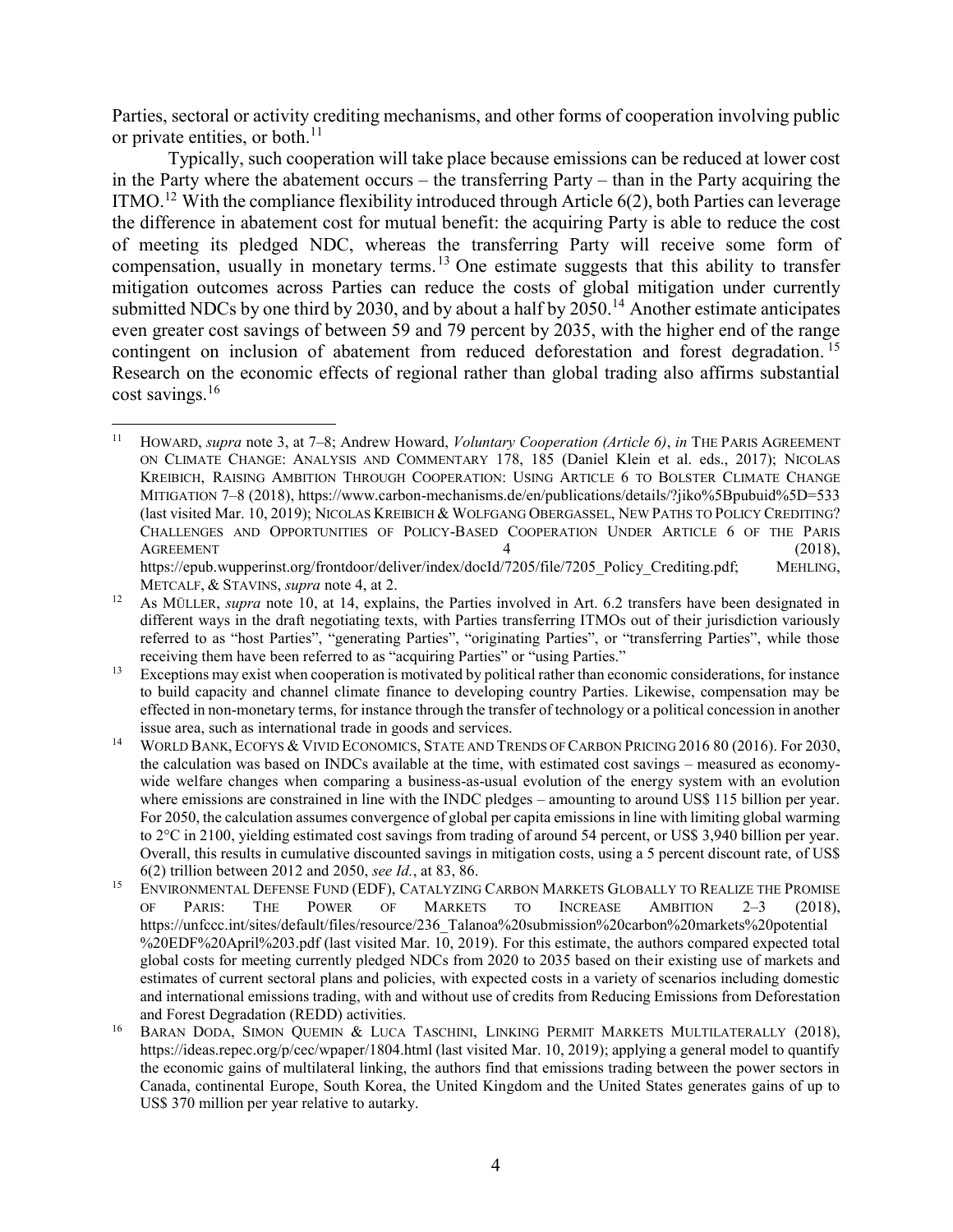Such cost reductions, in turn, can allow for greater climate ambition with available resources. By helping to achieve initial NDCs more easily, the ability to transfer mitigation effort can lower political resistance to more ambitious pledges in the future, and unlock additional resources that can be diverted to mitigation activities. As the Special Report of the Intergovernmental Panel on Climate Change (IPCC) on Global Warming of 1.5°C underscored, the pace and scale of mitigation efforts needed to achieve the temperature goals of the Paris Agreement<sup>17</sup> have "no documented historic precedent", and call for unparalleled levels of investment.<sup>18</sup> Because financial resources are limited, it is doubtful whether these investment levels can be met; assessments of current financial flows certainly affirm a considerable investment shortfall.<sup>19</sup> Any policy approach that strengthens the impact of a given level of investment may, therefore, prove critical to narrow the considerable ambition gap of existing NDCs.<sup>20</sup>

By leveraging the cost savings from cooperation, countries could accelerate the progression of their mitigation pledges across NDC cycles. One modeling assessment suggests that global use of carbon markets would help achieve almost twice the emission reductions at the same total cost.<sup>21</sup> Another estimate considers the cost savings from international carbon trading to be sufficient for an additional 1.5 GtCO<sub>2</sub> of emissions abated by  $2030<sup>22</sup>$  Overall, international cooperation under Article 6 thus has the potential of becoming "a powerful tool to promote more mitigation action ... and pave the way for progress within the next NDC cycle".<sup>23</sup>

Lower costs may not automatically translate into greater ambition, however.<sup>24</sup> A growing body of research has discussed the potential of cooperative approaches to weaken aggregate efforts if Parties transfer ITMOs with questionable integrity or are discouraged from progressively

<sup>17</sup> *See* Paris Agreement, Art. 2(1), *supra*, note [8,](#page-2-1) which states as its objective "to strengthen the global response to the threat of climate change  $\ldots$  by (a) [h]olding the increase in the global average temperature to well below 2 °C above pre-industrial levels and pursuing efforts to limit the temperature increase to 1.5 °C above pre-industrial levels."

<sup>&</sup>lt;sup>18</sup> INTERGOVERNMENTAL PANEL ON CLIMATE CHANGE (IPCC), GLOBAL WARMING OF 1.5°C: AN IPCC SPECIAL REPORT ON THE IMPACTS OF GLOBAL WARMING OF 1.5°C ABOVE PRE-INDUSTRIAL LEVELS AND RELATED GLOBAL GREENHOUSE GAS EMISSION PATHWAYS, IN THE CONTEXT OF STRENGTHENING THE GLOBAL RESPONSE TO THE THREAT OF CLIMATE CHANGE, SUSTAINABLE DEVELOPMENT, AND EFFORTS TO ERADICATE POVERTY 4– 8, SPM-29 (2018), https://www.ipcc.ch/sr15 (last visited Mar. 10, 2019).In the energy sector alone, the IPCC estimates that average supply-side investment needs to achieve the 1.5°C and 2°C temperature objectives amount to 3-3.5 trillion per year in 2010 US\$ between 2016 and 2050, see *Id.*, at 4–13.

BARBARA BUCHNER ET AL., GLOBAL LANDSCAPE OF CLIMATE FINANCE 2017 14 (2017), https://climatepolicyinitiative.org/publication/global-landscape-of-climate-finance-2017 (last visited Mar. 10, 2019).

<sup>&</sup>lt;sup>20</sup> UNITED NATIONS ENVIRONMENT PROGRAMME (UNEP), THE EMISSIONS GAP REPORT 2017: A UN ENVIRONMENT SYNTHESIS REPORT 1 (2017). As the report observes, current NDCs are "far from the level of ambition required for an emissions pathway consistent with staying below a 2°C, let alone a 1.5°C, temperature increase" and currently cover "only around one third of the emission reductions needed by 2030", *Id.*, at 1.

<sup>21</sup> ENVIRONMENTAL DEFENSE FUND (EDF), *supra* note 16, at 3. Using a partial-equilibrium model based on estimated marginal abatement cost (MAC) curves for major sectors within each country and region, and holding total discounted abatement cost constant, the authors estimated cumulative emissions reductions over the period 2020 to 2035 would increase from 77 GtCO<sub>2</sub>e in the base case to 147 GtCO<sub>2</sub>e in a scenario with full global emissions trading, reflecting an increase of 91 percent.

<sup>&</sup>lt;sup>22</sup> WORLD BANK, ECOFYS, & VIVID ECONOMICS, *supra* note 15, at 86. For this estimate, the authors calculated the mitigation effect of diverting US\$ 115 billion in cost savings to abatement activities.

<sup>23</sup> Malin Ahlberg, *Enhancing Ambition: Carbon Pricing as a Tool to Step up Mitigation Efforts*, 6 CARBON MECHANISMS REV. 22, 23–24 (2018).

<sup>24</sup> HOWARD, *supra* note 3, at 3.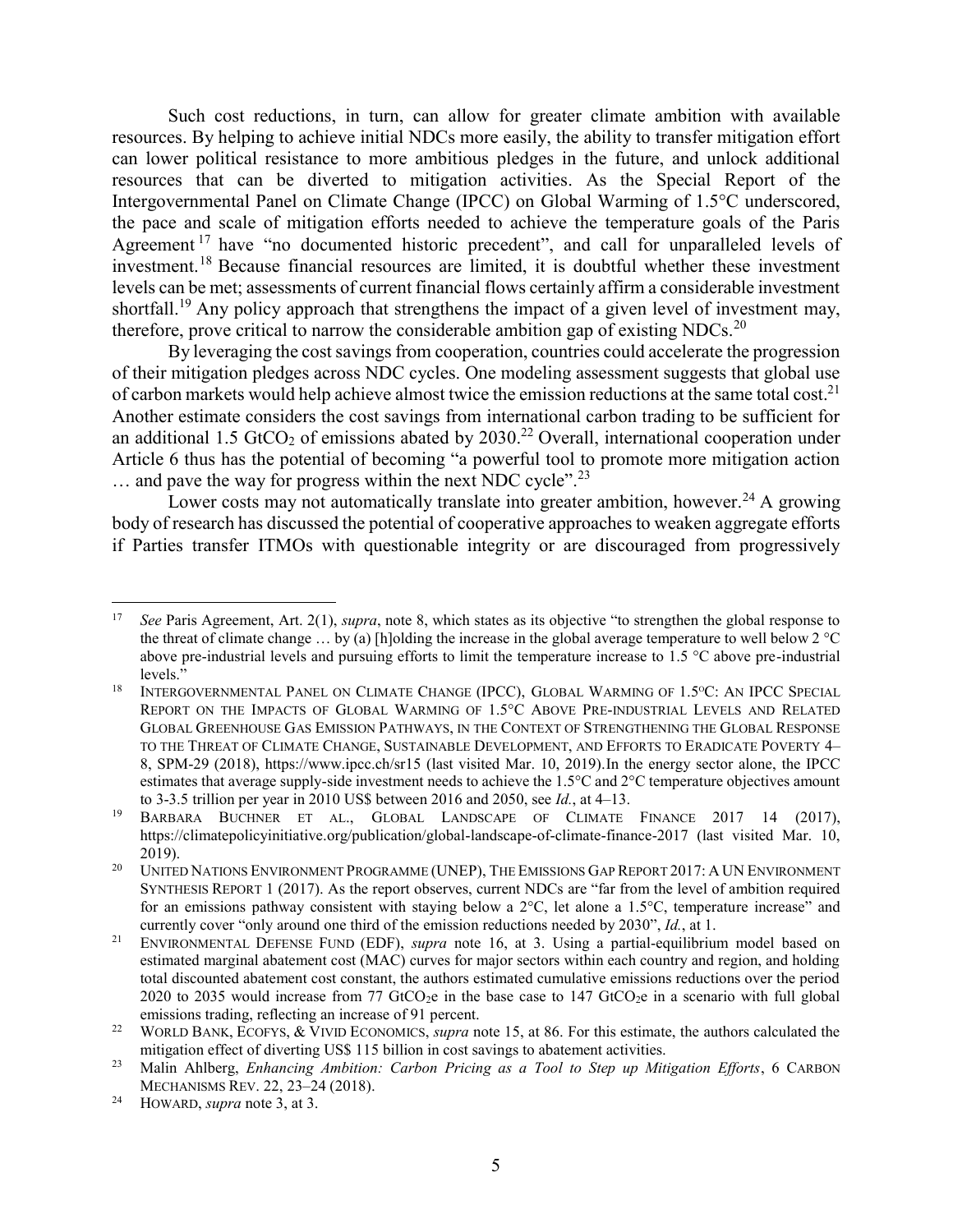strengthening their NDCs over time.<sup>25</sup> While it tends to concede the possibility of cost savings,<sup>26</sup> this research is more preoccupied with the risks that could arise from deployment of carbon trading, often with reference to examples from existing carbon markets. What the individual studies – a vast majority of which have been commissioned or funded by government agencies in only three European countries<sup>27</sup> – collectively affirm is the need for robust governance to address such risks, usually accompanied by conceptual proposals and policy options that should be included in a regulatory framework.<sup>28</sup>

<span id="page-5-0"></span>Concerns about the environmental risks of ITMO transfers were also on the minds of Parties when they negotiated the Paris Agreement. Article 6(1) notes that use of cooperative approaches allows "for higher ambition" and serves to promote "environmental integrity." Article 6(2) goes further when it states that Parties using ITMOs towards their NDCs "shall … ensure environmental integrity and transparency, including in governance." Based on the options included in the latest textual proposals, at least some of these concerns will also be addressed by the operational guidance on Article 6(2) that is currently under negotiation. A survey of Party positions in the negotiating process reveals considerable disagreement, however, on the interpretation of

 $\overline{a}$ <sup>25</sup> HOWARD, *supra* note 3; KREIBICH, *supra* note 12; NICOLAS KREIBICH & LUKAS HERMWILLE, ROBUST TRANSFERS OF MITIGATION OUTCOMES - UNDERSTANDING ENVIRONMENTAL INTEGRITY CHALLENGES (2018), https://www.carbon-

mechanisms.de/en/publications/details/?jiko%5Bpubuid%5D=464&cHash=8376aade6adae596956280f7bdc3bd da (last visited Mar. 10, 2019); STEPHANIE LA HOZ THEUER ET AL., INTERNATIONAL TRANSFERS UNDER ARTICLE 6 IN THE CONTEXT OF DIVERSE AMBITION OF NDCS: ENVIRONMENTAL INTEGRITY RISKS AND OPTIONS TO ADDRESS THEM (2017), https://www.sei.org/publications/international-transfers-article-6-ndcs (last visited Mar. 10, 2019); AXEL MICHAELOWA &SONJA BUTZENGEIGER, ENSURING ADDITIONALITY UNDER ART. 6 OF THE PARIS AGREEMENT: SUGGESTIONS FOR MODALITIES AND PROCEDURES FOR CREDITING OF MITIGATION UNDER ART. 6.2 AND 6.4 AND PUBLIC CLIMATE FINANCE PROVISION UNDER ART. 6.8 (2017), https://www.perspectives.cc/fileadmin/Publications/Ensuring\_additionality\_under\_Art.\_6\_of\_the\_Paris\_agreem ent Michaelowa Axel\_Butzengeiger Sonja 2017.pdf (last visited Mar. 10, 2019); LAMBERT SCHNEIDER ET AL., ENVIRONMENTAL INTEGRITY UNDER ARTICLE 6 OF THE PARIS AGREEMENT. (2017), https://www.dehst.de/SharedDocs/downloads/EN/project-mechanisms/Discussion-

Paper\_Environmental\_integrity.pdf (last visited Mar. 10, 2019); Lambert Schneider & Stephanie La Hoz Theuer, *Environmental Integrity of International Carbon Market Mechanisms Under the Paris Agreement*, 19 CLIMATE POL'Y 386 (2019); RANDALL SPALDING-FECHER ET AL., ENVIRONMENTAL INTEGRITY AND ADDITIONALITY IN THE NEW CONTEXT OF THE PARIS AGREEMENT CREDITING MECHANISMS (2017), https://www.energimyndigheten.se/contentassets/2600659ecfa54ec995b835a4c99d75fb/environmental-

integrity----final-report-2017.01.24.pdf; CARSTEN WARNECKE ET AL., OPPORTUNITIES AND SAFEGUARDS FOR AMBITION RAISING THROUGH ARTICLE 6 (2018), https://newclimate.org/2018/05/09/opportunities-andsafeguards-for-ambition-raising-through-article-6 (last visited Mar. 11, 2019).

<sup>&</sup>lt;sup>26</sup> Interestingly, the potential for cost savings under Art. 6 is usually affirmed, without offering any supporting evidence or references; *see e.g.* HOWARD, *supra* note 3, at 3: "The case for international carbon markets being cost-effective in mitigating climate change is well established."

<sup>&</sup>lt;sup>27</sup> SANDRA GREINER & AXEL MICHAELOWA, COOPERATIVE APPROACHES UNDER ART. 6.2 OF THE PARIS AGREEMENT (2018), https://climatefocus.com/publications/cooperative-approaches-under-art-62-parisagreement (last visited Mar. 11, 2019); HOWARD, *supra* note 3; KREIBICH, *supra* note 12; KREIBICH & HERMWILLE, *supra* note 26; MICHAELOWA & BUTZENGEIGER, *supra* note 26; and WARNECKE ET AL., *supra* note 26, acknowledge the German Federal Ministry for the Environment, Nature Conservation and Nuclear Safety as client or sponsor; LA HOZ THEUER ET AL., *supra* note 26; and Stephanie La Hoz Theuer, Lambert Schneider & Derik Broekhoff, *When Less Is More: Limits to International Transfers Under Article 6 of the Paris Agreement*, 19 CLIMATE POL'Y 401 (2019), acknowledge the Belgian Directorate-General Environment, under the authority of the Federal Public Service Health, Food Chain Safety and Environment, as client or sponsor; SPALDING-FECHER ET AL., *supra* note 26, acknowledge the Swedish Energy Agency as client or sponsor.

<sup>28</sup> For examples and discussion in the context of individual negotiation issues, *see infra*, Section [2.](#page-36-0)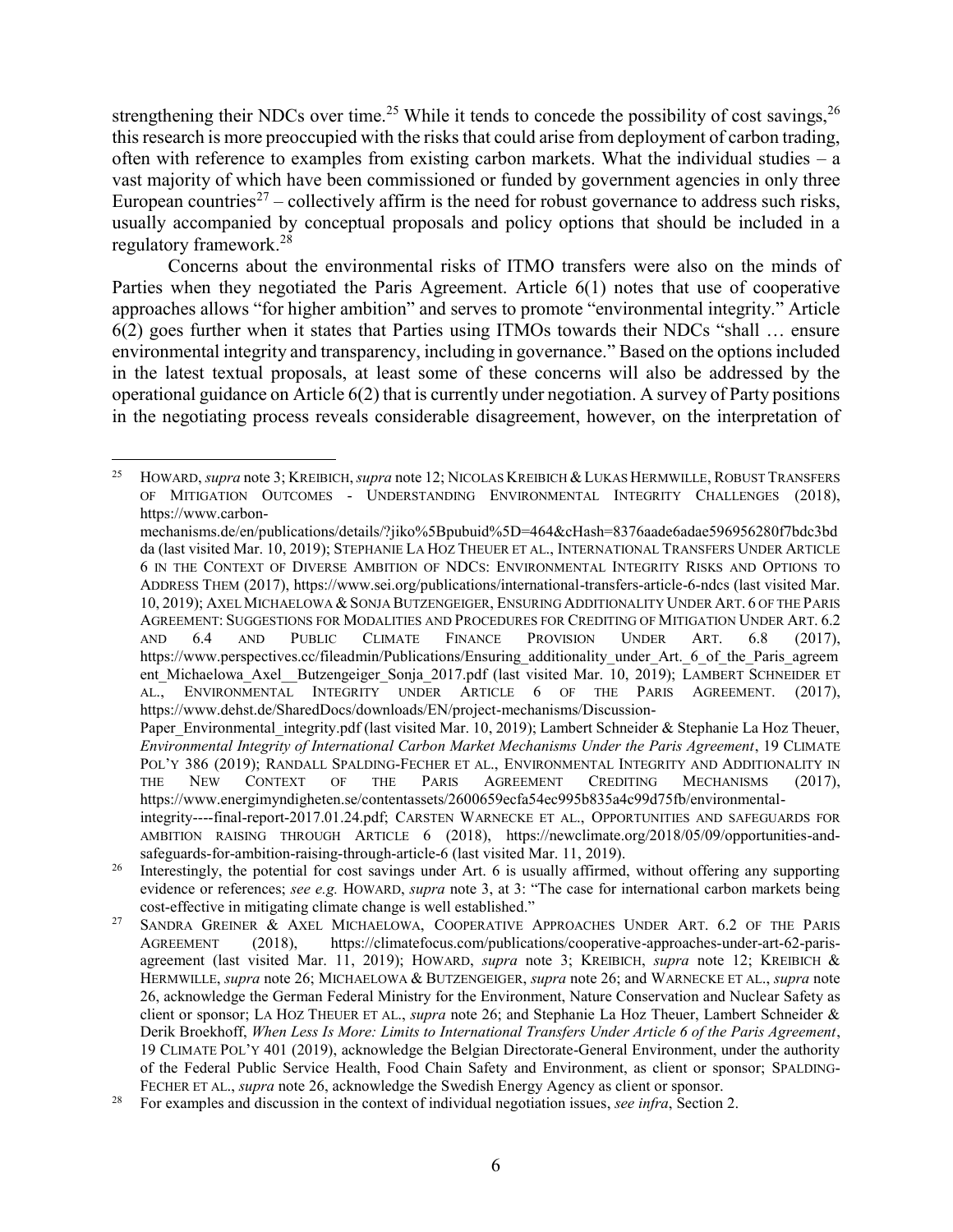these concepts and how they should be reflected – if at all – in relevant guidance.<sup>29</sup> What emerges from the mapping of Party statements and submissions is a range of views along a continuum between prescription and flexibility, inviting questions about the appropriate balance.<sup>30</sup>

This challenge is not new, of course. Ever since market approaches have been discussed in the international climate regime, some stakeholders have endorsed simplicity and speed in their operationalization, while others have placed greater emphasis on the need to secure environmental integrity and ambition.<sup>31</sup> Each viewpoint can cite reasonable arguments, and any compromise will, by necessity, incur a number of tradeoffs. A highly prescriptive governance framework can increase transaction costs to the point of stifling investor interest and exceeding the technical and administrative capacity of some countries, becoming a deterrent against use of Article 6(2) and its ability to reduce abatement costs; regulatory flaws and lacking stringency, in turn, can result in ITMO transfers of questionable integrity that run counter to the mitigation objectives of the Paris Agreement and undermine confidence in its market mechanisms, echoing a pattern observed under the Kyoto Protocol.

So how should these competing priorities be reconciled? With around half of all Parties signaling their intention to participate in international carbon markets, either as a source of climate finance or as a means to achieve pledged emission reductions,  $32$  the importance of this question should not be underrated. Identifying an outcome that balances contending views and is acceptable to all Parties will be critical if Article 6(2) is to become, as one veteran of the negotiations has proposed, "the choice for up-scaled mitigation activities" to achieve the Paris Agreement objective of global carbon neutrality in the second half of the century.<sup>33</sup>

Any political outcome should hence be based on a robust understanding of its implications, including the inevitable tradeoffs, and factor in relevant insights from the research community. So far, however, the literature on this complex governance challenge has been to a certain degree selfreferential, and difficult to disentangle from the viewpoints of a narrow group of countries commissioning or otherwise supporting the underlying research.<sup>34</sup> While this article cannot claim to reflect a greater geographic diversity of views – for now, there is a dearth of research and analysis on Article 6 from outside Europe and North America – it aims to expand the discussion based on an analytical framework drawn from broader academic enquiry across economic theory and political economy as well as deliberative jurisprudence, described in the next section.

# <span id="page-6-0"></span>II. ANALYTICAL FRAMEWORK: THEORY AND CASE STUDIES

# <span id="page-6-3"></span>*A. Carbon Markets and their Regulation*

<span id="page-6-2"></span><span id="page-6-1"></span>*1. Markets, Market Failure and Corrective Intervention*

<sup>&</sup>lt;sup>29</sup> For a mapping of Party positions, *see infra*, Section [III.](#page-23-0)[C.](#page-33-0)<br><sup>30</sup> GRENER & MICHAELOWA, suppo poto 28, et 8

<sup>&</sup>lt;sup>30</sup> GREINER & MICHAELOWA, *supra* note 28, at 8.<br><sup>31</sup> MICHAELOWA & BUTZENCEICER, supra note 26

<sup>31</sup> MICHAELOWA & BUTZENGEIGER, *supra* note 26, at 10.

<sup>&</sup>lt;sup>32</sup> International Emissions Trading Association (IETA), IETA INPUT TO THE TALANOA DIALOGUE 2 (2018); WORLD BANK & ECOFYS, STATE AND TRENDS OF CARBON PRICING 2018 34 (2018).

<sup>&</sup>lt;sup>33</sup> Thomas Forth, *Katowice and the Paris Rule Book*, 6 CARBON MECHANISMS REV. 4, 6 (2018).

<sup>34</sup> For references, *see supra*, note [27.](#page-5-0)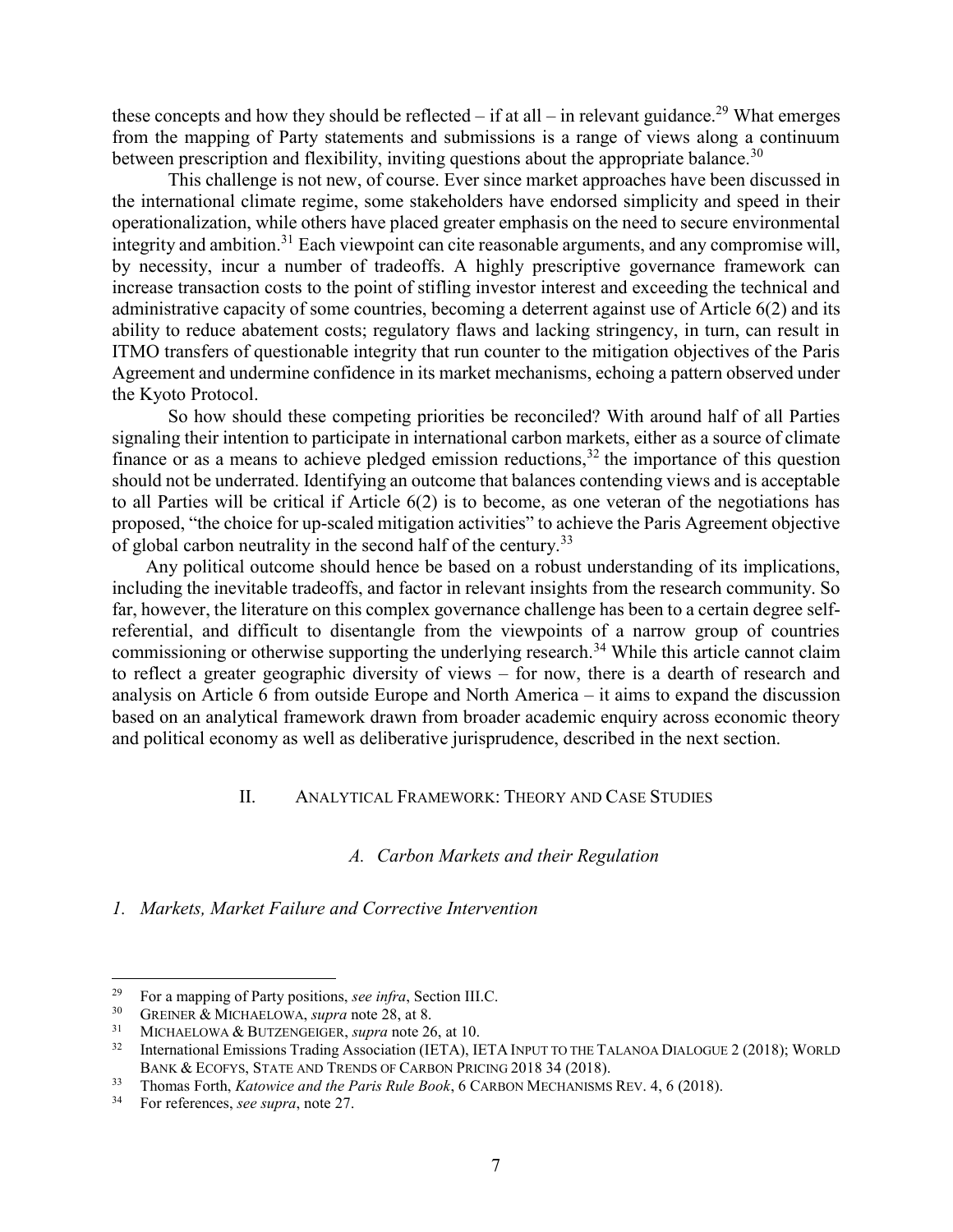To better understand the implications of alternative approaches to the governance of Article 6(2) and how these might affect its operation, a closer look at the theoretical underpinnings of carbon trading is warranted. Economic theory commonly ascribes environmental challenges to different market failures, caused by, *inter alia*, positive or negative externalities,<sup>35</sup> market power and concentration, split incentives, and information asymmetries. For economists, such market failures denote an inefficient allocation of goods and services by the market, justifying an intervention in the form of public policy.<sup>36</sup> Policy makers seeking to address the causes and effects of climate change – once described as "the greatest market failure the world has ever seen" $37$  – can take recourse to a portfolio of policy instruments, including corrective pricing and quantity rationing, performance standards, subsidies, agreements, and informational instruments.<sup>38</sup>

A subset of policy instruments influence behavior through price signals,<sup>39</sup> and are therefore commonly referred to as market-based or economic instruments.<sup>40</sup> Such instruments are generally credited with achieving climate policy objectives at the lowest cost because they incentivize abatement where it is cheapest.<sup>41</sup> Abatement decisions are decentralized, moreover, helping overcome the information asymmetry between policy makers and polluters. By granting polluters flexibility to determine the allocation of resources, these instruments are thus better at avoiding path dependencies and sunk investments in dead-end technologies.<sup>42</sup>

One way of harnessing the benefits of economic instruments relies on quantity controls coupled with the creation of a market for tradable units.<sup>43</sup> While guaranteeing a defined policy outcome, such markets also generate an explicit price, thereby internalizing some or all of the social cost of pollution in the private cost of underlying economic activity.<sup> $\overline{4}$ </sup> As prices for units

 $\overline{a}$ <sup>35</sup> James M. Buchanan & Wm. Craig Stubblebine, *Externality*, 29 ECONOMICA 371 (1962).<br><sup>36</sup> Francis M. Bator *The Angtomy of Market Egilure* 72 O. J. ECON 351 (1958). Ronald H.

<sup>36</sup> Francis M. Bator, *The Anatomy of Market Failure*, 72 Q.J. ECON. 351 (1958). Ronald H. Coase famously argued that no government intervention is necessary between parties affected by certain types of market failures if these can engage in unobstructed bargaining without transaction cost, since they could agree on a Pareto efficient outcome, *see The Problem of Social Cost*, 3 J. L. & ECON. 1 (1960). Coase himself conceded that these conditions are never met in practice, limiting the practical significance of his theorem, *see* Ronald H. Coase, *The Institutional Structure of Production*, 82 AM. ECON. REV. 713, 717 (1992).

<sup>&</sup>lt;sup>37</sup> NICHOLAS STERN, THE ECONOMICS OF CLIMATE CHANGE: THE STERN REVIEW viii (2007).<br><sup>38</sup> INTERGOVERNMENTAL PANEL ON CLIMATE CHANGE (IPCC), CLIMATE CHANGE 2014: MIT

<sup>38</sup> INTERGOVERNMENTAL PANEL ON CLIMATE CHANGE (IPCC), CLIMATE CHANGE 2014: MITIGATION OF CLIMATE CHANGE. WORKING GROUP III CONTRIBUTION TO THE IPCC FIFTH ASSESSMENT REPORT 1155 (2015); ORGANISATION FOR ECONOMIC CO-OPERATION AND DEVELOPMENT (OECD), CLIMATE CHANGE MITIGATION: WHAT DO WE DO? 18–22 (2008).

<sup>39</sup> ORGANISATION FOR ECONOMIC CO-OPERATION AND DEVELOPMENT (OECD), ENVIRONMENTAL POLICY: HOW TO APPLY ECONOMIC INSTRUMENTS 117 (1991).

<sup>40</sup> JOHANNES B. OPSCHOOR & HANS VOS, ECONOMIC INSTRUMENTS FOR ENVIRONMENTAL PROTECTION (1989); Robert N. Stavins, *Market-Based Environmental Policies*, *in* PUBLIC POLICIES FOR ENVIRONMENTAL PROTECTION 31 (Paul R. Portney & Robert N. Stavins eds., 2nd ed. 2000).

<sup>41</sup> Carolyn Fischer & Richard G. Newell, *Environmental and Technology Policies for Climate Mitigation*, 55 J. ENV. ECON. & MGMT. 142 (2008); PROJECT 88: HARNESSING MARKET FORCES TO PROTECT OUR ENVIRONMENT, 15, 19 (Robert N. Stavins ed., 1988).

<sup>42</sup> Dieter Helm, *Economic Instruments and Environmental Policy*, 36 ECON. & SOC. REV. 205, 215 (2005).<br><sup>43</sup> Thomas D. Crocker. *The Structuring of Atmospheric Pollution Control Systems, in THE ECONOMICS* 

<sup>43</sup> Thomas D Crocker, *The Structuring of Atmospheric Pollution Control Systems*, *in* THE ECONOMICS OF AIR POLLUTION: A SYMPOSIUM 61 (Harold Wolozin ed., 1966); JOHN H. DALES, POLLUTION, PROPERTY & PRICES: AN ESSAY IN POLICYMAKING AND ECONOMICS (1968); W. David Montgomery, *Markets in Licenses and Efficient Pollution Control Programs*, 5 J. ECON. THEORY 395 (1972).

<sup>&</sup>lt;sup>44</sup> While quantity controls with trading are fundamentally distinct from Pigovian pricing set at the level of the social cost of externalities [*see* ARTHUR C. PIGOU, THE ECONOMICS OF WELFARE (1920)], the variable market price of transacted units does send a price signal to market participants, thereby internalizing the externality at least in part.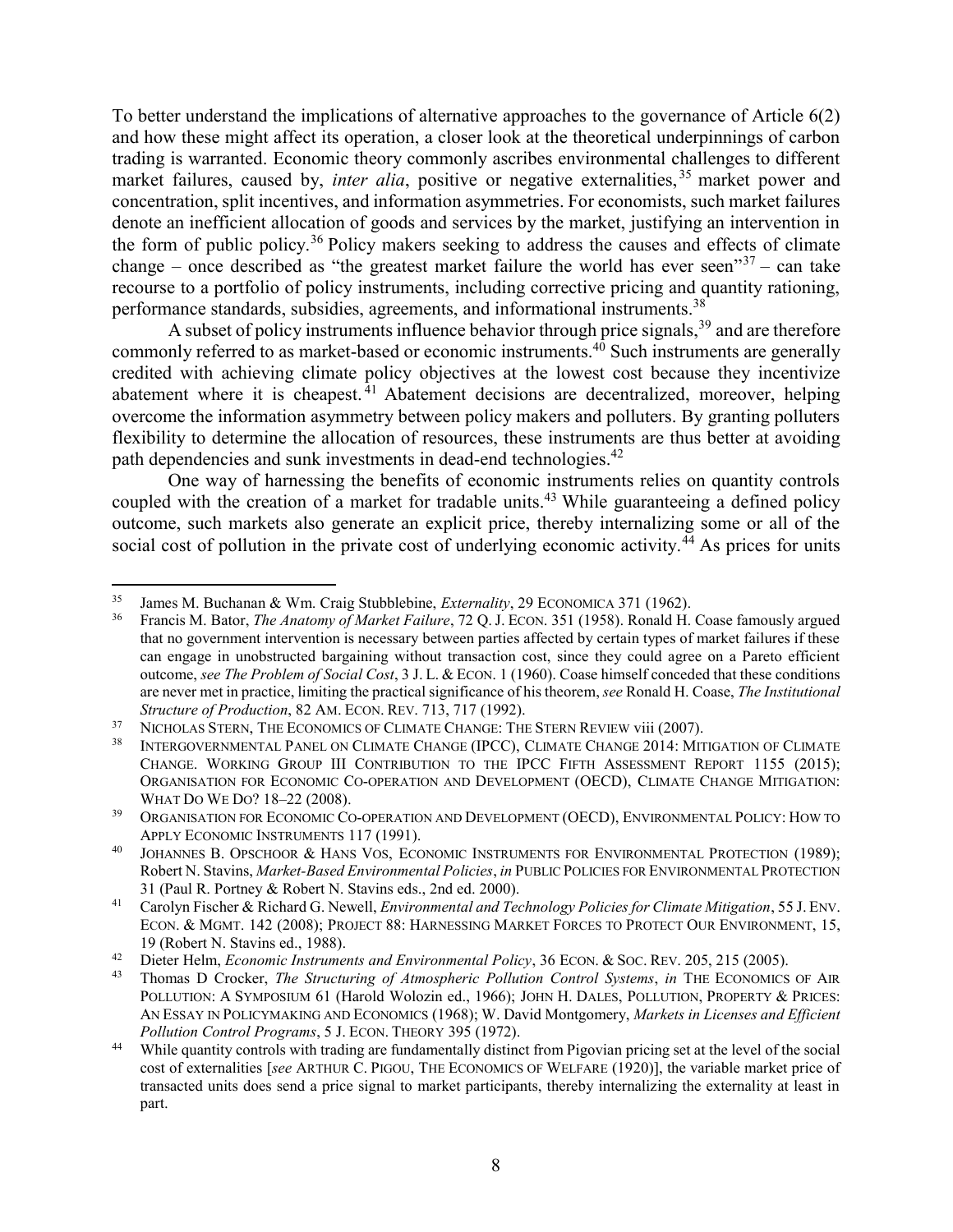rise in response to growing scarcity, the demand for them will gradually decrease, along with the associated emissions. Under conditions of perfect competition, this should result in an equilibrium where marginal abatement costs are equalized across all regulated entities, and abatement occurs where it yields the largest net benefit to society.<sup>45</sup>

Applied to climate change, this quantity rationing approach involves issuance of tradable units conferring the right to discharge a specified quantity of greenhouse gas (GHG) emissions for a specified duration. Variations of this approach range from emissions trading systems based on a technological baseline or an emissions ceiling ("cap") to crediting systems based on mitigation efforts at project, sectoral or economy-wide level.<sup>46</sup> Collectively referred to as "carbon markets",<sup>47</sup> they have in common a quantity limitation which generates demand for units, and an ability of market participants to purchase or sell units at the respective market price, signaling the opportunity costs of pollution as determined by the forces of demand and supply. Cooperative approaches and the ability to transfer ITMO fall within this category of market-based instruments, explaining why Article 6 is frequently referred to as the "markets provision" of the Paris Agreement<sup>48</sup> despite lacking express reference to markets.

A market-based approach is particularly suited to address climate change because GHGs are not in themselves toxic and the damage function of their accumulation in the atmosphere is shallow in the short run,<sup>49</sup> which allows for spatial and temporal flexibility in the policy response.<sup>50</sup> Climate change is unique, moreover, in that the underlying causes are diffuse, widely heterogeneous and virtually ubiquitous activities, necessitating policy solutions that are scalable and cost-effective. As abatement costs rise over time – with cheap abatement options being, by design, exhausted first  $51$  – the cost-effectiveness of market-based instruments will become increasingly important to sustain policy ambition over the long term, underscoring the potential role of Article 6(2) in the successive progression of NDCs.

### *2. Markets and the Role of Governance*

 $\overline{a}$ 

While carbon markets thus offer a powerful tool to address climate change, they also place high demands on the institutional and regulatory architecture created for their implementation.<sup>52</sup> Properly defined and enforced institutions – including property rights – are necessary for any

<sup>&</sup>lt;sup>45</sup> WILLIAM J BAUMOL & WALLACE E OATES, THE THEORY OF ENVIRONMENTAL POLICY 177 (2nd ed. 1988); THOMAS H TIETENBERG, EMISSIONS TRADING: PRINCIPLES AND PRACTICE 27 (2nd ed. 2006).

<sup>46</sup> ORGANISATION FOR ECONOMIC CO-OPERATION AND DEVELOPMENT (OECD), DOMESTIC TRANSFERABLE PERMITS FOR ENVIRONMENTAL MANAGEMENT: DESIGN AND IMPLEMENTATION 19 (2001).

<sup>&</sup>lt;sup>47</sup> Although other greenhouse gases may be included, the term "carbon market" is widely used because carbon dioxide  $(CO<sub>2</sub>)$  is the main GHG in terms of its overall contribution to climate change, and because tradable units are mostly denominated in terms of carbon dioxide equivalent (CO2e), *see* Richard G. Newell, William A. Pizer & Daniel Raimi, *Carbon Markets 15 Years after Kyoto: Lessons Learned, New Challenges*, 27 J. ECON. PERSPECTIVES 123, 124 (2013).

<sup>48</sup> MARTIN CAMES ET AL., INTERNATIONAL MARKET MECHANISMS AFTER PARIS 7 (2016), https://www.dehst.de/SharedDocs/downloads/EN/project-

mechanisms/International\_market\_mech\_after\_Paris\_discussion\_paper.pdf (last visited Mar. 11, 2019).

<sup>&</sup>lt;sup>49</sup> This is the case because climate change is a stock externality: its consequences depend not on emissions in a single year, but on the accumulated stock of emissions over time, *see* Newell and Pizer (2003): 417.

<sup>50</sup> Helm, *supra* note 43, at 223; Alan J. Krupnick & Ian W.H. Parry, *What Is the Best Policy Instrument for Reducing CO2 Emissions?*, *in* FISCAL POLICY TO MITIGATE CLIMATE CHANGE: A GUIDE FOR POLICYMAKERS 1, 1 (Ruud de Mooij, Michael Keen, & Ian W.H. Parry eds., 2012).

<sup>&</sup>lt;sup>51</sup> STERN, *supra* note 38, at 63, 191.

<sup>52</sup> Ruth Greenspan Bell, *The Kyoto Placebo*, 22 ISSUES. SCI. & TECH. 28, 29 (2006).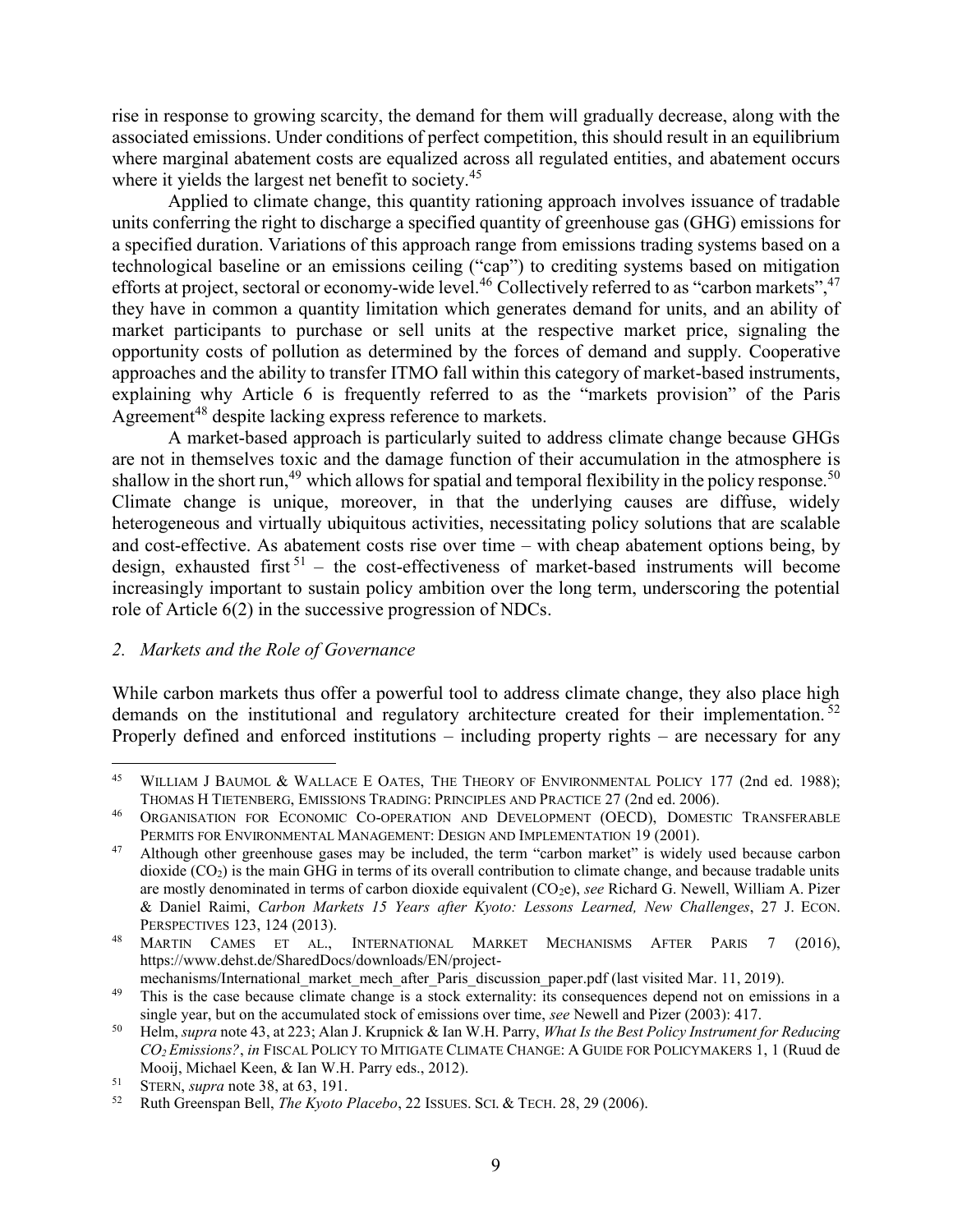market to achieve efficient outcomes,<sup>53</sup> especially where they affect public goods and commonpool resources.<sup>54</sup> Like other markets,<sup>55</sup> carbon markets are therefore embedded in and facilitated by government regulation.<sup>56</sup> Because they are premised on an artificially constrained supply of emission units, however, they are particularly dependent on a robust governance framework and credible policy mandates.

At a minimum, carbon markets require a process to ensure transparency of emissions, including a regulatory framework for measurement, reporting and verification (MRV), as well as the required infrastructure to track distribution and ownership of assigned and transacted units.<sup>57</sup> Establishing such structures is critical, yet frequently constrained by insufficient technical and administrative capacities, including resources and suitable personnel.<sup>58</sup> Different jurisdictions show great variation in their legal and administrative systems, their regulatory cultures, and their traditions of transparency, accountability, and access to information, likewise affecting the operation of carbon markets.<sup>59</sup> As the conceptual notion of carbon trading moves from theory to implementation, its elegant simplicity gives way to complex governance challenges.

These are all the more relevant because incentive structures in carbon markets differ fundamentally from those in more established markets: buyers and sellers can afford indifference about whether transacted units reflect actual emission reductions, making evasion a positive sum game for both parties. Absent adequate safeguards, the intangible nature and limited, inelastic supply of emission units renders carbon markets relatively more susceptible to price volatility and strategic or fraudulent behavior.<sup>60</sup> Such risks to market integrity have prompted extensive debate about governance requirements, including the role of financial market regulation and its extension to carbon market governance.<sup>61</sup>

<sup>&</sup>lt;sup>53</sup> Coase, *supra* note 37.<br><sup>54</sup> ELINOR OSTROM GOV

<sup>54</sup> ELINOR OSTROM, GOVERNING THE COMMONS: THE EVOLUTION OF INSTITUTIONS FOR COLLECTIVE ACTION 15 (1990); on the typology of goods, *see* Paul A. Samuelson, *The Pure Theory of Public Expenditure*, 36 REV. ECON. & STAT. 387 (1954).

<sup>&</sup>lt;sup>55</sup> MAX WEBER, WIRTSCHAFT UND GESELLSCHAFT 364 (3rd ed. 1947).<br><sup>56</sup> Markus I ederer *Market Making Via Regulation: The Role of* 

<sup>56</sup> Markus Lederer, *Market Making Via Regulation: The Role of the State in Carbon Markets*, 6 REG. & GOVERNANCE 524 (2012).

<sup>&</sup>lt;sup>57</sup> SUZI KERR ET AL., EMISSIONS TRADING IN PRACTICE: A HANDBOOK ON DESIGN AND IMPLEMENTATION (2016), http://documents.worldbank.org/curated/en/353821475849138788/Emissions-trading-in-practice-a-handbookon-design-and-implementation (last visited Mar. 11, 2019); ERIK F. HAITES & GEOFFREY BIRD, AN EMERGING MARKET FOR THE ENVIRONMENT: A GUIDE TO EMISSIONS TRADING (2002).

<sup>58</sup> Thomas L. Brewer & Michael A. Mehling, *Transparency of Climate Change Policies, Markets, and Corporate Practices*, THE OXFORD HANDBOOK OF ECONOMIC AND INSTITUTIONAL TRANSPARENCY 179, 188 (2014).

<sup>&</sup>lt;sup>59</sup> RUTH GREENSPAN BELL, CHOOSING ENVIRONMENTAL POLICY INSTRUMENTS IN THE REAL WORLD 11 (2003), http://www.oecd.org/environment/cc/2957706.pdf; with specific examples for China: Coraline Goron & Cyril Cassisa, *Regulatory Institutions and Market-Based Climate Policy in China*, 17 GLOBAL ENVTL. POL. 99 (2016).

<sup>60</sup> Beat Hintermann, *Market Power, Permit Allocation and Efficiency in Emission Permit Markets*, 49 ENVTL. & RES. ECON. 327, 327 (2011); William D. Nordhaus, *After Kyoto: Alternative Mechanisms to Control Global Warming*, 96 AM. ECON. REV. 31, 33–34 (2006); generally Robert W. Hahn, *Market Power and Transferable Property Rights*, 99 Q. J. ECON. 753 (1984). In an earlier version of his article, Nordhaus even went so far as to say that "cheating will probably be pandemic in an emissions trading system that involves large sums of money", *see id.*, LIFE AFTER KYOTO: ALTERNATIVE APPROACHES TO GLOBAL WARMING 19 (2005), http://www.nber.org/papers/w11889 (last visited Mar. 11, 2019).

JONAS MONAST, JON ANDA & TIMOTHY H. PROFETA, U.S. CARBON MARKET DESIGN: REGULATING EMISSION ALLOWANCES AS FINANCIAL INSTRUMENTS (2009), https://nicholasinstitute.duke.edu/climate/carbon-marketoversight/u.s.-carbon-market-design-regulating-emission-allowances-as-financial-instruments (last visited Feb. 12, 2019); WILLIAM C. WHITESELL & STACEY L. DAVIS, PREVENTING MARKET DISRUPTIONS IN CAP-AND-TRADE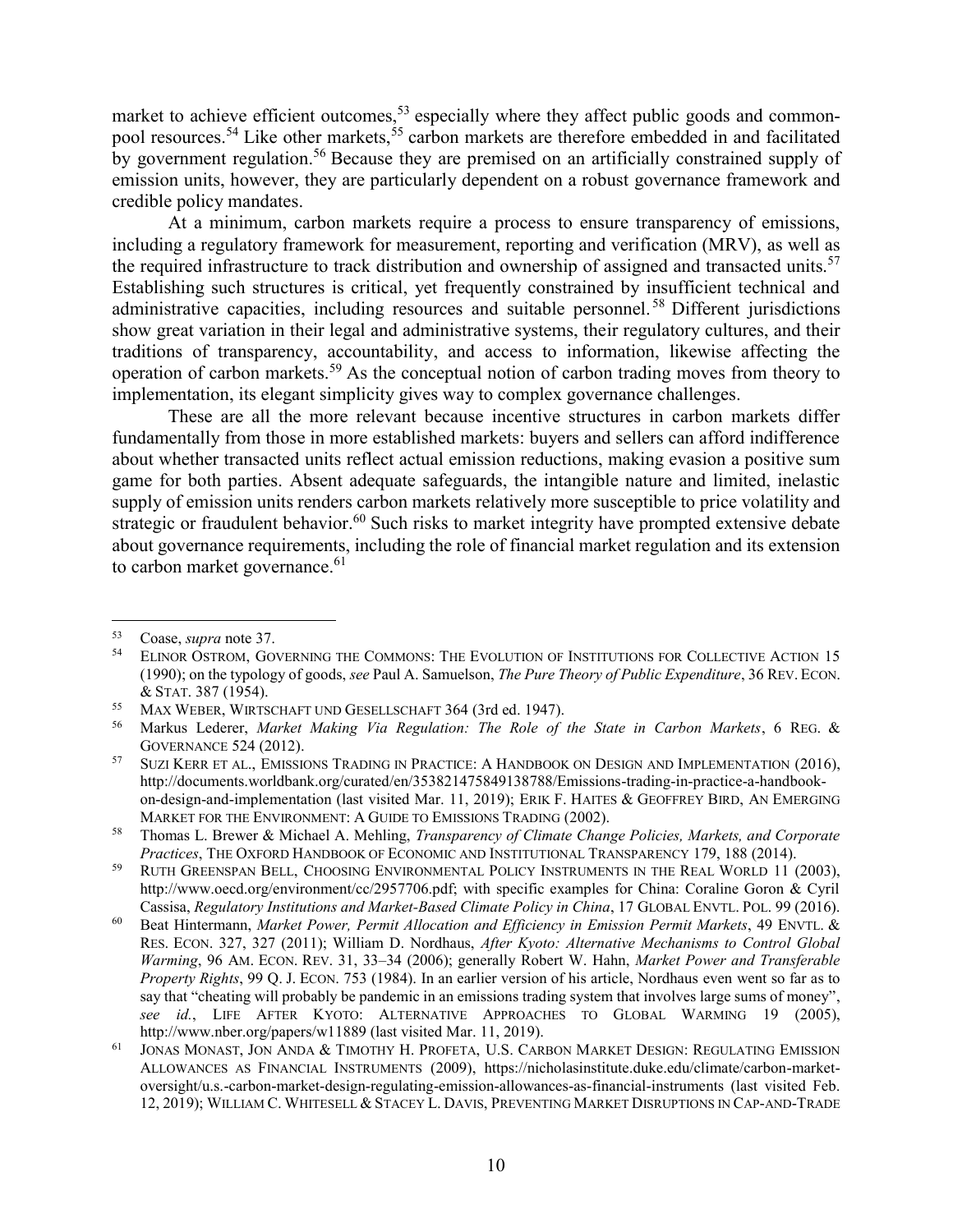Another challenge arising from the unique incentive structure of carbon markets are intertemporal – or dynamic – inefficiencies discussed in the theoretical literature,  $62$  including in the context of emissions trading<sup>63</sup> and offset crediting.<sup>64</sup> Applied to Article 6, such inefficiencies would translate into a perverse incentive for Parties to weaken the ambition of their future climate pledges. Unlike the Kyoto Protocol, the Paris Agreement requires all Parties to participate in mitigation, altering the incentive structure for countries as they consider future climate pledges. A central feature of the Paris Agreement is its NDC cycle, which requires Parties to update their NDC every five years, ensuring a progression beyond the current NDC and reflecting "the highest possible level of ambition."<sup>65</sup> By offering the prospect of profitable transfers, Article 6 might induce Parties to adopt less ambitious targets in order to reserve a greater share of mitigation opportunities for eventual transfers under Article 6. <sup>66</sup> Implementing regulatory safeguards to counter such a dynamic will be one of the most challenging and contested aspects of operationalizing Article 6.

### <span id="page-10-0"></span>*3. Government Failure and the Limits of Regulation*

As will be described in the next section,  $67$  several of these vulnerabilities have already been observed in practice, with harmful effects for the functioning of carbon markets and their support among market participants and the broader public. This latter observation mirrors the experience in other markets, where under-regulation has proven detrimental and ultimately prompted calls for regulatory reform from market participants themselves. <sup>68</sup> Yet while the economic benefits of market-based instruments are predicated on an adequate governance framework, excessive regulation can prove equally detrimental. Just as market failures call for regulatory intervention to secure the conditions needed for an efficient allocation of resources, regulation that exceeds the level needed to correct those market failures will counteract the allocative efficiency achieved through corrective measures.

Regulatory intervention into the operation of markets raises questions that go beyond the appropriate level of such intervention, and also include the quality and objectives of intervention. In the literature, such questions have been discussed under the broader label of non-market or government failures, including cognitive, organizational, and political barriers. <sup>69</sup> Like other

PROGRAMS (2008), http://ccap.org/assets/Preventing-Market-Disruptions-in-Cap-and-Trade-Programs\_CCAP-Oct-2008.pdf (last visited Mar. 11, 2019).

<sup>62</sup> BAUMOL & OATES, *supra* note 46, at 212.

<sup>63</sup> Jared C. Carbone, Carsten Helm & Thomas F. Rutherford, *The Case for International Emission Trade in the Absence of Cooperative Climate Policy*, 58 J. ENV. ECON. & MGMT. 266 (2009); Carsten Helm, *International Emissions Trading with Endogenous Allowance Choices*, 87 J. PUB. ECON. 2737 (2003); Bjart Holtsmark & Dag Einar Sommervoll, *International Emissions Trading: Good or Bad?*, 117 ECON. LETTERS 362 (2012).

<sup>64</sup> Jon Strand, *Carbon Offsets with Endogenous Environmental Policy*, 33 ENERGY ECON. 371 (2011).

<sup>65</sup> *See* Paris Agreement, *supra*, note [8,](#page-2-1) Art. 4: "2. Each Party shall prepare, communicate and maintain successive nationally determined contributions that it intends to achieve. … 3. Each Party's successive nationally determined contribution will represent a progression beyond the Party's then current nationally determined contribution and reflect its highest possible ambition. … 9. Each Party shall communicate a nationally determined contribution every five years."

<sup>66</sup> HOWARD, *supra* note 3, at 6.

<sup>67</sup> *See infra*, Section [II](#page-6-0)[.B.](#page-12-0)

<sup>68</sup> Joseph E. Stiglitz, *Government Failure vs. Market Failure: Principles of Regulation*, *in* GOVERNMENT AND MARKETS: TOWARD A NEW THEORY OF REGULATION 13, 15 (Edward J. Balleisen & David A. Moss eds., 2012).

<sup>69</sup> Michael C. O'Dowd, *The Problem of "Government Failure" In Mixed Economies*, 46 S. AFRICAN J. ECON. 242 (1978); GORDON TULLOCK, GORDON L. BRADY & ARTHUR SELDON, GOVERNMENT FAILURE: A PRIMER IN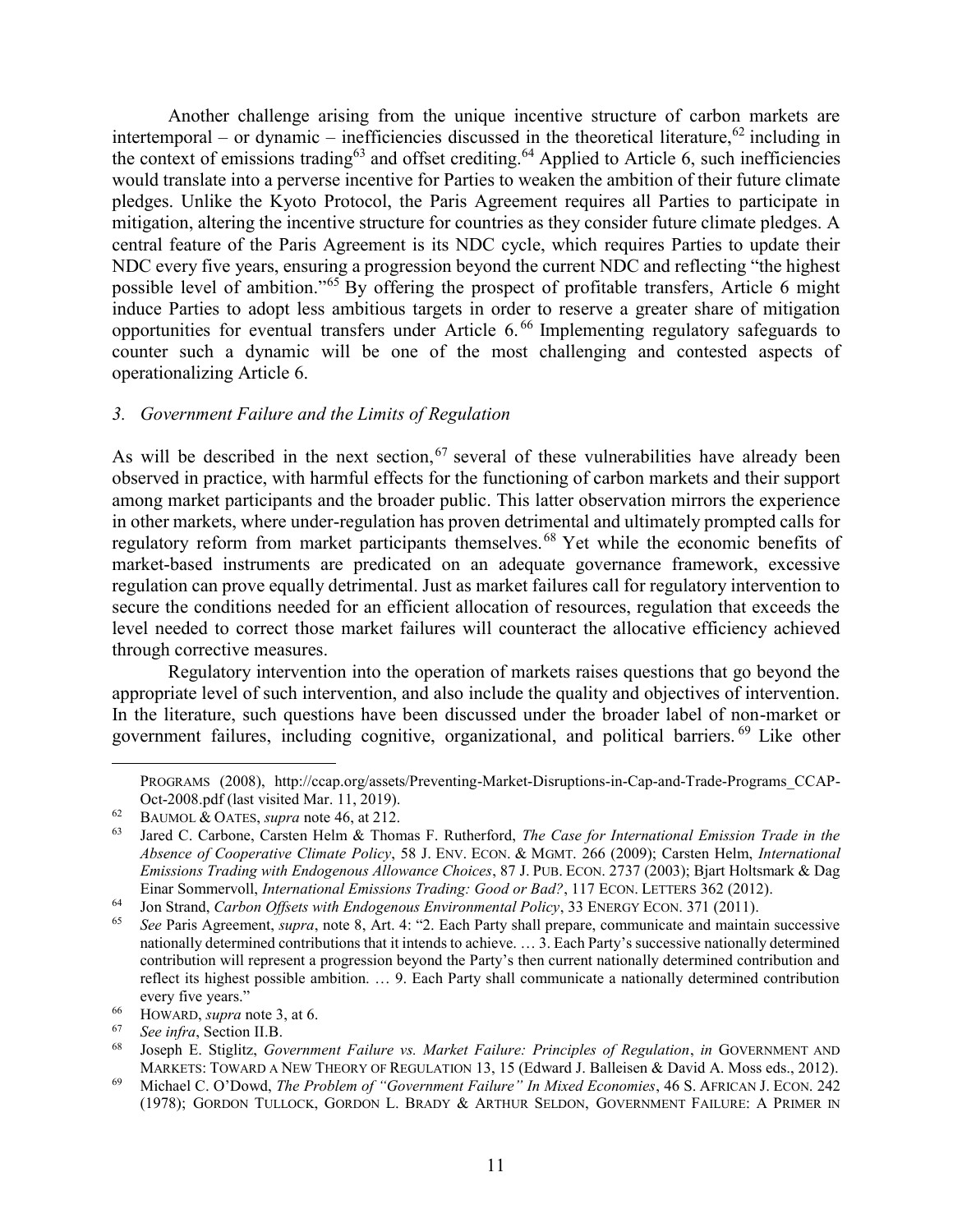climate policies, for instance, carbon markets are exposed to rent seeking and regulatory capture at various stages of their implementation, but their technical complexity arguably expands the number of entry points for influencing behavior.<sup>70</sup> More generally, governments tend to suffer from information asymmetries and capacity constraints that limit their ability to identify and implement the most appropriate intervention.<sup>71</sup> It has even been argued that climate change stretches the capability of governments to process and react to the attendant information.<sup>72</sup> As a result of these various factors, policy makers face considerable difficulties in identifying the optimal balance between too much or too little regulation, and any balance they might strike will in turn be subject to political pressures and stakeholder influences.

Even where these cognitive, organizational and political barriers could be overcome, some commentators have gone further and questioned the altruistic motivations of government actors to intervene in the public interest.<sup>73</sup> Contested arguments of this sort do not require further elaboration here; it suffices to acknowledge that regulation, like markets, suffers from its own failures. In the practical operation of carbon markets, such failures can manifest themselves in several ways. Stakeholder pressures can weaken the stringency of mitigation targets or influence the design of carbon markets in ways that favor certain market participants.<sup>74</sup> Conversely, policy makers may err on the side of caution, and opt for excessive regulation that contributes to high transaction costs. Transaction costs can significantly affect the operation of carbon markets,<sup>75</sup> diminishing liquidity and the efficiency of price discovery. Where individual transactions require prior government approval, they can also discourage trading.<sup>76</sup> Overly stringent restrictions can deter market actors from participating in the market altogether.<sup>77</sup>

Overall, thus, reconciling contending visions of the appropriate balance between prescriptiveness and flexibility, or between securing ambition and reducing cost, encompasses inevitable normative and economic tradeoffs. Theoretical enquiry can only go so far in offering guidance for what ultimately remains a political question, but it does provide useful reminders of the rationale of market mechanisms, the need for and limitations of governance, and the trade-offs inherent to different political choices. These insights will be revisited in the interim conclusions in

PUBLIC CHOICE (2002); Burton Allen Weisbrod, *Problems of Enhancing the Public Interest: Toward a Model of Governmental Failures*, *in* PUBLIC INTEREST LAW: AN ECONOMIC AND INSTITUTIONAL ANALYSIS 30 (Burton Allen Weisbrod, Joel F. Handler, & Neil K. Komesar eds., 1978); CHARLES WOLF JR., MARKETS OR GOVERNMENTS: CHOOSING BETWEEN IMPERFECT ALTERNATIVES (2nd ed. 1993).

<sup>70</sup> JONAS MECKLING, CARBON COALITIONS: BUSINESS, CLIMATE POLITICS, AND THE RISE OF EMISSIONS TRADING (2011); on the concepts, *see* James Buchanan & Gordon Tullock, *Polluters' Profits and Political Response: Direct Controls Versus Taxes*, 65 AM. ECON. REV. 139 (1975); Anne O. Krueger, *The Political Economy of the Rent-Seeking Society*, 64 AM. ECON. REV. 291 (1974); George J. Stigler, *The Theory of Economic Regulation*, 2 BELL J. ECON. & MGMT. SCI 3 (1971).

<sup>71</sup> FRIEDRICH A. VON HAYEK, LAW, LEGISLATION, AND LIBERTY: RULE AND ORDER 14 (1973); BRIAN E. DOLLERY & JOE L. WALLIS, MARKET FAILURE, GOVERNMENT FAILURE, LEADERSHIP AND PUBLIC POLICY 37 (1999).

<sup>72</sup> Max H. Bazerman, *Climate Change as a Predictable Surprise*, 77 CLIMATIC CHANGE 179 (2006).

HA-JOON CHANG, THE POLITICAL ECONOMY OF INDUSTRIAL POLICY 33 (1996); ANTHONY DOWNS, AN ECONOMIC THEORY OF DEMOCRACY 136 (1957); TULLOCK, BRADY, & SELDON, *supra* note 70, at 10.

<sup>74</sup> Peter Markussen & Gert Tinggaard Svendsen, *Industry Lobbying and the Political Economy of GHG Trade in the European Union*, 33 ENERGY POL'Y 245 (2005); Irja Vormedal, *The Influence of Business and Industry NGOs in the Negotiation of the Kyoto Mechanisms: The Case of Carbon Capture and Storage in the CDM*, 8 GLOBAL ENVTL. POL. 36 (2008).

<sup>75</sup> Robert N. Stavins, *Transaction Costs and Tradeable Permits*, 29 J. ENV. ECON. & MGMT. 133 (1995).

<sup>76</sup> Robert W. Hahn & Gordon L. Hester, *Where Did All the Markets Go? An Analysis of EPA's Emissions Trading Program*, 6 YALE J. ON REG. 109 (1989).

<sup>77</sup> NORDHAUS, *supra* note 61, at 18.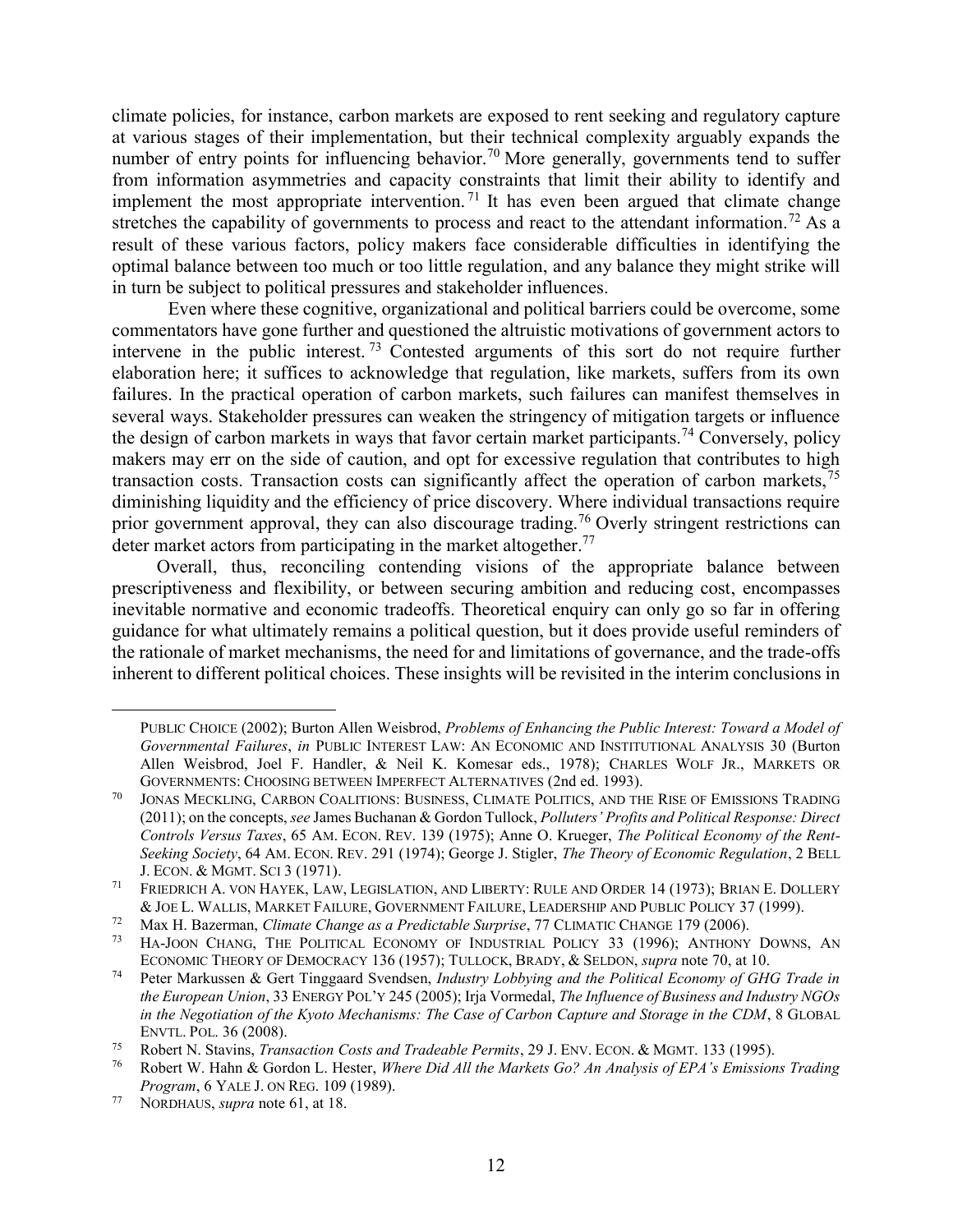<span id="page-12-0"></span>Section [II](#page-6-0)[.C.](#page-21-0), but their manifestation in practice is first tested against two case studies of existing carbon markets: the flexibility mechanisms of the Kyoto Protocol, and the European Union Emissions Trading System, in the next subsection.

# *B. Case Studies: Experiences with Carbon Markets*

# <span id="page-12-1"></span>*1. Kyoto Protocol Flexibility Mechanisms*

Under the Kyoto Protocol to the UNFCCC, an international treaty adopted in 1997,<sup>78</sup> those developed country Parties that entered quantified emission limitation and reduction obligations (QELROs) during the first commitment period from 2008 to 2012 were able to meet these through a set of flexibility mechanisms: international emissions trading and two project mechanisms, Joint Implementation (JI) and the Clean Development Mechanism (CDM).<sup>79</sup> A subsequent amendment to the Kyoto Protocol, adopted in Doha in 2012, defines the parameters of a second commitment period for the period between 1 January 2013 to 31 December 2020. Although this amendment has yet to enter into force, the few Kyoto Parties with QELROs participating in the second commitment period have collectively agreed to reduce GHG emissions by at least 18 percent below 1990  $levels<sup>80</sup>$ 

Largely adopted in response to pressure from a group of advanced economies, <sup>81</sup> the flexibility mechanisms were included in the Kyoto Protocol to help lower the cost of compliance with mitigation commitments by leveraging the differences in abatement costs between developed and developing countries. <sup>82</sup> Although the relevant provisions of the Kyoto Protocol set out considerably more operational detail than Article 6(2) of the Paris Agreement, even creating a new supervisory body – the CDM Executive Board (CDM  $EB$ ) – they still mandated Parties with subsequent elaboration of additional modalities, procedures, and guidelines. Such implementing rules were eventually adopted in 2001 as part of the Marrakesh Accords, a series of decisions that govern implementation of the Kyoto Protocol.<sup>83</sup>

Under these rules, use of the flexibility mechanisms is voluntary, but subject to several eligibility requirements. To participate in international emissions trading, for instance, countries must have calculated their assigned emission budgets pursuant to specified accounting modalities,

 $78\,$ Kyoto Protocol to the United Nations Framework Convention on Climate Change, Dec. 11, 1997, 2303 U.N.T.S. 162; as of 1 March 2019, the Kyoto Protocol remains in effect for 192 states, *see* UNFCCC, *The Kyoto Protocol: Status of Ratification*, https://unfccc.int/process/the-kyoto-protocol/status-of-ratification (last visited Mar 1, 2019).

<sup>&</sup>lt;sup>79</sup> Occasionally, joint fulfilment of commitments pursuant to Art. 4 of the Kyoto Protocol has also been counted towards the flexibility mechanisms of the Kyoto Protocol. For details, *see* David Freestone, *UNFCCC, the Kyoto Protocol, and the Kyoto Mechanisms*, *in* LEGAL ASPECTS OF IMPLEMENTING THE KYOTO PROTOCOL MECHANISMS: MAKING KYOTO WORK 3 (David Freestone & Charlotte Streck eds., 2005).

<sup>80</sup> *See* Amendment to the Kyoto Protocol pursuant to its Article 3, Paragraph 9 (the Doha Amendment), Decision 1/CMP.8, *in* UNFCCC, Report of the Conference of the Parties Serving as the Meeting of the Parties to the Kyoto Protocol on its Eighth Session, U.N. Doc. FCCC/KP/CMP/2012/13/Add.1 (Feb. 28, 2013).

<sup>81</sup> Joanna Depledge, TRACING THE ORIGINS OF THE KYOTO PROTOCOL: AN ARTICLE-BY-ARTICLE TEXTUAL HISTORY 61–68 (2000).

<sup>82</sup> Lawrence H. Goulder & Brian M. Nadreau, *International Approaches to Reducing Greenhouse Gas Emissions*, *in* CLIMATE CHANGE POLICY: A SURVEY 115, 122–125 (Stephen H. Schneider, Armin Rosencranz, & John O. Niles eds., 2nd ed. 2002).

<sup>83</sup> Suraje Dessai & Emma Lisa Schipper, *The Marrakech Accords to the Kyoto Protocol: Analysis and Future Prospects*, 13 GLOBAL ENVTL. CHANGE 149 (2003).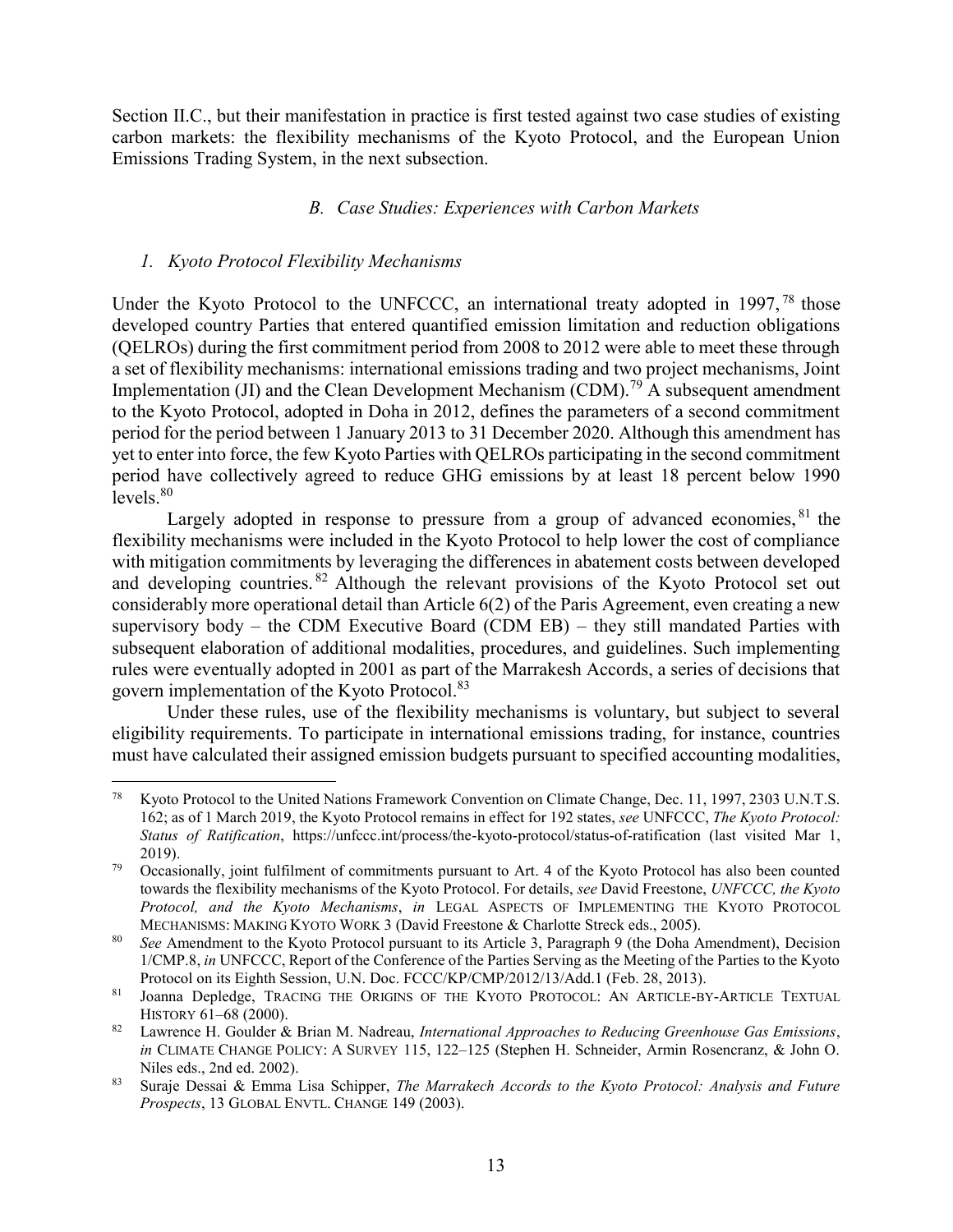established a national system for the estimation of GHG emissions by sources and removals by sinks, and created the necessary infrastructure to account for the issuance, holding, transfer, cancellation and retirement of tradable units.<sup>84</sup> Annual submission of an accurate inventory is a key eligibility requirement,<sup>85</sup> as is maintenance of a "commitment period reserve" limiting the share of tradable units Parties may sell to ten per cent of their respective assigned amount.<sup>86</sup> Compliance with these requirements is assessed through an independent review process, and failure to observe relevant obligations can result in sanctions, such as exclusion from the use of the flexibility mechanisms.<sup>87</sup>

Activity under the emissions trading system was limited.<sup>88</sup> One explanation for this limited uptake is that sovereign states are not motivated by cost-minimization or profit-maximization to the same extent private actors are, and instead tend to be driven by geopolitical and diplomatic considerations.<sup>89</sup> Limited market participation reduces liquidity and can increase opportunities for market manipulation. Discussing the importance of actors other than countries with compliance obligations, a contemporary observer of the international carbon market also noted that enhanced participation enhances the "likelihood that the price signal generated by trading is a reliable indicator for investment decisions". If proven true, this observation has considerable relevance for Article 6 and discussions about potential participation restrictions, including exclusions of Nonstate Actors (or non-Party Stakeholders), that is, subnational and private entities, from participation in the market. 90

Much greater levels of market activity have been seen under JI and the CDM, which also have allowed for extensive involvement of the private sector. Both are subject to a separate set of rules from international emissions trading, reflecting their fundamentally different nature as project mechanisms that yield offset credits. Under both mechanisms, projects must satisfy an "additionality" test, demonstrating that the emission reductions would not have taken place without the project.<sup>91</sup> Projects must result in emission reductions that go beyond a baseline scenario and result in real, measurable, and lasting climate benefits.<sup>92</sup> This reliance on a counterfactual baseline

<span id="page-13-0"></span><sup>84</sup> *See* Kyoto Protocol, Arts. 3(7), 3(8), and 5(1); Modalities, Rules and Guidelines for Emissions Trading under Article 17 of the Kyoto Protocol, Decision 18/CP.7, *in* Report of the Conference of the Parties on its Seventh Session, Addendum, Part Two, 50, U.N. Doc. FCCC/CP/2001/13/Add.2 (Jan. 21, 2002); and Modalities for Accounting of Assigned Amounts under Article 7, Paragraph 4, of the Kyoto Protocol, Decision 19/CP.7, Annex, *in* Report of the Conference of the Parties on its Seventh Session, Addendum, Part Two, 55, U.N. Doc. FCCC/CP/2001/13/Add.2 (Jan. 21, 2002).

<sup>85</sup> *See* Kyoto Protocol, Art. 7(1); Guidance for the Preparation of the Information Required under Article 7 of the Kyoto Protocol, Decision 22/CP.7, Annex, paras. 3(a) to 3(f), *in* Report of the Conference of the Parties on its Seventh Session, Addendum, Part Two, 50, U.N. Doc. FCCC/CP/2001/13/Add.2 (Jan. 21, 2002).

<sup>86</sup> *See* The Bonn Agreements on the Implementation of the Buenos Aires Plan of Action, Decision 5/CP.6, *in* Report of the Conference of the Parties on the Second Part of its Sixth Session, 15, U.N. Doc. FCCC/CP/2001/5 (Sept. 25, 2001).

<sup>87</sup> Farhana Yamin, *The International Rules on the Kyoto Mechanisms*, *in* CLIMATE CHANGE AND CARBON MARKETS: A HANDBOOK OF EMISSIONS REDUCTION MECHANISMS 1, 61–67 (Farhana Yamin ed., 2005).

<sup>88</sup> Igor Shishlov, Romain Morel & Valentin Bellassen, *Compliance of the Parties to the Kyoto Protocol in the first commitment period*, 16 CLIMATE POL'Y 768, 778 (2016).

<sup>89</sup> ROBERT W. HAHN & ROBERT N. STAVINS, WHAT HAS THE KYOTO PROTOCOL WROUGHT? 9 (1999).

<sup>90</sup> See relevant proposals discussed *infra*, in Section [III.](#page-23-0)[C.](#page-33-0)[2.](#page-36-0)

<sup>91</sup> Peter Erickson, Michael Lazarus & Randall Spalding-Fecher, *Net Climate Change Mitigation of the Clean Development Mechanism*, 72 ENERGY POL'Y 146 (2014).

<sup>92</sup> *See*, *e.g.*, Modalities and Procedures for a Clean Development Mechanism, as Defined in Article 12 of the Kyoto Protocol, Decision 17/CP.7, Annex, para. 44, *in* Report of the Conference of the Parties on its Seventh Session, Addendum, Part Two, 20, U.N. Doc. FCCC/CP/2001/13/Add.2 (Jan. 21, 2002), and Guidelines for the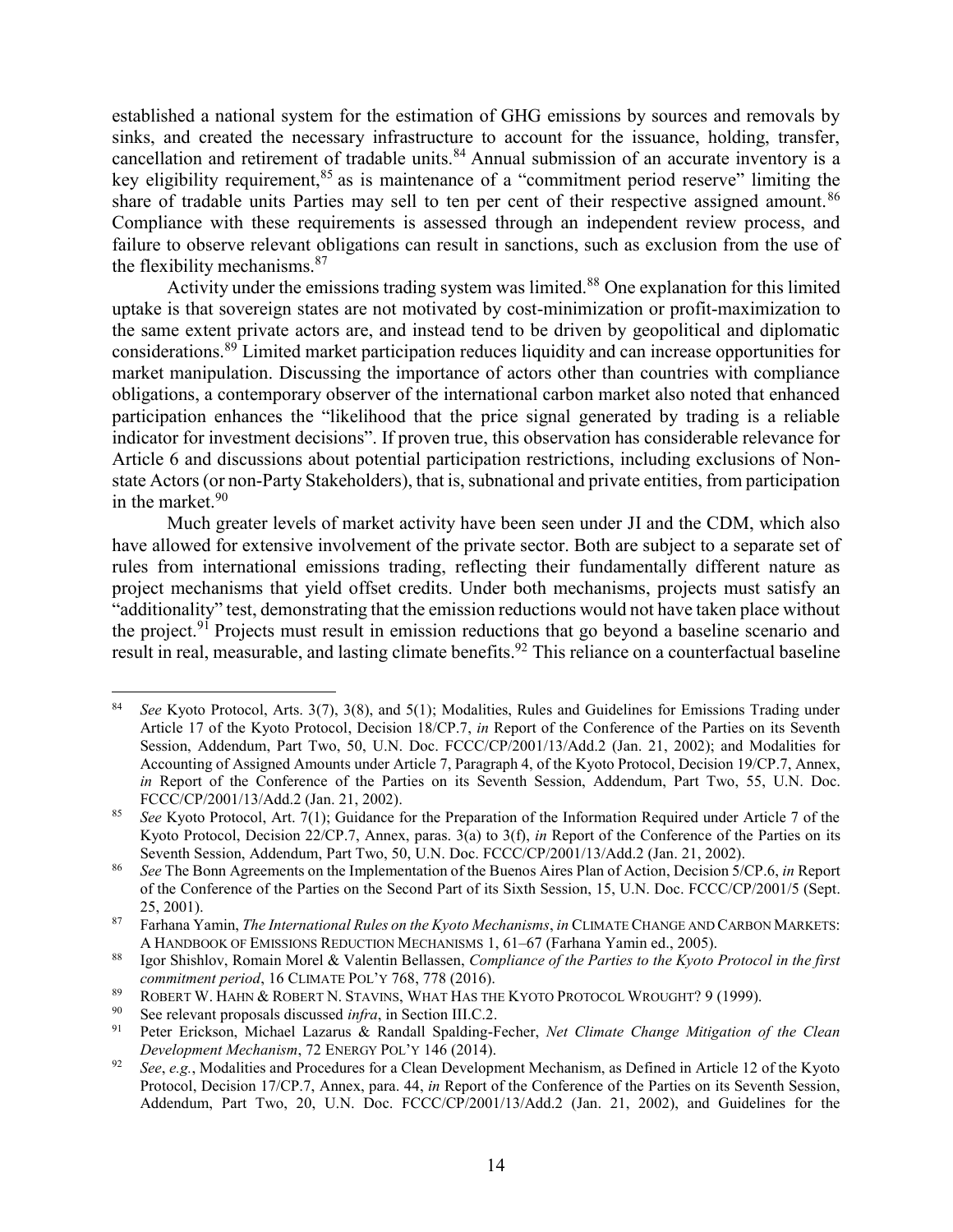scenario has been contested, as it involves predicting future energy consumption patterns, fuel prices, and energy policies, all of which presupposes highly subjective assumptions.<sup>93</sup> With both parties to a mitigation project standing to benefit from its implementation, moreover, they share an incentive to overstate actual emission reductions.<sup>94</sup>

Particular concerns have been voiced against the CDM, which involves emission reduction projects in developing countries without mitigation commitments of their own under the Kyoto Protocol. Reflecting such concerns, the Marrakech Accords set out a highly detailed procedure to determine the additionality of proposed mitigation projects. Under these rules, development and approval of CDM projects require evaluation and registration by the CDM EB, as well as independent project validation, verification and certification of reductions by accredited Designated Operational Entities (DOEs).<sup>95</sup>

Transaction costs resulting from this elaborate process have been considerable, disproportionately impacting smaller emission reduction projects.<sup>96</sup> Despite more relaxed rules for the smaller projects prevalent in least developed countries, these transaction costs have influenced the geographic distribution of investment from poorer regions.<sup>97</sup> Of the roughly 8,000 registered CDM projects to date, for instance, only about 3% are located in African countries,<sup>98</sup> where more diffuse emission patterns and generally challenging investment conditions have further exacerbated this uneven project distribution.<sup>99</sup> Coupled with a bias for large industrial projects,<sup>100</sup> the strong regional dominance of Asian countries – and above all China – in hosting projects has prevented the CDM from realizing its separate objective of assisting developing countries in achieving sustainable development.<sup>101</sup> Also, the average time to progress from project validation to registration, monitoring, and issuance of credits has been around 36 months, with a rising

Implementation of Article 6 of the Kyoto Protocol, Decision 16/CP.7, Annex, Appendix B, para. 1, *in* Report of the Conference of the Parties on its Seventh Session, Addendum, Part Two, 5, U.N. Doc. FCCC/CP/2001/13/Add.2 (Jan. 21, 2002).

<sup>&</sup>lt;sup>93</sup> ORGANISATION FOR ECONOMIC CO-OPERATION AND DEVELOPMENT (OECD), EMISSION BASELINES: ESTIMATING THE UNKNOWN (2000).

<sup>&</sup>lt;sup>94</sup> MICHAEL WARA & DAVID G. VICTOR, A REALISTIC POLICY ON INTERNATIONAL CARBON OFFSETS 23-24 (2008), https://law.stanford.edu/publications/a-realistic-policy-on-international-carbon-offsets (last visited Mar. 12, 2019).

<sup>95</sup> *See* generally Decision 17/CP.7, *supra*, note [92.](#page-13-0)

<sup>96</sup> Bruce P. Chadwick, *Transaction Costs and the Clean Development Mechanism*, 30 NAT. RESOURCES F. 256 (2006); Matthias Krey, *Transaction Costs of Unilateral CDM Projects in India: Results from an Empirical Survey*, 33 ENERGY POL'Y 2385 (2005); Axel Michaelowa et al., *Transaction Costs of the Kyoto Mechanisms*, 3 CLIMATE POL'Y 261 (2003).

<sup>97</sup> Leslie Martin, *Transaction Costs and the Regional Distribution of Projects of the Clean Development Mechanism*, 2006.

<sup>98</sup> U.N. Framework Convention on Climate Change (UNFCCC), *Annual Report of the Executive Board of the Clean Development Mechanism to the Conference of the Parties Serving as the Meeting of the Parties to the Kyoto Protocol*, 7, U.N. Doc. FCCC/KP/CMP/2018/3 (Sept. 21, 2018). *See* also generally Nicolas Kreibich et al., *An Update on the Clean Development Mechanism in Africa in Times of Market Crisis*, 9 CLIMATE & DEV. 178 (2017).

<sup>&</sup>lt;sup>99</sup> WOLFGANG OBERGASSEL & FRIEDERIKE ASCHE, SHAPING THE PARIS MECHANISMS PART III: AN UPDATE ON SUBMISSIONS ON ARTICLE 6 OF THE PARIS AGREEMENT (2017), https://www.carbonmechanisms.de/en/submissionsIII (last visited Mar. 12, 2019).

<sup>100</sup> Michael Wara, *Is the Global Carbon Market Working?*, 445 NATURE 595 (2007); Lambert Schneider, *Perverse Incentives Under the CDM: An Evaluation of HFC-23 Destruction Projects*, 11 CLIMATE POL'Y 851 (2011).

<sup>&</sup>lt;sup>101</sup> JANE ELLIS, JAN CORFEE-MORLOT & HARALD WINKLER, TAKING STOCK OF PROGRESS UNDER THE CLEAN DEVELOPMENT MECHANISM (CDM) 34 (2004), https://www.oecd.org/env/cc/32141417.pdf (last visited Mar. 12, 2019); Karen Holm Olsen, *The Clean Development Mechanism's Contribution to Sustainable Development: A Review of the Literature*, 84 CLIMATIC CHANGE 59 (2007).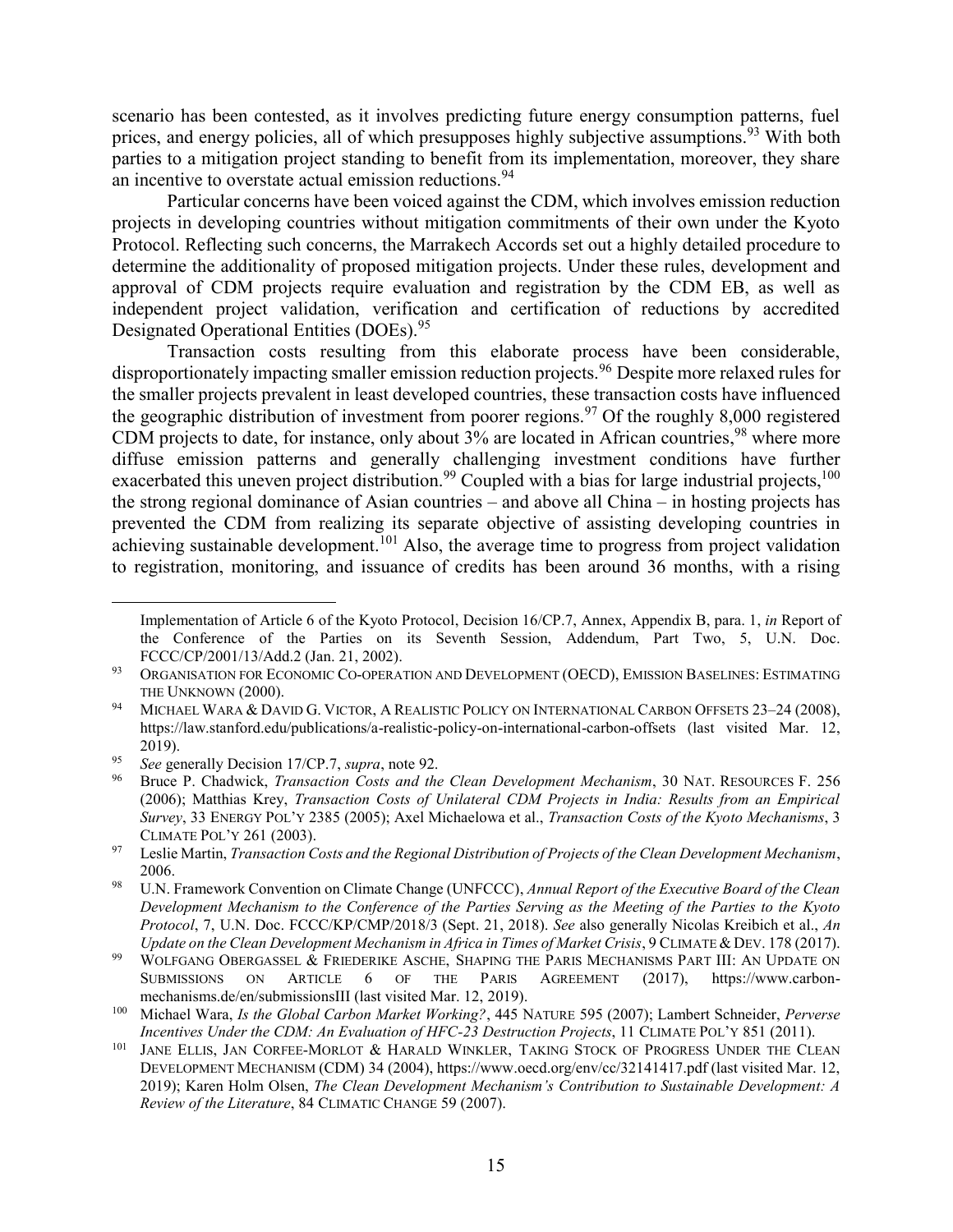tendency in recent years.<sup>102</sup> Unsurprisingly, stakeholders have complained that the CDM approval process is "unclear, impractical, and resource intensive," suggesting that the regulatory framework "discouraged investment in the kinds of projects that would have the most benefits" without "necessarily result [ing] in a higher quality of credits".<sup>103</sup>

In effect, CDM procedures have been shown to suffer from various forms of regulatory failure. Documented shortfalls in the quality of critical validation and certification functions performed by DOEs prompted scrutiny and resulted in the suspension of accreditations.<sup>104</sup> Recurring instances of collusion between supposedly independent actors, such as project developers, national approval authorities (DNAs), and even the supervisory CDM EB itself, invited accusations of flawed governance and outright fraud. <sup>105</sup> Likewise, the design and operationalization of the CDM has evidenced susceptibility to regulatory capture by stakeholders.<sup>106</sup> With up to a third of expected credits never generated and another third only delivered with significant delays, the CDM process has also manifested considerable project risk for developers.<sup>107</sup>

Soon after the entry into force of the Kyoto Protocol, moreover, several independent studies suggested that a considerable share of registered projects lacked additionality<sup>108</sup> or incentivized production of industrial GHGs in order to decompose them.<sup>109</sup> Such research quickly garnered attention in the mainstream media,<sup>110</sup> and undermined public support for the CDM, which in turn pressured governments to introduce restrictions on the acceptance of CERs.<sup>111</sup> Notwithstanding a

 $\overline{a}$ <sup>102</sup> UNFCCC, *Project Activities* (data as of Feb. 28, 2019), http://cdm.unfccc.int/Statistics/Public/CDMinsights/index.html (last visited Mar. 10, 2019).

<sup>&</sup>lt;sup>103</sup> U.S. GOVERNMENT ACCOUNTABILITY OFFICE (GAO), INTERNATIONAL CLIMATE CHANGE PROGRAMS: LESSONS LEARNED FROM THE EUROPEAN UNION'S EMISSIONS TRADING SCHEME AND THE KYOTO PROTOCOL'S CLEAN DEVELOPMENT MECHANISM 7, 47 (2008), https://www.gao.gov/products/GAO-09-151 (last visited Mar. 12, 2019).

<sup>104</sup> Tom Young, *UN Suspends Top CDM Project Verifier Over Lax Audit Allegations*, BUSINESSGREEN, December 1, 2008.

<sup>105</sup> Florens Flues, Axel Michaelowa & Katharina Michaelowa, *What Determines UN Approval of Greenhouse Gas Emission Reduction Projects in Developing Countries?*, 145 PUB. CHOICE 1 (2010); Jessica F. Green, *Delegation and Accountability in the Clean Development Mechanism: The New Authority of Non-State Actors*, 4 J. INT'L L. & INT'L REL. 21 (2008); Peter Newell, *The Political Economy of Carbon Markets: The CDM and Other Stories*, 12 CLIMATE POL'Y 135 (2012).

<sup>106</sup> Vormedal, *supra* note 75.

<sup>107</sup> Alain Cormier & Valentin Bellassen, *The Risks of CDM Projects: How Did Only 30% of Expected Credits Come Through?*, 54 ENERGY POL'Y 173 (2013).

<sup>&</sup>lt;sup>108</sup> LAMBERT SCHNEIDER, IS THE CDM FULFILLING ITS ENVIRONMENTAL AND SUSTAINABLE DEVELOPMENT OBJECTIVES? AN EVALUATION OF THE CDM AND OPTIONS FOR IMPROVEMENT (2007), https://www.oeko.de/oekodoc/622/2007-162-en.pdf (last visited Mar. 12, 2019); Michael Wara, *Measuring the Clean Development Mechanism's Performance and Potential*, 55 UCLA L. REV. 1759 (2008). One reason for the prevalence of non-additional projects in the early years of the CDM was the possibility to rely on an ill-defined "barrier test" to demonstrate additionality, which was eventually replaced by an investment test, *see* MICHAELOWA & BUTZENGEIGER, *supra* note 26, at 5.

<sup>109</sup> Schneider, *supra* note 101.

<sup>110</sup> *See*, *e.g.*, Jeffrey Ball, *U.N. Warming Program Draws Fire*, WALL STREET JOURNAL, July 11, 2008, at A1; Elisabeth Rosenthal & Andrew W. Lehren, *Incentive to Slow Climate Change Drives Output of Harmful Gases*, THE NEW YORK TIMES, August 8, 2012, at A1.

<sup>&</sup>lt;sup>111</sup> In the European Union, for instance, industrial gas projects involving trifluoromethane (HFC-23) and nitrous oxide  $(N_2O)$  from adipic acid production have been ineligible for compliance under the EU ETS since 1 January 2013, *see* Commission Regulation (EU) 550/2011 of June 7, 2011, Determining, Pursuant to Directive 2003/87/EC of the European Parliament and of the Council, Certain Restrictions Applicable to the Use of International Credits from Projects Involving Industrial Gases, 2011 O.J. (L 149) 1; additionally, since 2013,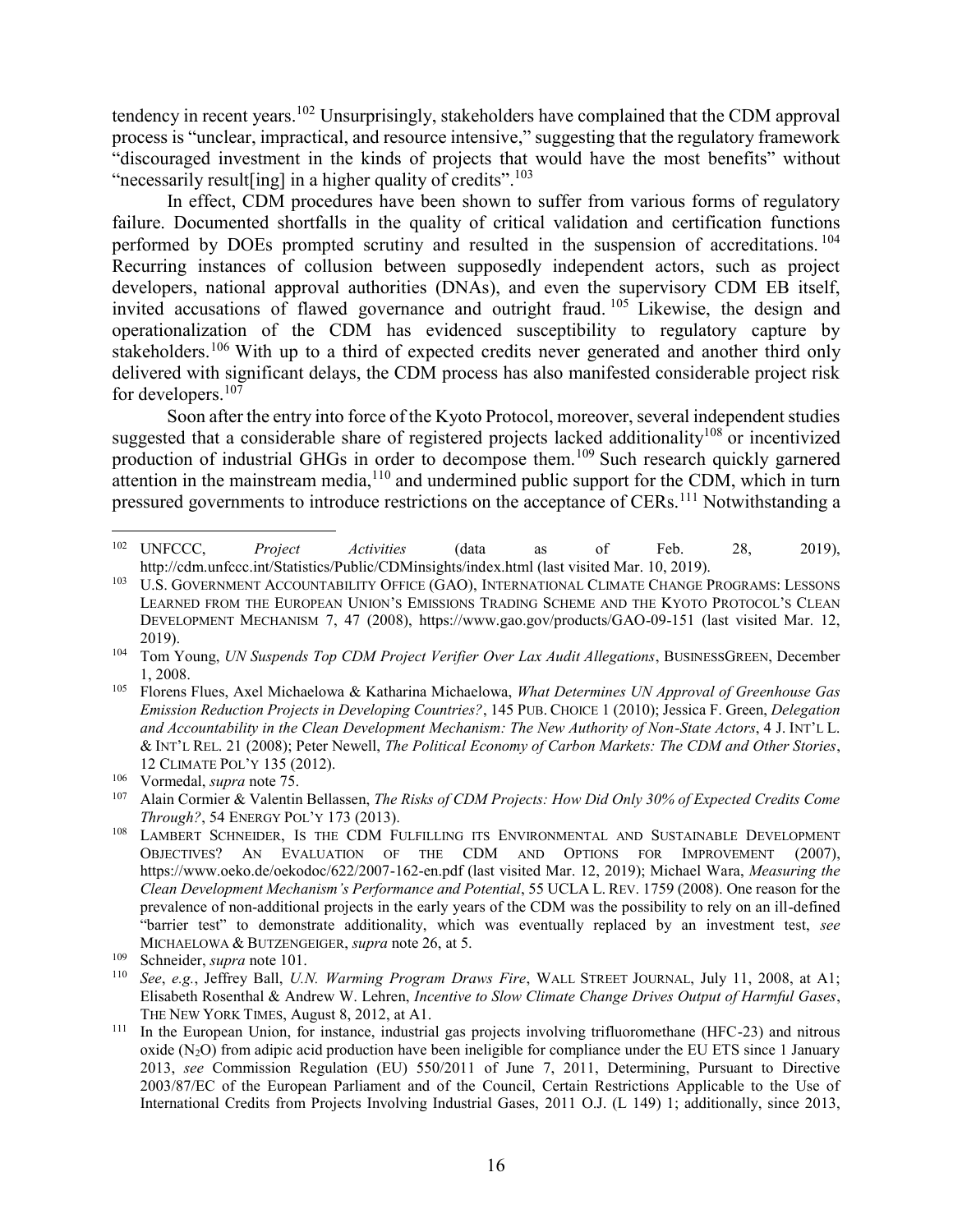documented ability to dramatically reduce the cost of achieving mitigation commitments,<sup>112</sup> the market for CERs subsequently suffered a dramatic decline. Within the space of a few years, CER prices fell 98% from previous highs, at one point earning them the headline of "worst performing commodity". <sup>113</sup> A major assessment of the CDM concluded in 2012 that the market had "essentially collapsed" (CDM Policy Dialogue, 2012: 67), with declining transaction volumes also causing a loss in institutional capacity as major market facilitators, including project developers, brokers, and other intermediaries, downsized their activities or ceased operations altogether (Buen, 2013: 3).

Overall, the experience with the CDM has been, in many ways, a cautionary one, evidencing how an attempt to correct a market failure has suffered from failures of its own. No simple answer can be inferred on the appropriate balance between regulation and flexibility. With the benefit of hindsight, it is clear that certain project methodologies should have been excluded from the outset. A cumbersome approval process has contributed to project risk and high transaction costs, without preventing questionable outcomes. As one veteran summarizes it, critics of the CDM process argue that "the testing was too complex and substantially increased transactions costs for project developers. Yet, it was required for safeguarding the environmental integrity of the mechanism".<sup>114</sup> At the same time, governance rules have been insufficient to deter market participants from undesirable and, in some cases, fraudulent behavior.

Numerous changes have been made to reform the mechanism by closing regulatory loopholes, introducing greater standardization of methodologies and baselines, and streamlining the lengthy and bureaucratic approval process. Introduction of solid fee revenues from project registration and CER issuance has helped the CDM EB scale up its support staff, greatly accelerating the approval, registration and issuance processes.<sup>115</sup> Still, these reforms arguably come too late to undo the reputational damage and unilateral restrictions that have already been implemented in key jurisdictions as a response to the perceived shortcomings of the CDM.<sup>116</sup> Coinciding with historically low demand for CERs, these reforms are unlikely to an ailing market.<sup>117</sup> What is more, the improvements they introduce may still be insufficient to prevent CDM projects with questionable additionality.<sup>118</sup> What they highlight, however, is the dynamic nature of carbon market mechanisms and their governance frameworks: no design is final, and

credits from projects registered after 2012 have been ineligible unless they were generated in a least developed country (LDC), *see* Directive 2009/29/EC of the European Parliament and of the Council amending Directive 2003/87/EC so as to Improve and Extend the Greenhouse Gas Emission Allowance Trading Scheme of the Community, 2009 O.J. (L 140) 63, Art. 11a (4) and (5).

<sup>&</sup>lt;sup>112</sup> RANDALL SPALDING-FECHER ET AL., ASSESSING THE IMPACT OF THE CLEAN DEVELOPMENT MECHANISM: REPORT COMMISSIONED BY THE HIGH LEVEL PANEL ON THE CDM POLICY DIALOGUE (2012), http://www.cdmpolicydialogue.org/research/1030\_impact.pdf (last visited Mar. 12, 2019); JEAN-MARC BURNIAUX ET AL., THE ECONOMICS OF CLIMATE CHANGE MITIGATION 54 (2009), https://www.oecdilibrary.org/economics/the-economics-of-climate-change-mitigation\_224074334782 (last visited Mar. 12, 2019).

<sup>113</sup> Gerard Wynn & Nina Chestney, *Carbon Offsets Near Record Low, Worst Performing Commodity*, REUTERS, August 5, 2011.

<sup>114</sup> MICHAELOWA & BUTZENGEIGER, *supra* note 26, at 5.

<sup>&</sup>lt;sup>115</sup> JØRUND BUEN, CDM CRITICISMS: DON'T THROW THE BABY OUT WITH THE BATHWATER 4 (2013), https://www.fni.no/publications/cdm-criticisms-don-t-throw-the-baby-out-with-the-bathwater-article904- 290.html (last visited Mar. 12, 2019).

<sup>116</sup> Axel Michaelowa, *A Call to Action: But Too Late, in Vain?*, 13 CLIMATE POL'Y 408 (2013).

<sup>&</sup>lt;sup>117</sup> OBERGASSEL & ASCHE, *supra* note 100.

MARTIN CAMES ET AL., HOW ADDITIONAL IS THE CLEAN DEVELOPMENT MECHANISM? ANALYSIS OF THE APPLICATION OF CURRENT TOOLS AND PROPOSED ALTERNATIVES (2016), https://ec.europa.eu/clima/sites/clima/files/ets/docs/clean\_dev\_mechanism\_en.pdf (last visited Mar. 12, 2019).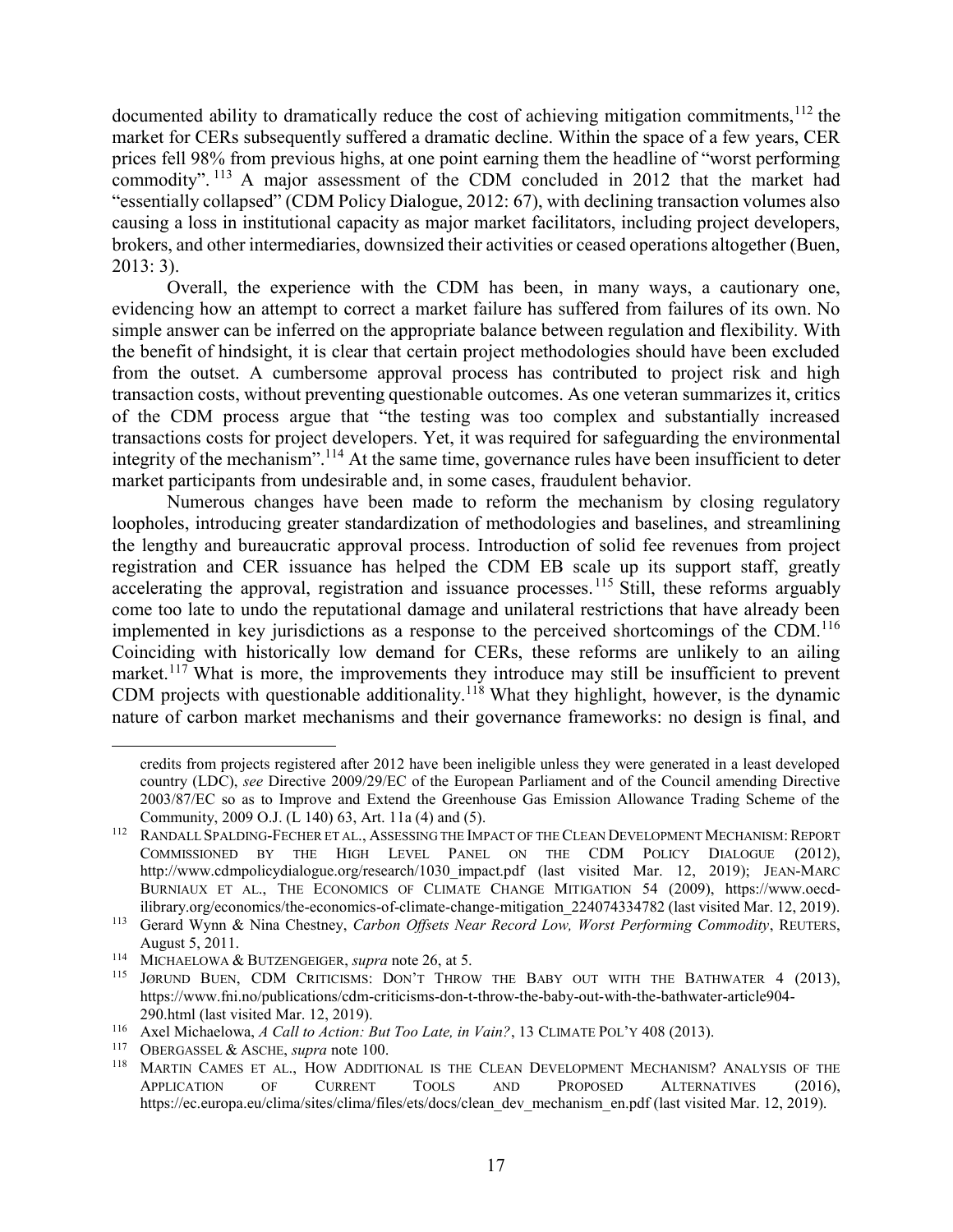growing experience with the operation of the market as well as changing circumstances will necessitate amendments and revisions over time.<sup>119</sup>

Information asymmetries, regulatory capture, and other dynamics discussed in the previous section  $120$  have contributed to the challenges experienced with the CDM, undermining its efficiency and possibly accelerating its dramatic demise. Importantly, however, the empirical track record seems to refute concerns that the CDM would incentivize host countries to weaken domestic climate policy trajectories, be it because they seek to improve their attractiveness for investors or because developed countries already harvested all attractive mitigation options.<sup>121</sup> Rather, empirical data, surveys, and case studies suggest that an abundance of affordable abatement options, the collateral benefits of many climate policies, and the raised public and institutional awareness of climate issues in host countries have outweighed any such negative incentives, while other domestic factors – including economic priorities and institutional power structures – have played a much greater role than carbon finance in driving the adoption of climate and energy policies.<sup>122</sup> If anything, the geographic and sectoral concentration of projects has provided strong evidence for the ability of private sector actors to identify and harness low cost abatement opportunities.<sup>123</sup>

Notwithstanding the various challenges encountered in the implementation of the market mechanisms under the Kyoto Protocol, it bears noting that all Parties with QELROs have fully complied with their mitigation obligations during the first commitment period. <sup>124</sup> During that period, the flexibility mechanisms collectively mobilized in excess of US\$140 billion in climate finance, a vast majority of which went to developing countries, and a good share of which was invested in Green Investment Schemes (GIS) as a means of advancing sustainable development and other social and environmental benefits.<sup>125</sup> For some Parties, such as Japan, use of the flexibility mechanisms proved essential to meet their committed emission reductions,  $126$  validating the underlying rationale of these market approaches. As the ongoing reform of the CDM regulatory architecture continues to unfold, questions about future demand for CERs and their eligibility under the Paris Agreement will need to be answered.<sup>127</sup>

### *2. European Union Emissions Trading System*

<sup>&</sup>lt;sup>119</sup> Newell, Pizer, & Raimi, *supra* note 48, at 139–140.<br><sup>120</sup> See supra Section II A 3

<sup>120</sup> *See supra*, Sectio[n II.](#page-6-3)[A](#page-6-1)[.3.](#page-10-0)

<sup>121</sup> On such concerns, *see* BURNIAUX ET AL., *supra* note 113, at 62; Cameron Hepburn, *Carbon Trading: A Review of the Kyoto Mechanisms*, 32 ANN. REV. ENVT. & RES. 375, 386 (2007).

<sup>122</sup> BUEN, *supra* note 116, at 5; Paula Castro, *Does the CDM Discourage Emission Reduction Targets in Advanced Developing Countries?*, 12 CLIMATE POL'Y 198, 212 (2012); Randall Spalding-Fecher, *National Policies and CDM: E+, E- or Both?*, 2 CARBON MECHANISMS REV. 9, 11 (2014), with further references.

<sup>&</sup>lt;sup>123</sup> YOKO NOBUOKA, JANE ELLIS & SARAH PYNDT ANDERSEN, ENCOURAGING INCREASED CLIMATE ACTION BY NON-PARTY STAKEHOLDERS 19 (2015), https://www.oecd-ilibrary.org/content/paper/5jm56w74s5wg-en (last visited Mar. 12, 2019).

<sup>124</sup> Michael Grubb, *Full Legal Compliance with the Kyoto Protocol's First Commitment Period: Some Lessons*, 16 CLIMATE POL'Y 673 (2016).

<sup>125</sup> Howard, *supra* note 12, at 179; ANDREAS TUERK ET AL., GREEN INVESTMENT SCHEMES: THE AAU MARKET BETWEEN 2008 AND 2012 (2013), https://climatestrategies.org/publication/green-investment-schemes-the-aaumarket-between-2008-2012/.

<sup>126</sup> Shishlov, Morel, & Bellassen, *supra* note 89, at 777.

<sup>127</sup> Frank Wolke, *A Balanced Transition: The Future of the CDM in Light of the Paris Agreement*, 6 CARBON MECHANISMS REV. 10 (2018).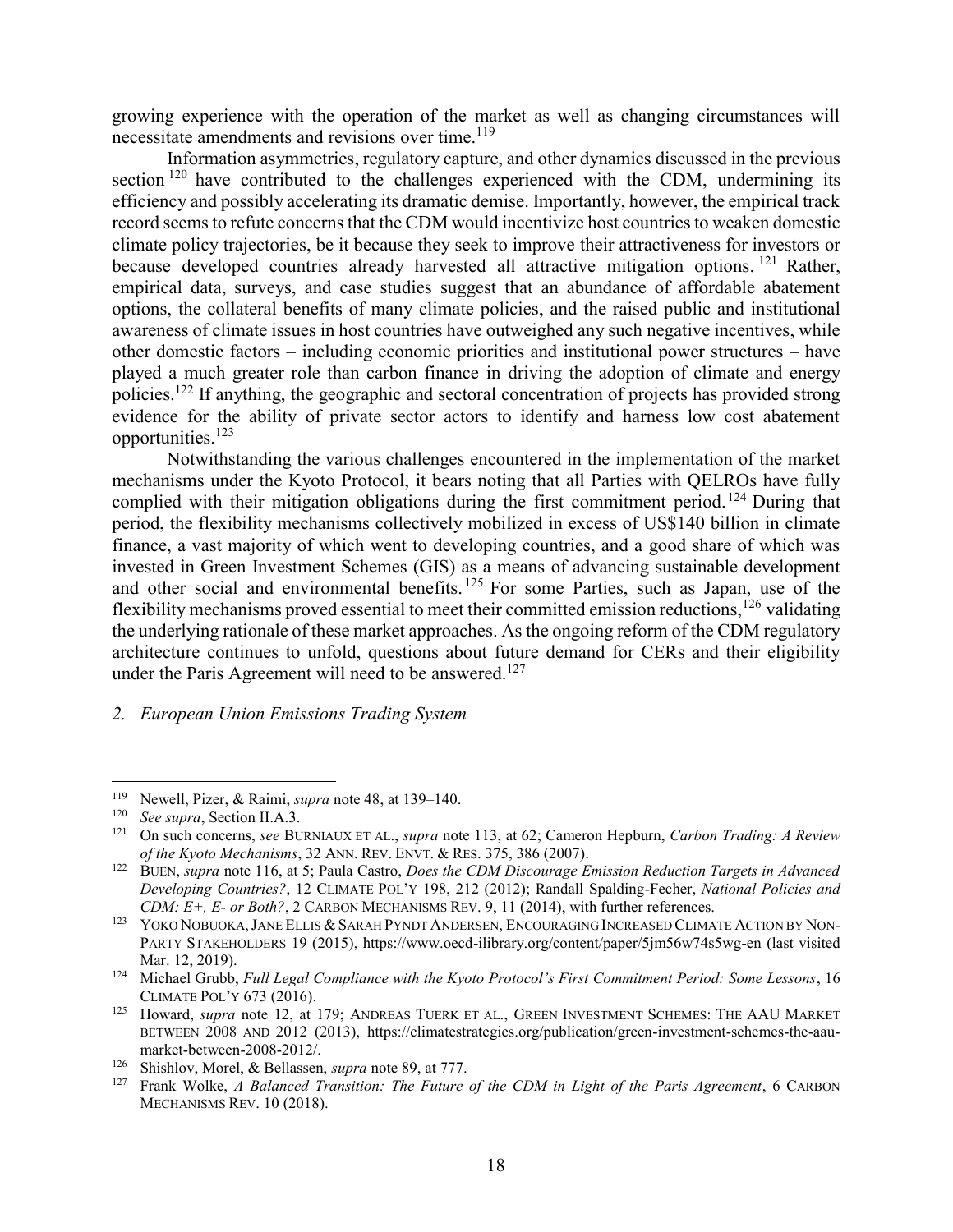Operational since 2005, the European Union Emissions Trading System (EU ETS) remains the largest carbon market currently in operation. It presently operates in 31 countries – all 28 EU Member States as well as Iceland, Liechtenstein and Norway – and covers around 12,000 emitters that account for roughly 2 billion metric tons of GHGs or 45% of EU emissions. This makes the EU ETS – itself the outcome of a policy turn after initial European resistance against carbon markets<sup>128</sup> – a centerpiece of EU climate policy.<sup>129</sup> Over a dozen directives, regulations and decisions set out the legal framework of the EU ETS, linking it to international offsets, extending the market to new sectors and gases, establishing a common registry, and providing technical guidance and procedural details on design features such as auctioning and MRV.<sup>130</sup>

Governance of the EU ETS has evolved significantly since its inception, with competences in a number of areas – such as allocation of units and registry operation – becoming successively more centralized as implementation at Member State level proved inadequate. Features not yet envisioned in the original directive were added over time in response to observed regulatory gaps and design shortcomings. Two challenges have attracted particular criticism in the practical operation of the EU ETS: a prolonged price weakness coupled with high volatility in the European carbon market, as well as a series of criminal activities involving tax fraud, phishing, and outright theft. Both are discussed at greater length below.

During its first trading period from 2005 to 2007, the EU ETS was overshadowed by a widely publicized collapse of carbon prices due in large part to insufficient or inaccurate data.<sup>131</sup> European Union Allowances (EUAs) witnessed a price drop from originally more than  $\epsilon$ 32 in the spot market in early April 2006 to a figure in the single digits only weeks later. A first set of independently verified emissions reports for the year 2005 had been released earlier that month by Member States,<sup>132</sup> revealing that aggregate emissions were significantly below the annual average allocation of allowances for the first period.<sup>133</sup> Capacity constraints and an ambitious timeline contributed to this information shortfall, although political incentives for Member States to favor their domestic industries in the allocation process also influenced national allocation decisions.<sup>134</sup>

<sup>128</sup> Brettny Hardy, *How Positive Environmental Politics Affected Europe's Decision to Oppose and Then Adopt Emissions Trading*, 17 DUKE ENVTL. L. & POL'Y F. 297 (2007); Jørgen Wettestad, *The Making of the 2003 EU Emissions Trading Directive: An Ultra-Quick Process due to Entrepreneurial Proficiency?*, 5 GLOBAL ENVTL. POL. 1 (2005).

<sup>129</sup> Jos Delbeke, *The Emissions Trading Scheme (ETS): The Cornerstone of the EU's Implementation of the Kyoto Protocol*, *in* EU ENERGY LAW, VOL. IV: THE EU GREENHOUSE GAS EMISSIONS TRADING SCHEME 1 (Jos Delbeke ed., 2006).

<sup>130</sup> Damien Meadows et al., *EU ETS: Pricing Carbon to Drive Cost-effective Reductions across Europe*, *in* EU CLIMATE POLICY EXPLAINED 26 (2015).

<sup>131</sup> Regina Betz & Misato Sato, *Emissions Trading: Lessons Learnt from the 1st Phase of the EU ETS and Prospects for the 2nd Phase*, 6 CLIMATE POL'Y 351, 352–354 (2006).

<sup>&</sup>lt;sup>132</sup> European Commission Press Release IP/06/612, EU Emissions Trading Scheme Delivers First Verified Emissions Data for Installations (May 15, 2006).

<sup>133</sup> A. Denny Ellerman & Barbara K. Buchner, *Over-Allocation or Abatement? A Preliminary Analysis of the EU ETS Based on the 2005–06 Emissions Data*, 41 ENVTL. & RES. ECON. 267, 286 (2008).

<sup>134</sup> Frank J. Convery & Luke Redmond, *Market and Price Developments in the European Union Emissions Trading Scheme*, 1 REV. ENVTL. ECON. & POL'Y 88, 94 (2007); Michael A. Mehling, *Emissions Trading and National Allocation in the Member States: An Achilles Heel of European Climate Policy*, 5 YEARBOOK EUR. ENVTL. L. 113, 156 (2003).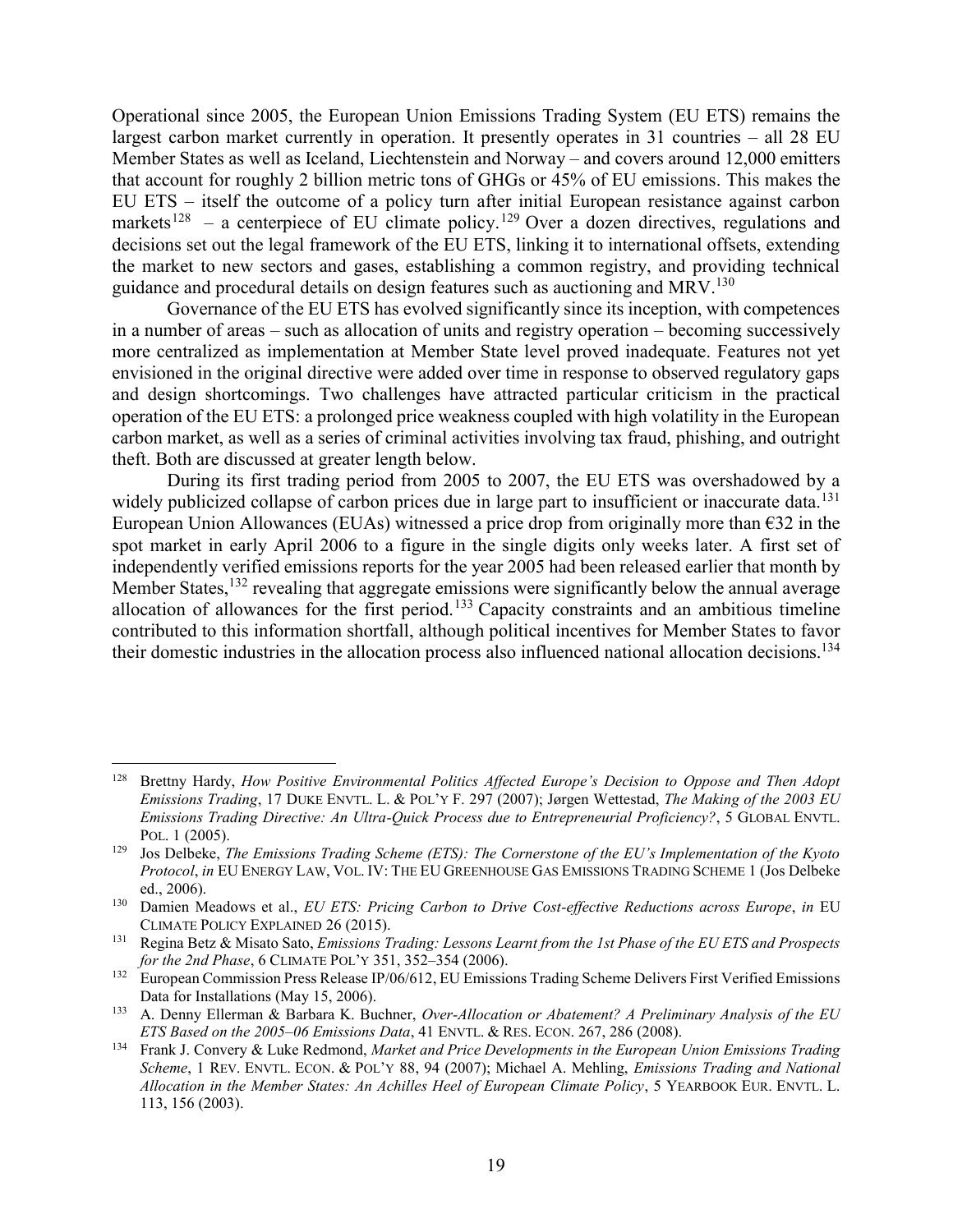Reports of substantial windfall profits for sectors able to pass through the cost of freely allocated EUAs added to the reputational damage for the EU ETS.<sup>135</sup>

Carbon prices experienced continued weakness over the following two trading periods due to an economic slowdown across Europe, greater than expected abatement under complementary policies, and extensive use of offset credits from CDM and JI projects.<sup>136</sup> When the value of EUAs fell to new lows early in the third trading period (2013 to 2020), what had been a simmering crisis of confidence erupted in calls for fundamental changes to the European carbon market.<sup>137</sup> After years of resisting calls for intervention in the carbon market, the European Commission responded by initiating a discussion on structural reform options.<sup>138</sup> Following initial setbacks, the European Council and Parliament eventually approved a delay in the scheduled auction of allowances ("backloading")<sup>139</sup> as well as a dynamic supply adjustment mechanism, the Market Stability Reserve (MSR).<sup>140</sup> Carbon prices have since experienced a gradual recovery, strengthened by recent legislative changes for the fourth trading period (2021 to 2030) that introduced a steeper emission reduction pathway and accelerated the withdrawal of surplus allowances into the MSR.

Recent years have also seen a number of criminal activities and efforts to exploit regulatory loopholes in the EU ETS, highlighting a need for greater market oversight and governance. Individual market participants and speculators have been periodically reported to influence the price of EUAs and exaggerate price moves, with evidence that individual traders are seeking to move price. Between 2009 and 2010, value-added tax (VAT) fraud – also known as carousel fraud – in the course of EUA transactions deprived Member States of more than  $\epsilon$ 5 billion in tax revenue.<sup>141</sup> 2010 and 2011 also saw scandals involving the sale of recycled CERs, phishing attempts on the German national registry, and a series of subsequent cyber-thefts affecting several

<sup>135</sup> A. DENNY ELLERMAN, FRANK J. CONVERY & CHRISTIAN DE PERTHUIS, PRICING CARBON: THE EUROPEAN UNION EMISSIONS TRADING SCHEME 326 (2010); Jos Sijm, Karsten Neuhoff & Yihsu Chen, *CO<sup>2</sup> Cost Pass-Through and Windfall Profits in the Power Sector*, 6 CLIMATE POL'Y 49, 49 (2006).

<sup>136</sup> Nicolas Koch et al., *Causes of the EU ETS Price Drop: Recession, CDM, Renewable Policies or a Bit of Everything? New Evidence*, 73 ENERGY POL'Y 676 (2014).

<sup>137</sup> ETS, RIP?, THE ECONOMIST, April 20, 2013; George Monbiot, *This Faith in the Markets Is Misplaced: Only Governments Can Save Our Living Planet*, THE GUARDIAN, April 22, 2013.

<sup>138</sup> *Commission Report to the European Parliament and the Council: The State of the European Carbon Market in 2012*, COM(2012) 652 (Nov. 14, 2012), https://eur-lex.europa.eu/legalcontent/EN/TXT/PDF/?uri=CELEX:52012DC0652&from=EN. Options identified in this report include: Increasing the EU greenhouse gas emissions reduction target for 2020; permanently retiring a certain number of allowances in the current trading phase; revising the annual reduction in the number of allowances; including more sectors in the EU ETS; limiting access to international credits; and introducing discretionary price management mechanisms such as a price management reserve.

<sup>&</sup>lt;sup>139</sup> Decision 1359/2013/EU of the European Parliament and of the Council of 17 December 2013 amending Directive 2003/87/EC Clarifying Provisions on the Timing of Auctions of Greenhouse Gas Allowances, 2013 O.J. (L 343) 1.

<sup>140</sup> Decision 2015/1814 of the European Parliament and of the Council of 6 October 2015 Concerning the Establishment and Operation of a Market Stability Reserve for the Union Greenhouse Gas Emission Trading Scheme and amending Directive 2003/87/EC, 2015 O.J. (L 264) 1.

<sup>&</sup>lt;sup>141</sup> PATRICK KEYZER ET AL., CARBON MARKET INTEGRITY: INTEGRITY AND OVERSIGHT OF THE EUROPEAN EMISSIONS TRADING SYSTEM 13 (2012), www.carbonmarketinstitute.org (last visited Mar. 12, 2019); Dominique Guegan, Antonin Lassoudiere & Marius‐ Cristian Frunza, *Missing Trader Fraud on the Emissions Market*, 18 J. FIN. CRIME 183 (2011).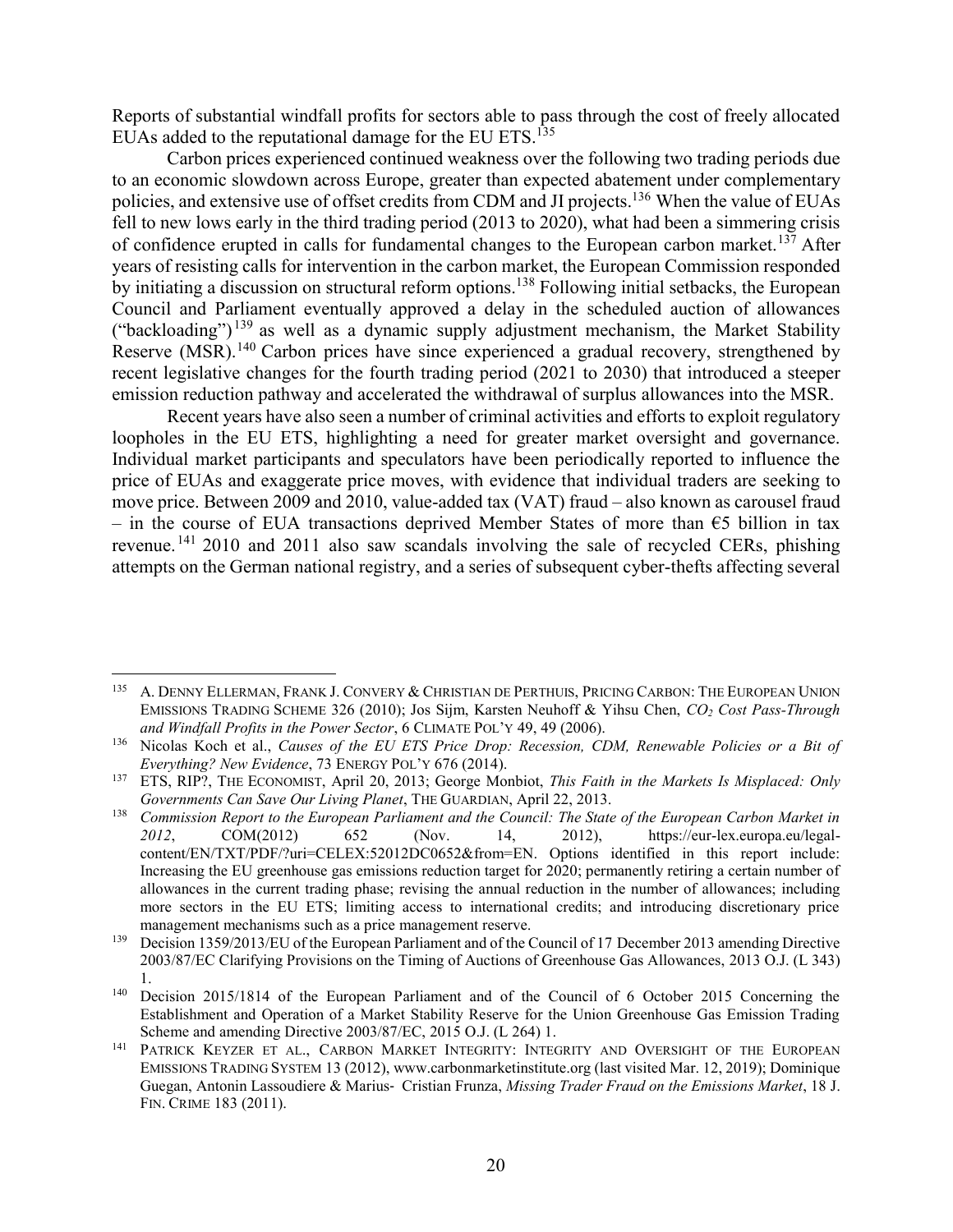million EUAs.<sup>142</sup> Such events eroded confidence in the functioning of the market and prompted the European Commission to propose further regulatory reforms.<sup>143</sup>

Aside from a directive extending application of the VAT reverse charge mechanism to emissions trading, the European Union also strengthened oversight of carbon market transactions by closing a substantial gap in the existing regulatory framework. Both primary and a majority of secondary market transactions had already been subject to regulatory oversight, but spot market transactions were still largely exempted. From the beginning of 2018, a change to the Markets in Financial Instruments Directive (MiFID) mandates trading of derivatives on regulated venues, introduces position limits and reporting requirements for derivatives, and – most importantly – classifies allowances as financial instruments under MiFID, triggering registration and licensing duties, disclosure and reporting requirements, and additional disciplines for the previously unregulated spot market.<sup>144</sup> Additionally, from 2012 onwards, the European Union has operated a single European registry for EUAs and other units, the European Union Transaction Log (EUTL), enabling centralized oversight of all transactions.

<span id="page-20-0"></span>What the track record of the EU ETS highlights is, once again, the critical role of information. Regulatory decisions on the overall amount of allowances and their allocation have suffered from information asymmetries, a lack of accurate data, and uncertainty about fundamental trends, severely undermining the functioning of the European carbon market during its first trading periods. Implementing a policy solution for the supply and demand imbalance in the carbon market has taken over a decade, in part due to rent seeking behavior of affected sectors and Member States. Likewise, incidents of market power and abuse have required a regulatory response, although the additional restrictions – while justified to secure market integrity and restore confidence among its participants – may also impact market liquidity. As an intervention to correct the market failure of unpriced externalities, the EU ETS has, in other words, evidenced various forms of government failure and undergone a difficult process to address design flaws and identify the appropriate level of regulation.

Yet it also has demonstrated how continuous improvement helped ensure its durability as a climate policy, and while it is still early to assess the lasting impact of the latest reforms, a recent substantial increase in EUA prices<sup>145</sup> suggests that they are showing the desired effect. What is more, the EU ETS saw a liquid market for allowances emerge in the first years of trading, measured in terms of the frequency and size of transactions, the number and type of market participants, and the average size of spreads.<sup>146</sup> Since then, the EU ETS has reached maturity, with a number of competing trading platforms – including the European Energy Exchange (EEX), the Intercontinental Exchange (ICE), and the European Climate Exchange  $(ECX)$  – as well as high trading volumes both through exchanges and over-the-counter (OTC) transactions, a wide range

<sup>&</sup>lt;sup>142</sup> POINT CARBON, CARBON MARKET MONITOR: A REVIEW OF 2012 3 (2012).<br><sup>143</sup> WORLD BANK STATE AND TRENDS OF THE CARBON 1

WORLD BANK, STATE AND TRENDS OF THE CARBON MARKET 2012 30-31 (2012), http://hdl.handle.net/10986/13336 (last visited Mar. 10, 2019).

<sup>&</sup>lt;sup>144</sup> Directive 2016/1034 of the European Parliament and of the Council of 23 June 2016 amending Directive 2014/65/EU on Markets in Financial Instruments, 2016 O.J. (L 175) 8.

<sup>145</sup> Between 30 September 2017 and 30 September 2018, for instance, EUA prices in the secondary market increased almost threefold, from € 7.17 to € 20.95 per t/CO2e, *see* European Energy Exchange (EEX), *EU Emission Allowances | Secondary Market*, https://www.eex.com/en/market-data/environmental-markets/spotmarket/european-emission-allowances (last visited Mar. 10, 2019).

<sup>&</sup>lt;sup>146</sup> A. DENNY ELLERMAN & PAUL L. JOSKOW, THE EUROPEAN UNION'S EMISSIONS TRADING SYSTEM IN PERSPECTIVE 16 (2008), https://www.c2es.org/document/the-european-unions-emissions-trading-system-in-perspective/ (last visited Mar. 12, 2019). A liquid market can be defined as one "where there are ready and willing buyers and sellers on a continuous basis", *see* Directive 2014/65/EU, as amended by Directive (EU) 2016/1034, *supra*, note [144,](#page-20-0) Art. 4.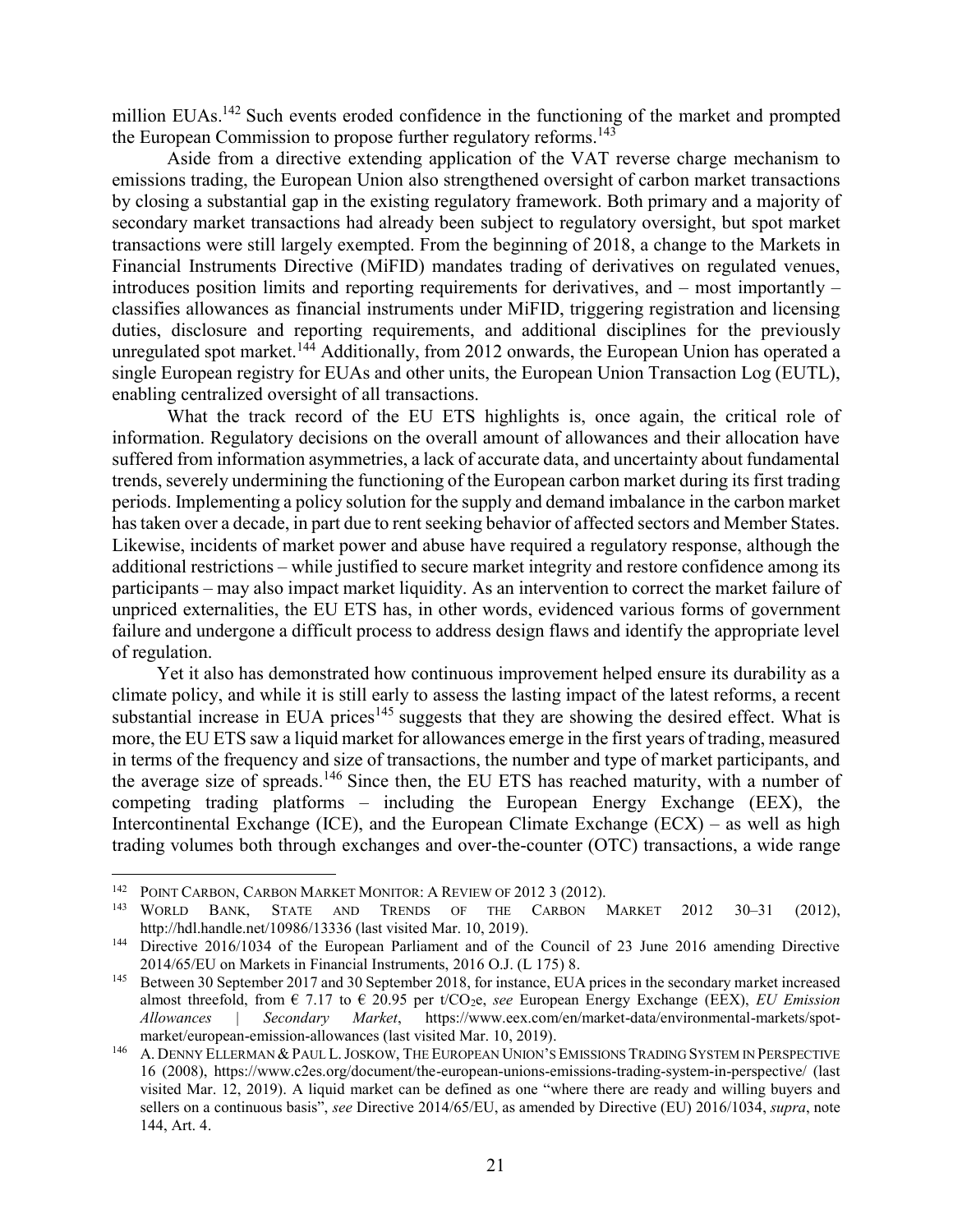of traded products in the spot and derivative markets, and a diverse set of market participants, including compliance entities and various financial service providers and other intermediaries. As a result, price discovery has been efficient and transparent, highlighting the role of broad market participation – with implications for the debate about eligibility restrictions and a potential role of the private sector in cooperative approaches under Article 6.

### *C. Interim Conclusions*

<span id="page-21-0"></span>Striking the right balance between regulation and flexibility has posed a perennial challenge to policy makers looking to implement functioning markets. As shown in the previous sections, the theoretical literature supports regulatory intervention where it is necessary to correct market failures, which not only include the environmental externality of GHG emissions, but also information asymmetries and issues of market power. Aside from the political decision to introduce a carbon market with an appropriately ambitious target to begin with, this argues for a role of government in creating a governance framework that guarantees rights and enforces obligations (with tangible penalties, if necessary), ensures transparency of emissions and of market transactions, facilitates efficient price discovery, and secures the integrity of the market against market power and collusion.

Importantly, both theory and experience affirm the importance of stringent environmental objectives for robust market participation, scarcity in the market and price discovery.<sup>147</sup> As the case studies document, regulatory loopholes and integrity flaws undermine the confidence of market participants and create pressure for reform. Sometimes, as in the case of unilateral restrictions on the acceptance of CERs, such reforms can be abrupt and have unintended consequences. More often, however, reforms progress slowly, weakening public acceptance of the carbon market, and compromising its perceived legitimacy as a policy instrument.

To be a credible tool for climate change mitigation, in other words, carbon markets require a sound regulatory framework; ignoring that imperative in the interest of expedience or under pressure from interested stakeholders will ultimately backfire. That said, simplicity and transparency in applicable rules as well as streamlined procedures should be sought whenever possible. Transaction costs and capacity constraints have had a documented effect on the operation of existing carbon markets. Individual approval of transactions, in particular, tends to increase transaction cost and give rise to uncertainty,<sup>148</sup> advocating for standardization to reduce layers of bureaucracy. Meanwhile, restrictions on participation – notably the exclusion of private sector participants from international emissions trading – have been shown to impact market liquidity, whereas greater market access in the EU ETS has contributed to the emergence of a liquid and mature market with greater resilience against market power as well as efficient price discovery.

Beyond the essential governance requirements outlined above, therefore, the invariable tradeoffs caused by government failure suggest a higher burden of justification for regulatory intervention. Assumptions of the impartiality or rationality of government actors may be as misplaced as assumptions of always rational and profit-maximizing market participants. Not all risks that flow from the use of carbon markets can be averted through regulation, bar shutting down

<sup>147</sup> Richard L. Schmalensee & Robert N. Stavins, *The Design of Environmental Markets: What Have We Learned from Experience with Cap and Trade?*, 33 OXFORD REV. ECON. POL'Y 572, 583 (2017).

<sup>148</sup> Robert W. Hahn & Gordon L. Hester, *Marketable Permits: Lessons for Theory and Practice*, 16 ECOLOGY L. Q. 361, 378 (1989).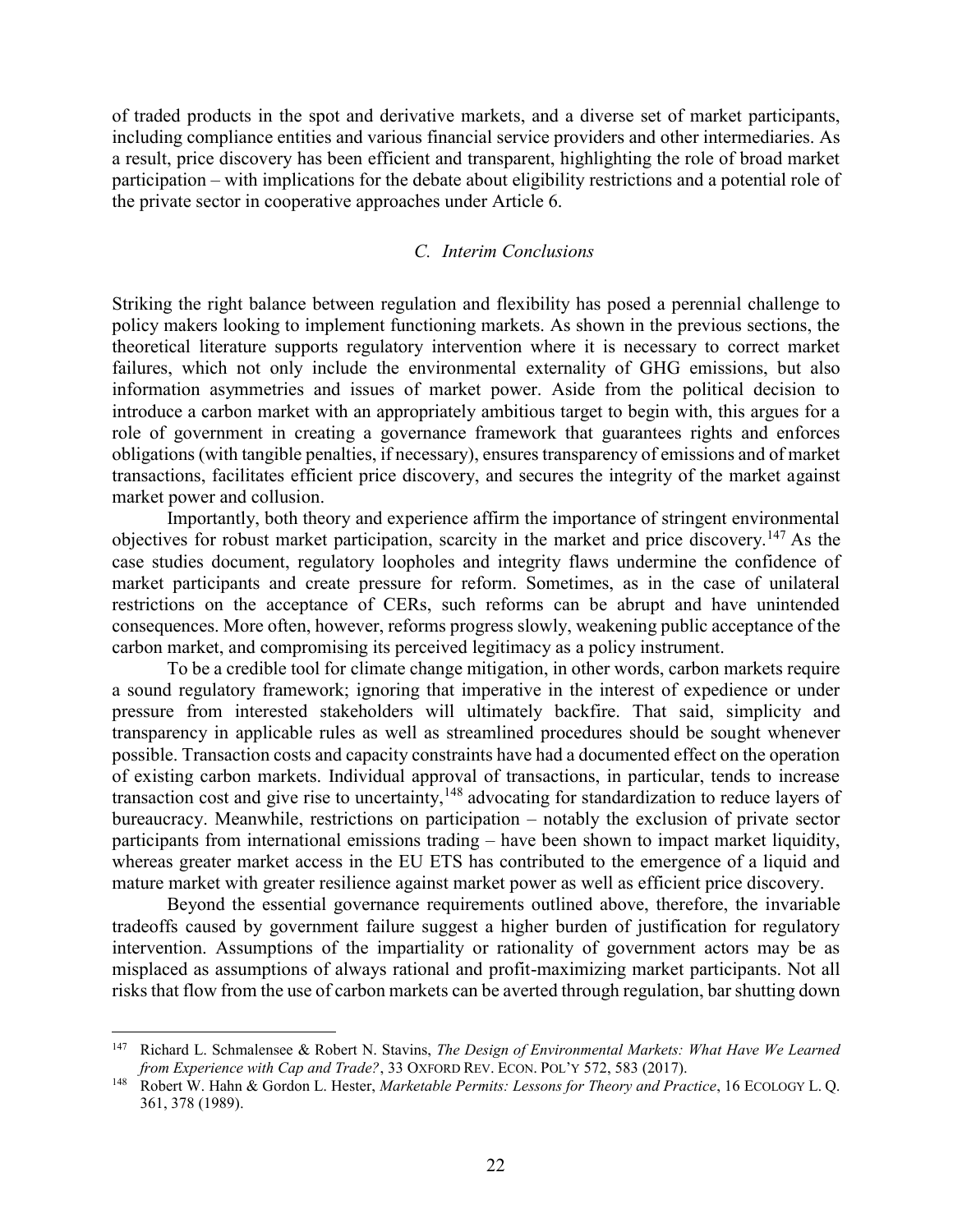market activity altogether. Even after several reforms, for instance, the sophisticated rules designed to ensure the environmental integrity of CDM projects have proven incapable of preventing a considerable share of projects with little or no additionality.<sup>149</sup> Yet at the same time, there is an appreciable risk that pursuit of indefectible governance frameworks – however well-intended – will end up deterring uptake of market approaches,<sup>150</sup> along with the cost savings these offer.

In short, the lessons from theory and experience cannot do away entirely with the need for balancing contending preferences. Perceptions of the relative importance of different objectives vary too much for that, as do interpretations of normative terms such as ambition and integrity. What may appear excessively burdensome governance to some may appear barely adequate to others. <sup>151</sup> Where technically complex and normatively contested viewpoints are difficult to reconcile, and their proponents can draw on reasonable arguments and legitimate concerns, the required balancing act calls for a process that aggregates preferences to reach a mutually acceptable outcome.

Because it is geared towards a policy decision, the aggregating mechanism in this case is not a market, but the political process. As ideally conceived, it will afford equality of access to all affected stakeholders, and base formal decisions on informed deliberation and public reasoning.<sup>152</sup> Such an ideal process can only be aspired to – and is certainly not realized – by the tenuous and often intransparent practices of international diplomacy.<sup>153</sup> Nonetheless, an argument can be made for requiring that substantive choices, and especially those on contested and consequential matters, be made at the highest political level afforded in the international regime.

In practice, that means reserving the most eminent political questions for deliberation and decision making by the Parties, with the outcome reflected in a formal treaty and subsequently legitimized through national procedures in every acceding jurisdiction. <sup>154</sup> Decisions by Conferences or Meetings of the Parties can still claim a degree of procedural legitimacy, but their normative character is already diminished, and, in fact, debated relative to that of the actual treaty.<sup>155</sup> This applies even more to the outcomes of negotiations from subsidiary entities with limited participation and less transparent processes, which should therefore focus on technical matters, but not seek to reverse or reinterpret the consensus expressed in the actual treaty.

Applied to Article 6(2), this calls for identification of the mandate for operational guidance in the Paris Agreement itself, and ascertaining the extent to which Parties intended such guidance to apply to merely technical or also political questions about the appropriate balance of international oversight and national sovereignty. Likewise, the choices underlying ambition and environmental integrity have to be dissected to determine whether their center of gravity falls more on the political or technical side. Critically, this also means that questions which are clearly political in character – such as the ambition of domestic mitigation efforts, something the Paris Agreement fundamentally leaves to determination by the Parties – should not be reopened by way

<sup>&</sup>lt;sup>149</sup> CAMES ET AL., *supra* note 119.

NORDHAUS, *supra* note 61, at 18.

<sup>151</sup> MICHAELOWA & BUTZENGEIGER, *supra* note 26, at 5.

<sup>&</sup>lt;sup>152</sup> JÜRGEN HABERMAS, VORSTUDIEN UND ERGÄNZUNGEN ZUR THEORIE DES KOMMUNIKATIVEN HANDELNS 177 (1984); JOHN RAWLS, POLITICAL LIBERALISM 214 (Expanded ed. 2005).

<sup>153</sup> PHILIP ALLOTT, THE HEALTH OF NATIONS: SOCIETY AND LAW BEYOND THE STATE 380–398 (2002); ANNE-MARIE SLAUGHTER, A NEW WORLD ORDER 8 (2004).

<sup>154</sup> Daniel M. Bodansky, *The Legitimacy of International Governance: A Coming Challenge for International Environmental Law?*, 93 AM. J. INT'L L. 596 (1999).

<sup>155</sup> Jutta Brunnée, *COPing with Consent: Law-Making Under Multilateral Environmental Agreements*, 15 LEIDEN J. INT'L L. 1 (2002); Jan Klabbers, *The Redundancy of Soft Law*, 65 NORDIC J. INT'L L. 167 (1996).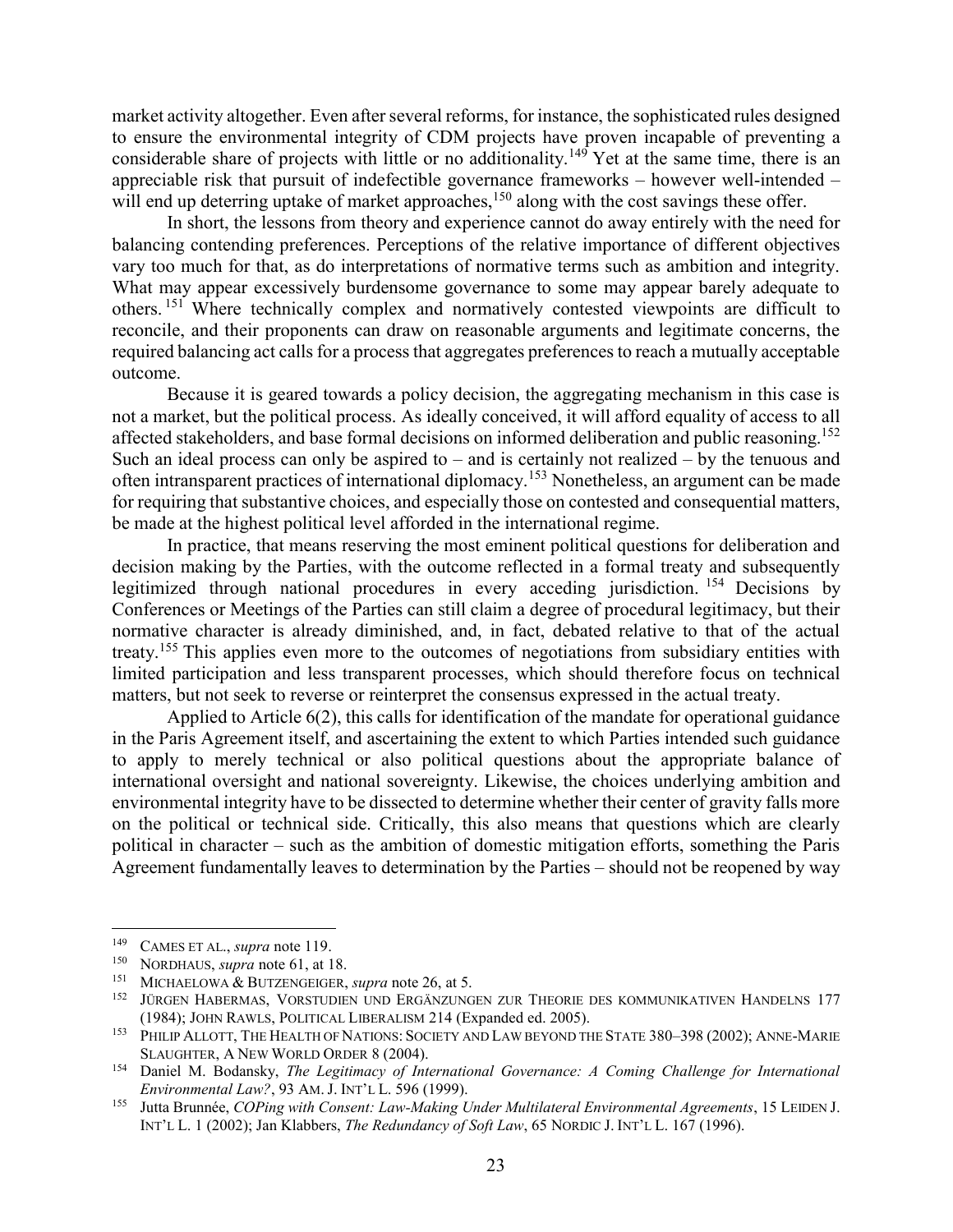of technical deliberations on market design, where the negotiating dynamic and process will fundamentally differ from that of the negotiations preceding the Paris Agreement itself.

This is the analytical framework, based on insights from the theory and practice of carbon markets, that will be applied to the context of Article 6 negotiations in the following section. It identifies critical issues for governance, but also acknowledges the potential drawbacks of excessive regulation. It also proposes a distinction between technical and political questions, with implications for the appropriate venue and format of decision making. Applying this framework first necessitates an assessment of the negotiating mandate under Article 6(2) and subsequent decisions as it relates to the question of ambition, followed by a survey of Party positions and their reflection in the evolving negotiations, including the latest textual proposal. Concluding this assessment is an attempt to formulate principles for Article 6(2) guidance that reflect the analytical framework and fall within the identified political and legal opportunity space.

# <span id="page-23-0"></span>III. OPERATIONALIZING ARTICLE 6(2): THE PARIS RULEBOOK

### *A. Role and Status of the Paris Rulebook*

With the adoption of the Paris Agreement, its 195 signatories committed to a collective "paradigm that, over time, catalyzes ever stronger global action to combat climate change". <sup>156</sup> With its decentralized architecture built on nationally determined mitigation pledges, it departs markedly from its predecessor, the Kyoto Protocol. Many of its provisions – including Article  $6(2)$  – are sparsely worded and replete with undefined or vague concepts, reflecting a lack of consensus on more detailed language at the time of adoption. When it comes to operationalization, however, such "constructive ambiguity" – often a deliberate inclusion in negotiated outcomes to accommodate conflicting viewpoints – is not helpful.<sup>157</sup> Not only does it contribute to uncertainty about various elements of the Paris Agreement, it also threatens to compromise effective implementation of key rights and obligations due to divergent interpretations. 158

In the decision formally adopting the Paris Agreement and several provisions of the treaty itself, Parties have therefore set out mandates to elaborate more detailed operational rules, modalities, procedures, and guidelines on a broad set of issues ranging from mitigation and adaptation to transparency, accounting, compliance, and assessment of progress.<sup>159</sup> Collectively, these operational details are being elaborated as part of the "Work Program under the Paris Agreement" (PAWP),<sup>160</sup> which is colloquially referred to as the "Paris Rulebook." Following an ambitious timeline agreed in Marrakesh during COP23, this Work Program was scheduled for

<sup>156</sup> Daniel M. Bodansky, *The Paris Climate Change Agreement: A New Hope?*, 110 AM.J. INT'L L. 288, 290 (2016). MÜLLER, *supra* note 10, at 2.

<sup>158</sup> Harro van Asselt, Kati Kulovesi & Michael A. Mehling, *Negotiating the Paris Rulebook: Introduction to the Special Issue*, 12 CARBON & CLIM. L. REV. 173, 173 (2018).

<sup>159</sup> *See* Section III of Decision 1/CP.21, *supra*, note [6.](#page-1-0)

<sup>160</sup> *See* Matters Relating to the Implementation of the Paris Agreement, Decision 1/CMA.1, paras. 5-7, *in* Report of the Conference of the Parties Serving as the Meeting of the Parties to the Paris Agreement on the First Part of its First Session, Addendum, Part Two, U.N. Doc. FCCC/PA/CMA/2016/3/Add.1 (Jan. 31, 2017).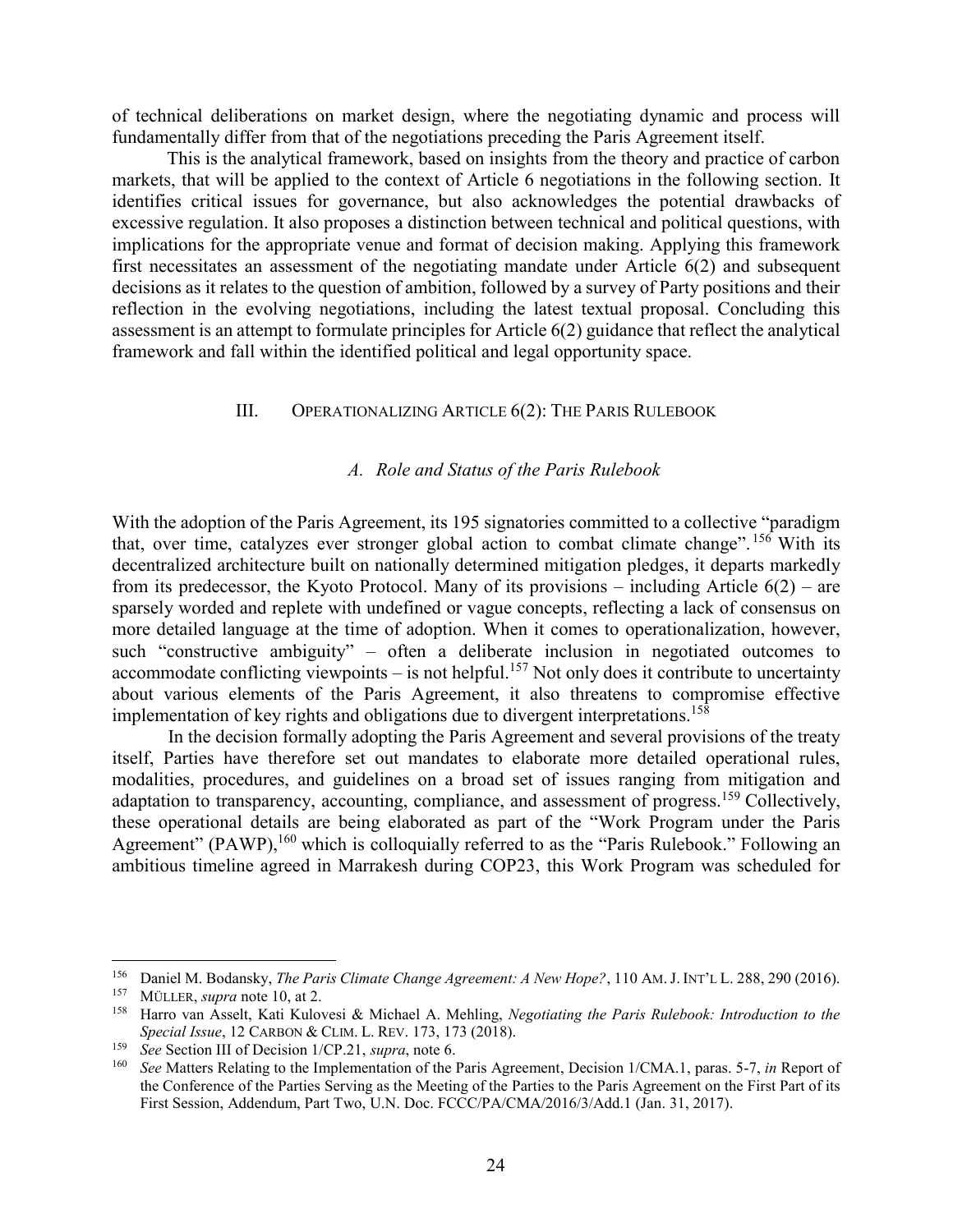adoption by the Meeting of the Parties to the Paris Agreement (CMA) in December 2018 at Katowice, Poland.<sup>161</sup>

<span id="page-24-0"></span>Working through three bodies of the UNFCCC, namely the Ad Hoc Working Group on the Paris Agreement (APA), the Subsidiary Body for Scientific and Technical Advice (SBSTA), and the Subsidiary Body for Implementation (SBI), Parties elaborated draft negotiating texts for the various agenda items. After the latest round of discussions, held from 4 to 9 September 2018 in Bangkok, Thailand, progress made across all three bodies was compiled into a single 307-page document that provided a basis for the negotiations in Katowice.<sup>162</sup> Across all agenda items, views on the structure and content of implementation guidance remained widely heterogeneous, prompting observers to characterize the outcome as "uneven" and explain the slow pace of negotiations with principled disagreement on several key issues, such as differentiation between developed and developing countries.<sup>163</sup>

Regarding Article 6(2), this compilation contained a 31-page section elaborated by SBSTA with draft elements of guidance on matters such as general principles; scope, and whether the guidance also applies to mitigation activities under Article 6(4); the characteristics of an ITMO, and whether units generated under other mechanisms – such as Article 6(4) and the CDM – as well as mitigation outcomes other than emission reductions can qualify as ITMOs; alternative forms of oversight and institutional governance; participation requirements and responsibilities, including institutional structures and types of NDCs a Party needs to have in place to engage in cooperative approaches; how and when Parties should make corresponding adjustments for emissions covered by their NDC; and the modalities for the share of proceeds for adaptation.<sup>164</sup>

On 15 October 2018, the presiding officers of APA, SBI and SBSTA issued a "Joint Reflections Note" addressing progress made to date under all elements of the work program, with annexes containing new textual proposals meant to "facilitate completion of the PAWP at COP  $24.^{"165}$  Among these was a new textual proposal for guidance on Article 6(2), which – while not superseding the outcome of the Bangkok meeting – tried "to advance the thinking of Parties by removing remaining duplication; streamlining where there are multiple options, including grouping options into suboptions where appropriate, and moving detail to the workplan where this may assist readability of the options; lightly editing the text; improving consistency of wording; and simplifying language where possible."<sup>166</sup> Already shorter at 24 pages, with an Annex listing

<span id="page-24-1"></span><sup>161</sup> Formally the Third Part of the First Session of the CMA, *see* para. 2 of Fiji Momentum for Implementation, Decision 1/COP.23, *in* Report of the Conference of the Parties on its Twenty-third Session, U.N. Doc. FCCC/CP/2017/11/Add.1 (Feb. 8, 2018). Given the early entry into force of the Paris Agreement, the first session – which began in 2016 – was extended to allow more time for negotiations of the PAWP.

<sup>162</sup> Ad Hoc Working Group on the Paris Agreement (APA), *PAWP Compilation* (Sept. 9, 2018), https://unfccc.int/sites/default/files/resource/Latest%20PAWP%20documents\_9Sep\_0.pdf (last visited Mar. 10, 2019).

<sup>163</sup> IISD Reporting Services, *Summary of the Bangkok Climate Change Conference: 4-9 September 2018*, 12 EARTH NEGOTIATIONS BULLETIN 1 (Sept. 12, 2018), http://enb.iisd.org/download/pdf/enb12733e.pdf (last visited Mar. 10, 2019).

<sup>164</sup> *See* APA, *PAWP Compilation*, *supra*, note [162,](#page-24-0) 52-82.

<sup>165</sup> U.N. Framework Convention on Climate Change (UNFCCC), *Joint Reflections Note by the Presiding Officers of the Ad Hoc Working Group on the Paris Agreement, the Subsidiary Body for Scientific and Technological Advice and the Subsidiary Body for Implementation*, U.N. Doc. APA-SBSTA-SBI.2018.Informal.2, para. 3 (Oct. 15, 2018), https://unfccc.int/sites/default/files/resource/APA\_SBSTA\_SBI.2018.Informal.pdf (last visited Mar. 10, 2019).

<sup>166</sup> U.N. Framework Convention on Climate Change (UNFCCC), *Joint Reflections Note by the Presiding Officers of the Ad Hoc Working Group on the Paris Agreement, the Subsidiary Body for Scientific and Technological Advice and the Subsidiary Body for Implementation. Addendum 2: Matters Relating to Article 6 of the Paris Agreement*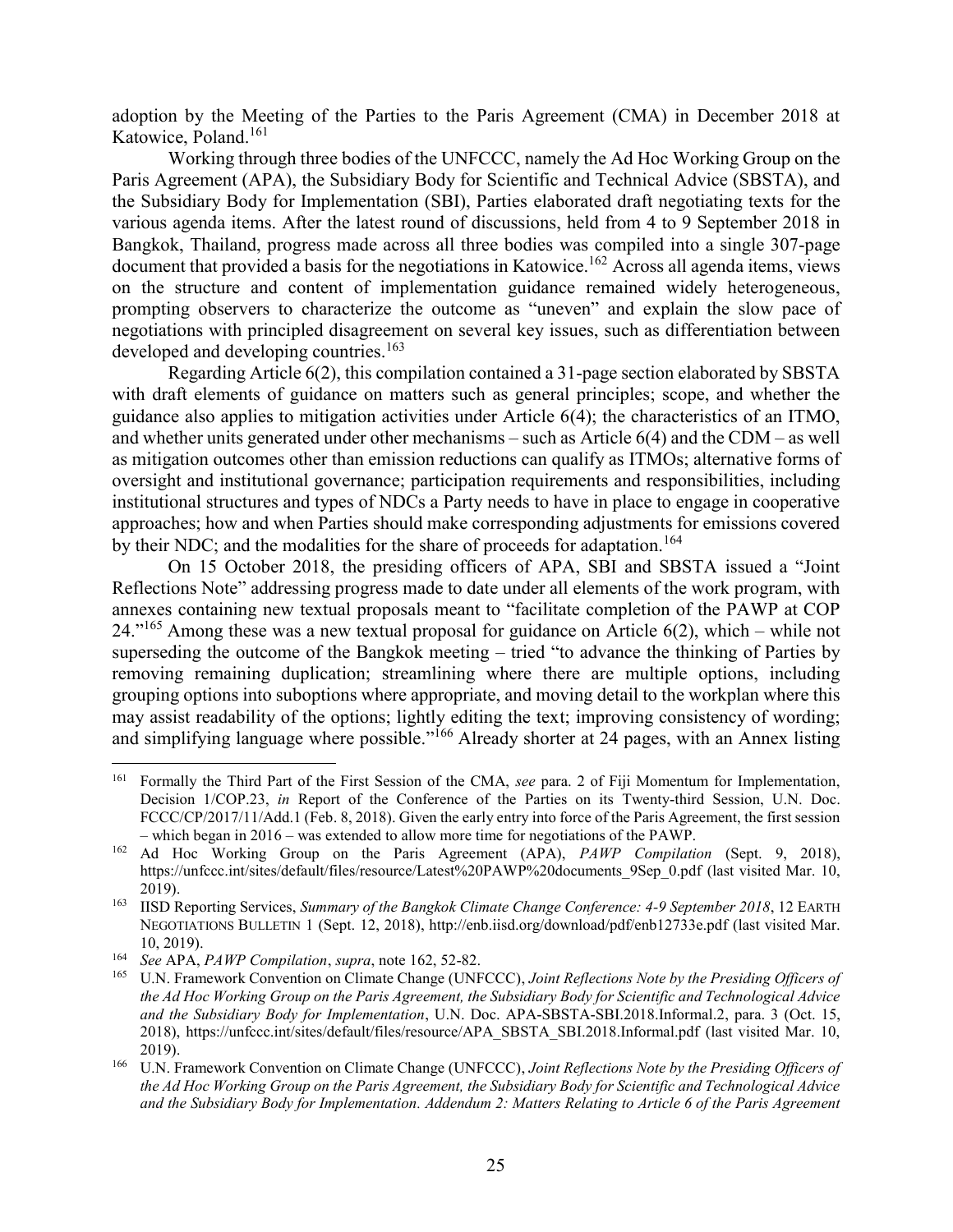follow-up work to be carried out in 2019, this document retained the options contained in the draft outcome of the prior Bangkok negotiations, but organized them more efficiently. A table outlining the options and suboptions relevant to matters of governance, ambition, and environmental integrity is included below.<sup>167</sup> As the number of options that still remained on the table – even on the least contested matters under negotiation – underscored, however, the final form and content of guidance on Article 6(2) was far from settled.

Given the status of the textual proposal, it was already becoming clear before Katowice that none of the extant proposals had successfully captured all major viewpoints. Accordingly, going into the Katowice negotiations, Parties already acknowledged that they would have to prioritize their efforts and concentrate on those matters that already enjoyed a measure of support, while leaving contested issues and purely technical details for continued negotiation in the years to come.<sup>168</sup> As one participant in the negotiations commented, COP24 was expected to result in "a very general decision, a one-pager with two annexes", where the first annex would contain basic decisions reached at COP24, and the second outline "a work plan for 2019 covering all remaining technical deliverables".<sup>169</sup> Even that, however, proved too optimistic.

<span id="page-25-0"></span>Despite a promising start, with an influential group of countries submitting a joint proposal on contested accounting issues,  $170$  the latest negotiating text remained encumbered by competing options and bracketed text. <sup>171</sup> Parties were unable to agree on the required level of uniformity and prescriptiveness regarding corresponding adjustments and conversion of metrics.<sup>172</sup> Other items that eluded consensus were mandatory deduction of a share of proceeds for adaptation, and the role of land use and forestry activities under cooperative approaches.<sup>173</sup> Negotiations nearly derailed when a small subset of Parties – notably Brazil and the Arab Group – opposed inclusion of language on corresponding adjustments in the operational details for Article 6(4) that was seen to be essential by other parties to prevent double counting of emission reductions.<sup>174</sup>

*and Paragraphs 36–40 of Decision 1/CP.21*, U.N. Doc. APA-SBSTA-SBI.2018.Informal.2.Add.2, para. 5 (Oct. 15, 2018), https://unfccc.int/sites/default/files/resource/APA\_SBSTA\_SBI.2018.Informal.2.Add\_.2.pdf (last visited Mar. 10, 2019).

<sup>167</sup> *See* Table 1, *infra*, Sectio[n III.](#page-23-0)[C.](#page-33-0)[1.](#page-33-1)

<sup>&</sup>lt;sup>168</sup> UNFCCC, *Joint Reflections Note Addendum 2*, *supra*, note 165, at para. 4.<br><sup>169</sup> Eorth, *supra* note 34, at 4.

Forth, *supra* note 34, at 4.

<sup>170</sup> Submitted by the Independent Alliance of Latin America and the Caribbean (AILAC), Australia, Canada, the European Union, Japan, Mexico, New Zealand, and Switzerland, this proposal underscored the need for corresponding adjustments when transferring mitigation outcomes under Article 6, see WOLFGANG OBERGASSEL ET AL., PARIS AGREEMENT: SHIP MOVES OUT OF THE DRYDOCK. AN ASSESSMENT OF COP24 IN KATOWICE 14 (2019), https://wupperinst.org/fa/redaktion/downloads/publications/COP24-Report.pdf (last visited Mar. 14, 2019).

<sup>&</sup>lt;sup>171</sup> At one point counting nearly 30 pages in length, the latest draft text on guidance for Article  $6(2)$  was eventually narrowed down to a mere eight pages in Katowice, yet important matters still remained bracketed, *see* U.N. Framework Convention on Climate Change, Guidance on Cooperative Approaches Referred to in Article 6, Paragraph 2, of the Paris Agreement, *in The Katowice Texts: Proposal by the President* (Dec. 14, 2018), 32-38, https://unfccc.int/sites/default/files/resource/Katowice%20text%2C%2014%20Dec2018\_1015AM.pdf (last visited Mar. 15, 2019).

<sup>172</sup> IISD Reporting Services, *Summary of the Bangkok Climate Change Conference: 4-9 September 2018*, 12 EARTH NEGOTIATIONS BULLETIN 18 (Dec. 18, 2018), http://enb.iisd.org/download/pdf/enb12733e.pdf (last visited Mar. 10, 2019).

<sup>&</sup>lt;sup>173</sup> CHARLOTTE STRECK ET AL., COP24 KATOWICE: SETTING THE PARIS AGREEMENT IN MOTION 4 (2019), https://climatefocus.com/publications/cop24-katowice-setting-paris-agreement-motion (last visited Mar. 14, 2019).

<sup>174</sup> OBERGASSEL ET AL., *supra* note 171, at 14.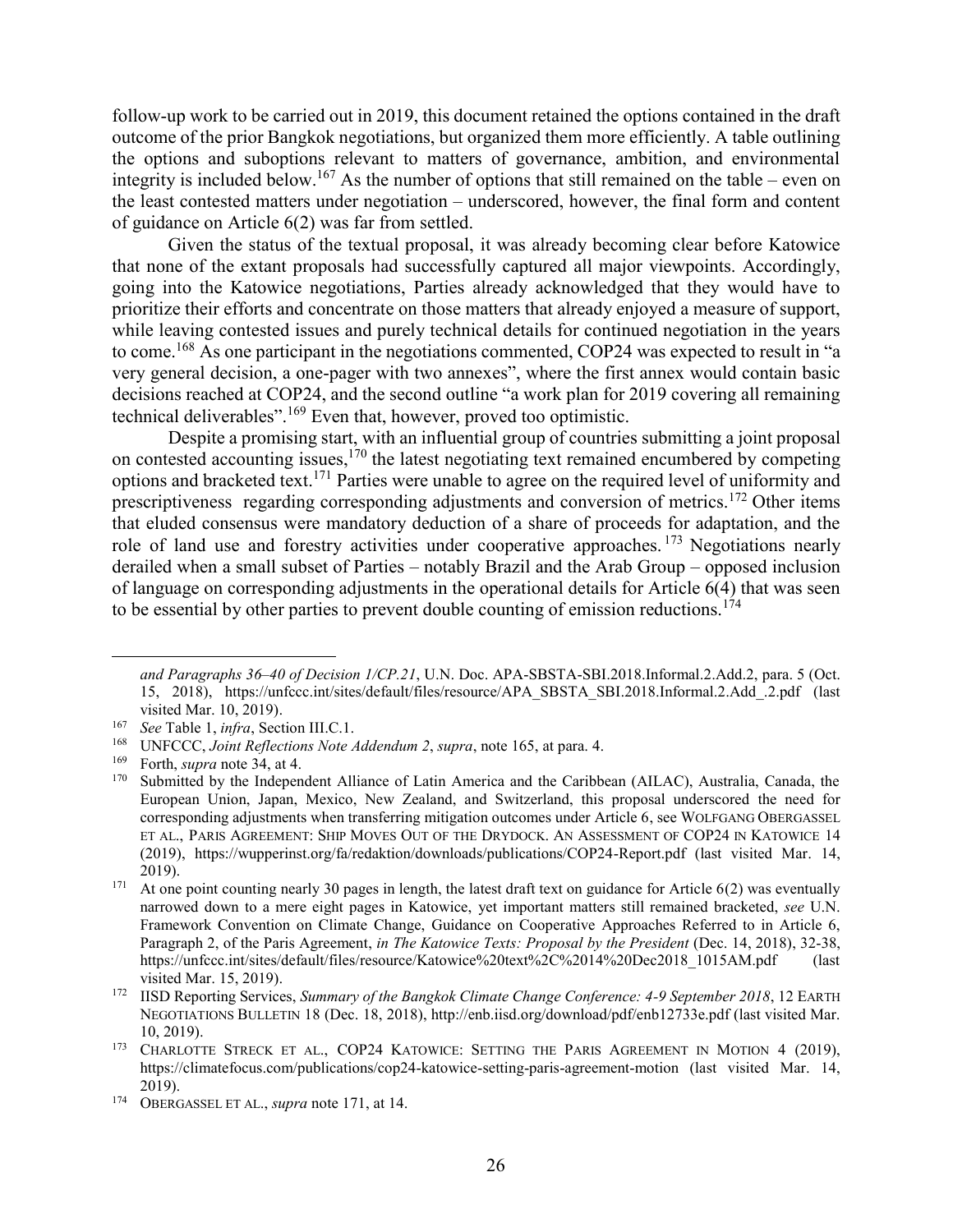In the end, the Katowice climate summit went into overtime as negotiators sought to break the impasse over Article 6, yet various attempts to secure a consensus through compromise proposals failed.<sup>175</sup> To allow adoption of the remaining elements of the "Paris Rulebook", the Presidency decided to postpone negotiations on Article 6 to future sessions. In its final decision, the CMA noted that no consensus could be reached on the final negotiating text, and called upon the SBSTA to build on existing progress and elaborate a new proposal for adoption at its second session.<sup>176</sup> Importantly, different negotiating texts remain on the table following the Katowice climate summit,<sup>177</sup> meaning that no single proposal is fully representative of the current views of all Parties.

Overall, thus, Parties still face a large number of choices following the Katowice summit, and retain considerable latitude in how they address matters that are relevant to ensuring ambition in the guidance on Article 6(2). To better understand the parameters within which they will exercise this latitude, it is necessary to dissect the legal mandate governing the negotiations, as well as its relationship to other elements of the Paris Agreement and the work program. From there, the analysis can proceed to map the substantive options contained in the most recent textual proposal, and survey Party views as reflected in statements and submissions.

# *B. Legal Analysis: Mapping the Mandate of Article 6(2)*

# <span id="page-26-0"></span>*1. Textual Analysis of Article 6(2)*

A literal reading of Article 6(2) of the Paris Agreement provides the first and most authoritative indication of the scope and limitations of the mandate to elaborate operational guidance. Because the provision forms part of an international treaty that has been ratified, accepted, approved or otherwise acceded to  $178$  in conformity with the domestic procedures of its Parties, the language in Article 6(2) is the most immediate manifestation of state consent that underlies the normative validity of the Paris Agreement. That said, the wording of Article 6(2) is sparse as far as the content and purpose of guidance is concerned. It states that:

Parties shall, where engaging on a voluntary basis in cooperative approaches that involve the use of internationally transferred mitigation outcomes towards nationally determined contributions, promote sustainable development and ensure environmental integrity and transparency, including in governance, and shall apply robust accounting to ensure, inter alia, the avoidance of double

<sup>175</sup> See, notably, UNFCCC, *The Katowice Texts*, *supra* note [171.](#page-25-0)

Matters Relating to Article 6 of the Paris Agreement and Paragraphs 36–40 of Decision 1/CP.21, Decision-/CMA.1, Advance Unedited Version, paras 1-2, *in* Preparations for the Implementation of the Paris Agreement and the First Session of the Conference of the Parties serving as the Meeting of the Parties to the Paris Agreement, U.N. Doc. FCCC/CP/2018/L.28 (Dec. 14, 2018).

<sup>&</sup>lt;sup>177</sup> Notably, the final proposal issued by the COP Presidency towards the end of the summit does not necessarily supersede the earlier, less advanced draft forwarded by the SBSTA halfway through the summit, *see* ANDREI MARCU & MANDY RAMBHAROS, RULEBOOK FOR ARTICLE 6 OF THE PARIS AGREEMENT: TAKEAWAY FROM THE COP 24 OUTCOME 5 (2019), https://ercst.org/publication-rulebook-for-article-6-of-the-paris-agreementtakeaway-from-the-cop-24-outcome/ (last visited Mar. 14, 2019).

<sup>178</sup> *See* Paris Agreement, Art. 21(1), *supra*, note [8.](#page-2-1)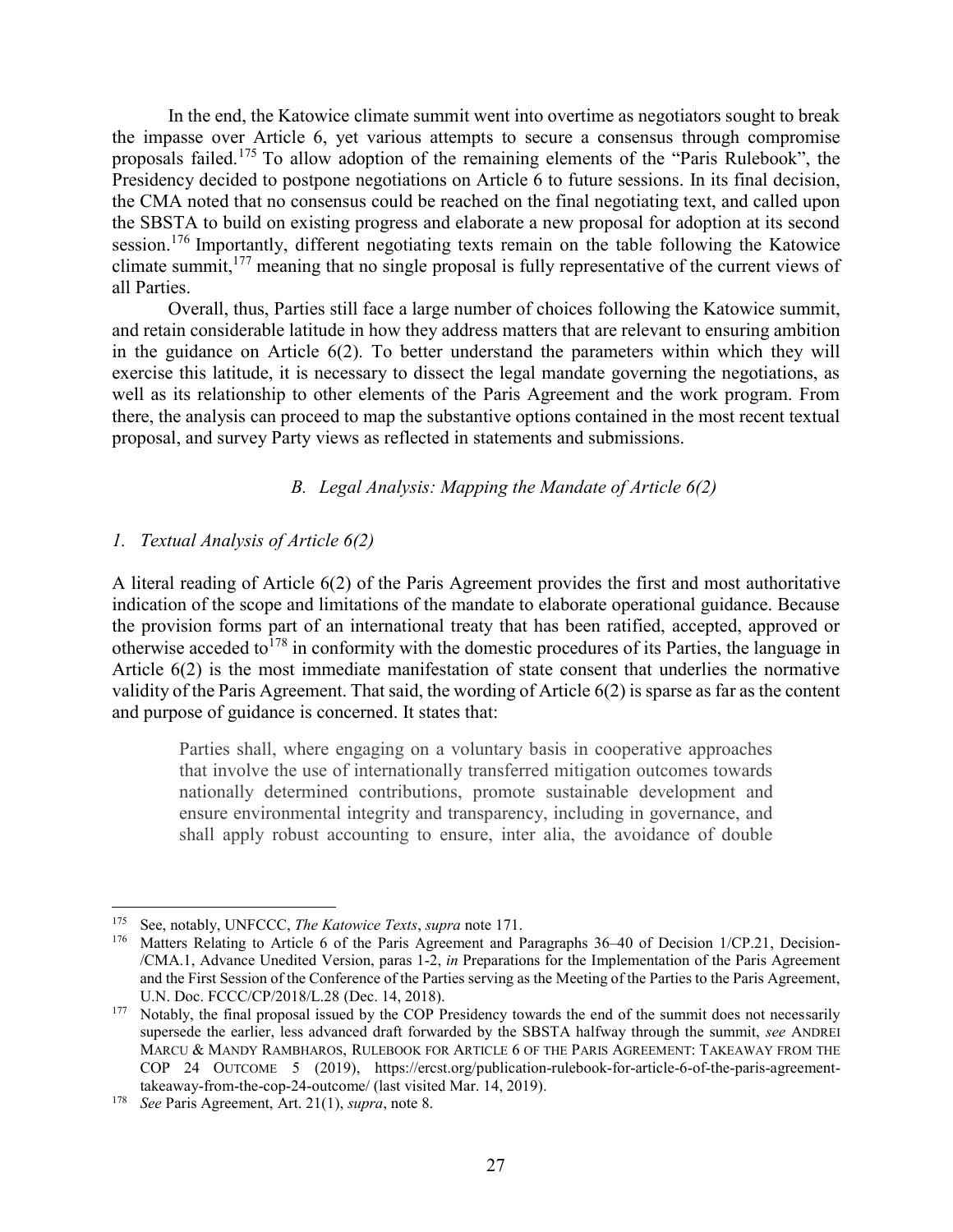counting, consistent with guidance adopted by the Conference of the Parties serving as the meeting of the Parties to this Agreement.<sup>179</sup>

What can be clearly inferred from the provision is a mandate for the CMA to adopt guidance. Less clear, however, is whether the mandate merely relates to the "robust accounting to ensure, inter alia, the avoidance of double counting" directly preceding its mention in Article 6(2), or whether it also extends to the other conditions spelled out therein for voluntary use of cooperative approaches involving the use of ITMOs towards NDCs, namely to "promote sustainable development and ensure environmental integrity and transparency, including in governance." Müller draws attention to the conscious use of "inter alia" as a reflection of concerns among some Parties that avoidance of double counting is insufficient to ensure "robust accounting", although that still does not clarify whether guidance should go beyond accounting.<sup>180</sup> Commentators have also drawn on the wording "consistent with guidance" to argue that such guidance is not meant to impose constraints on Parties using ITMOs, as they would have then opted for different language, such as "subject to guidance" or "subject to rules".<sup>181</sup>

While its normative character is significantly weaker relative to a treaty provision such as Article 6(2), the decision accompanying the Paris Agreement sets out additional detail on the mandate by requesting SBSTA to

… develop and recommend the guidance referred to under Article 6, paragraph 2, of the Agreement for consideration and adoption by the Conference of the Parties serving as the meeting of the Parties to the Paris Agreement at its first session, including guidance to ensure that double counting is avoided on the basis of a corresponding adjustment by Parties for both anthropogenic emissions by sources and removals by sinks covered by their nationally determined contributions under the Agreement.<sup>182</sup>

Again, the wording of this decision fails to specify the precise scope of the guidance. By expressly referring to the avoidance of double counting "on the basis of a corresponding adjustment", this passage seems to imply that guidance only should cover accounting issues, and not the other substantive conditions mentioned in Article 6(2). Its mention of "including", however, could be interpreted to mean that avoidance of double counting is only one of several possible elements that might be included in operational guidance. While this provides an opening for arguments that Article 6(2) guidance should extend to considerations other than accounting, it is important to remember that its status as a COP decision is subservient to the actual treaty, the Paris Agreement.<sup>183</sup>

<span id="page-27-0"></span>Guiding principles for the interpretation of ambiguous treaty provisions are set out in the Vienna Convention on the Law of Treaties (VCLT),  $184$  which is reflective of international custom, as evidence of a general practice accepted as  $law$ .<sup>185</sup> According to its general rule of treaty interpretation set out in Article 31(1), a "treaty shall be interpreted in good faith in accordance

<sup>179</sup> Paris Agreement, Art. 6(2), *supra*, note [8.](#page-2-1)

<sup>180</sup> MÜLLER, *supra* note 10, at 8.

<sup>&</sup>lt;sup>181</sup> ASIAN DEVELOPMENT BANK (ADB), DECODING ARTICLE 6 OF THE PARIS AGREEMENT 19 (2018).

Decision 1/CP.21, *supra*, note [6,](#page-1-0) at para. 36.

<sup>183</sup> Brunnée, *supra* note 156; Klabbers, *supra* note 156.

<sup>184</sup> Vienna Convention on the Law of Treaties (VCLT), *opened for signature* 23 May 1969, 1155 U.N.T.S. 331.<br>185 Anthony Aust. *Vienna Convention on the Law of Treaties (1960)*, 10 in TUE MAY BLANCK ENCYCLOPENA

<sup>185</sup> Anthony Aust, *Vienna Convention on the Law of Treaties (1969)*, 10 *in* THE MAX PLANCK ENCYCLOPEDIA OF PUBLIC INTERNATIONAL LAW (Rudiger Wolfrum ed., 2nd ed. 2013).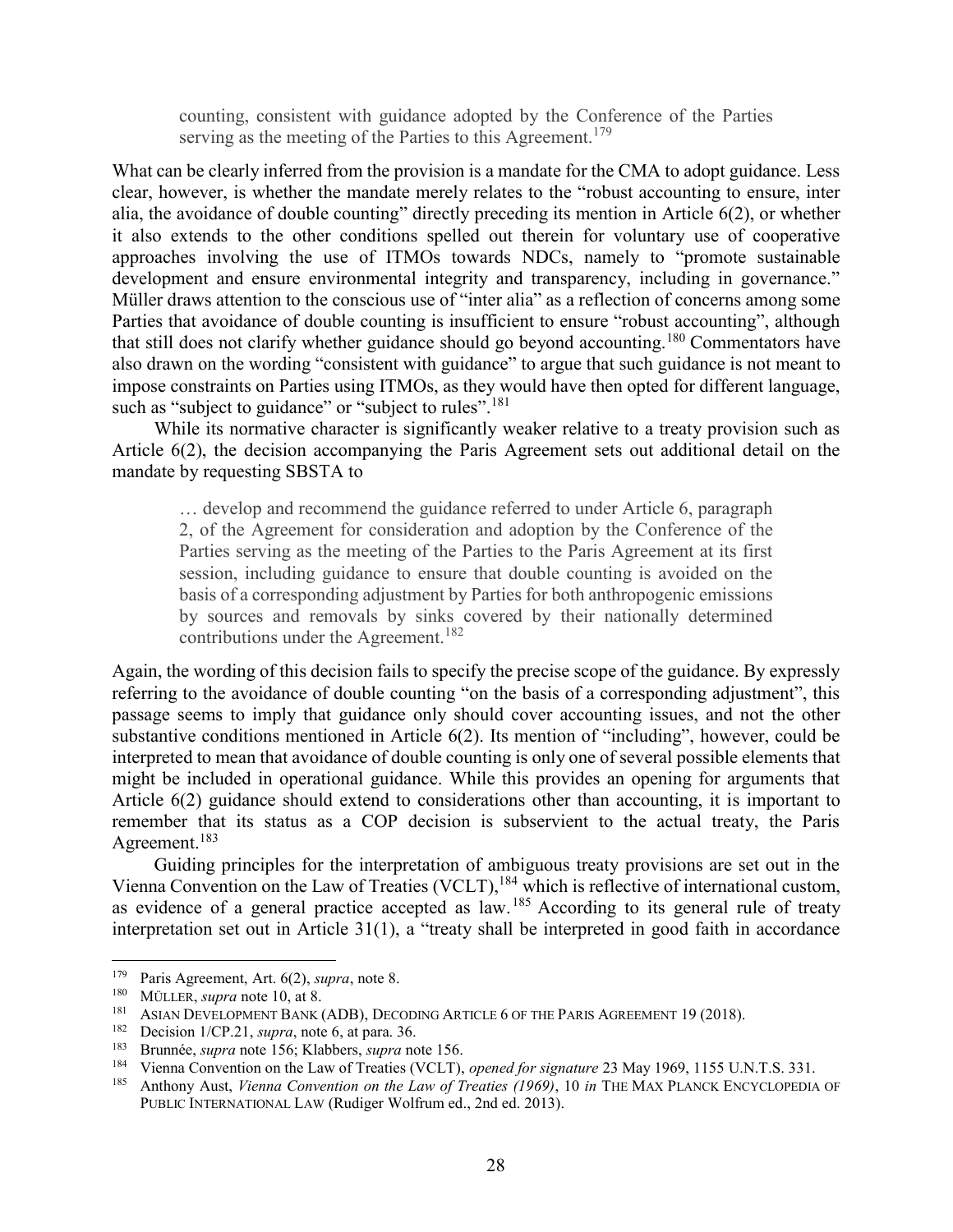with the ordinary meaning to be given to the terms of the treaty in their context and in the light of its object and purpose." Relevant context can include "[a]ny instrument which was made by one or more parties in connexion with the conclusion of the treaty and accepted by the other parties as an instrument related to the treaty"<sup>186</sup> and "[a]ny subsequent practice in the application of the treaty which establishes the agreement of the parties regarding its interpretation."<sup>187</sup> Article 32 proceeds to list supplementary means of interpretation, stating that:

Recourse may be had to supplementary means of interpretation, including the preparatory work of the treaty and the circumstances of its conclusion, in order to confirm the meaning resulting from the application of article 31, or to determine the meaning when the interpretation according to article 31 … leaves the meaning ambiguous or obscure.<sup>188</sup>

Together, these rules of interpretation affirm the relevance of other provisions in the Paris Agreement, including the remaining paragraphs of Article 6. They also clarify that other instruments and subsequent state practice can offer guidance when interpreting ambiguous treaty provisions, which, applied to Article 6(2), includes the decision accompanying the Paris Agreement. And finally, the interpretation rules highlight the importance of preparatory work and other evidence of the circumstances at the time the treaty was adopted, commonly referred to as the *travaux préparatoires.* All these sources of interpretive guidance will be drawn on next to further complement the textual interpretation of Article 6(2) and the mandate it contains.

# *2. Narrow Context: Elements of Article 6*

When looking at other elements of Article 6, it is useful to begin with the first paragraph, which has been labelled a *chapeau*, or general introduction, to the use of cooperative approaches.<sup>189</sup> Article 6(1) of the Paris Agreement introduces the general notion that Parties may choose, on a voluntary basis, to cooperate in the implementation of their NDCs. Its wording includes express reference to ambition and environmental integrity when it states that Parties choose to pursue such cooperation "to allow for higher ambition in their mitigation and adaptation actions and to promote sustainable development and environmental integrity."<sup>190</sup> Despite the fact that this language does not literally state an increase in ambition as a mandatory outcome of voluntary cooperation, that very effect has been described as "the requirement in the Paris Agreement to legitimize the existence of the option for renewed carbon market mechanisms".<sup>191</sup> Use of "their" in Article 6(1) has, moreover, been interpreted as meaning that Article 6 should contribute to higher ambition in the mitigation targets and actions of both the originating or transferring countries as well as the acquiring or using countries.<sup>192</sup>

<sup>&</sup>lt;sup>186</sup> VCLT, Art. 31(2)(b), *supra*, note [184.](#page-27-0)<br><sup>187</sup> VCLT, Art. 31(3)(b), *supra*, note 184.

<sup>187</sup> VCLT, Art. 31(3)(b), *supra*, not[e 184.](#page-27-0) Art. 31(3) also states the relevance of "[a]ny subsequent agreement between the parties regarding the interpretation of the treaty or the application of its provisions" and "[a]ny relevant rules of international law applicable in the relations between the parties." Likewise, it specifies in Art. 31(4) that "[a] special meaning shall be given to a term if it is established that the parties so intended."

<sup>&</sup>lt;sup>188</sup> VCLT, Art. 32, *supra*, note [184.](#page-27-0)

KREIBICH, *supra* note 12, at 5; MÜLLER, *supra* note 10, at 8.

<sup>&</sup>lt;sup>190</sup> Paris Agreement, Art.  $6(1)$ , *supra*, note [8.](#page-2-1)<br><sup>191</sup> Forth, *supra* note 34, at 0.

<sup>&</sup>lt;sup>191</sup> Forth, *supra* note 34, at 9.<br><sup>192</sup> KREIPICU, *supra* note 12

<sup>192</sup> KREIBICH, *supra* note 12, at 3. On the terminology of originating, transferring, acquiring and using Parties, *see supra*, note [12.](#page-3-0)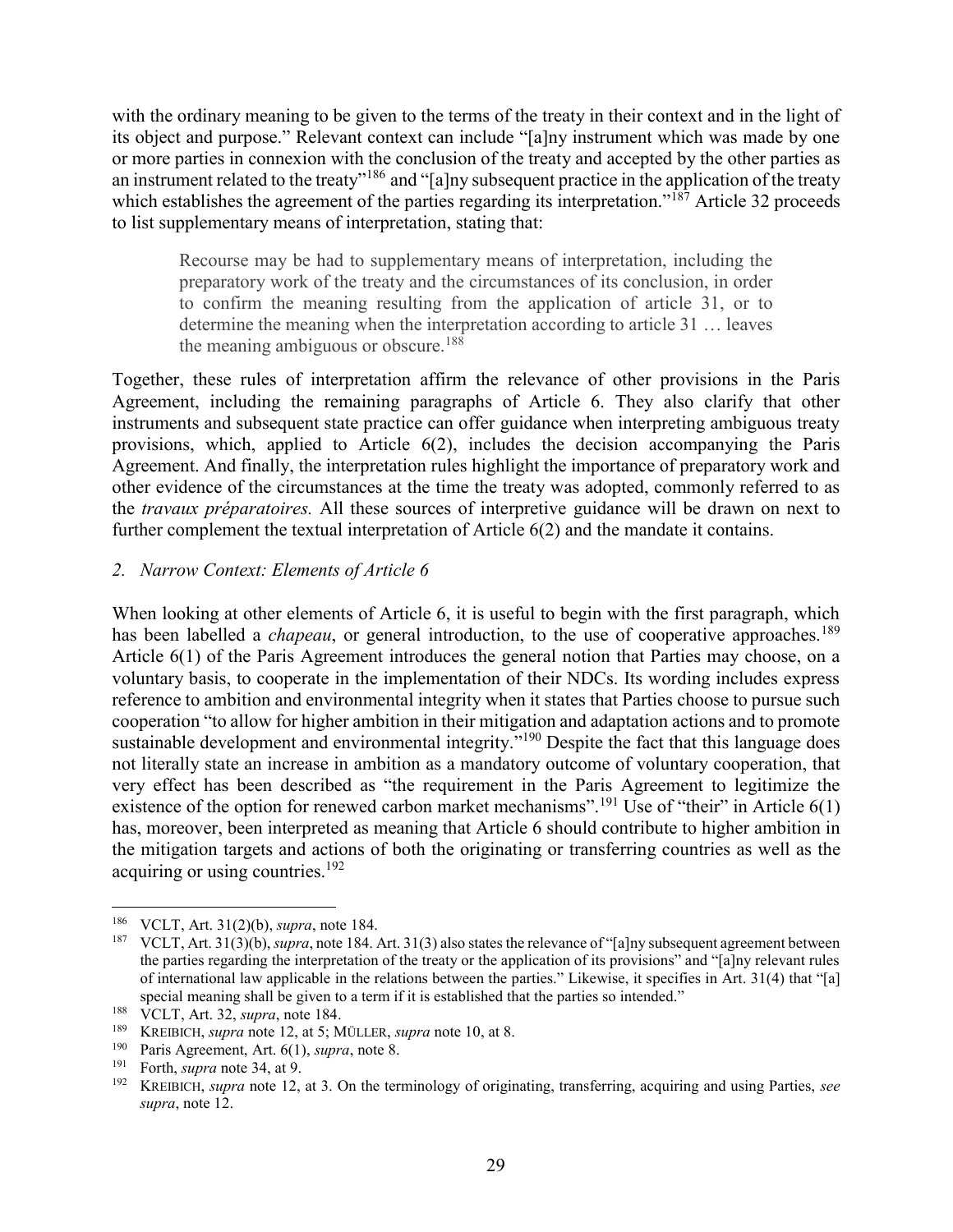Although variously mentioned throughout the Paris Agreement and in relevant decisions,<sup>193</sup> ambition remains an elusive term, suggesting that Parties intentionally opted for "constructive ambiguity"<sup>194</sup> in order to facilitate consensus. Attempts at a more tangible definition of the concept can be found in the literature. In the broadest sense, ambition has been said to reflect the global aggregate of mitigation action;  $195$  it would thus extend beyond the concept of environmental integrity, which can already be satisfied where emission reductions in one jurisdiction are accompanied by a commensurate increase in emissions elsewhere, without a decline in overall emissions.<sup>196</sup> Ambition is also distinct from the notion of "overall mitigation" mentioned in Article  $6(4)$  of the Paris Agreement,<sup>197</sup> which is not linked to the actions of any one Party, but rather to the overall effect of the mechanism created by that provision.<sup>198</sup>

Aside from such initial boundaries, ambition remains "complex and difficult to determine", <sup>199</sup> prompting commentators to propose elements or criteria to better identify the presence of ambition. Howard suggests the following six conditions that market policies should meet to embody high ambition and promote rising ambition over time: 1) NDC targets are set below expected emissions under a business-as-usual (BAU) scenario; 2) new demand for emission reductions is created; 3) mitigation action is broadened; 4) environmental quality is ensured; 5) coverage of emission inventories is expanded; and 6) communication of mitigation goals and policies is clear. 200

Of these, the first may be the most critical, as it relates to the potential transfer of ITMOs which do not reflect any underlying mitigation efforts. A recent survey comparing NDCs and BAU emission projections has underscored this risk by revealing that such "hot air" – where NDC targets are likely to be achieved or overachieved without further climate action – could eclipse expected emission reductions from countries whose NDCs require actual abatement.<sup>201</sup> Importantly, however, these understandings of ambition are not necessarily reflective of how Parties interpret the underlying concepts. It is also not clear from the wording of Article 6(1) that ambition is a mandatory condition for the use of cooperative approaches, nor that operational guidance on Article 6(2) has to necessarily incorporate ambition.

In effect, ambition does not even feature in the wording of Article 6(2). What Article 6(2) does, however, specify are conditions for use of cooperative approaches "that involve the use of internationally transferred mitigation outcomes towards nationally determined contributions", making their observance mandatory by using the legally relevant term "shall". <sup>202</sup> Of these conditions, the second refers to environmental integrity, for which there again is no generally accepted interpretation.<sup>203</sup> In the literature, definitions tend to relate environmental integrity to the

<sup>193</sup> "Ambition" is mentioned six times in the Paris Agreement, *see infra*, Section [III](#page-23-0)[.B](#page-26-0)[.3.](#page-31-0)

<sup>194</sup> Schneider & La Hoz Theuer, *supra* note 26, at 387.

HOWARD, *supra* note 3, at 3.

<sup>&</sup>lt;sup>196</sup> KREIBICH, *supra* note 12, at 5; Schneider & La Hoz Theuer, *supra* note 26, at 3.

<sup>&</sup>lt;sup>197</sup> Paris Agreement, Art. 6(4), *supra*, note [8](#page-2-1): "shall aim (d) [t]o deliver an overall mitigation in global emissions."

KREIBICH, *supra* note 12, at 6.

<sup>&</sup>lt;sup>199</sup> HOWARD, *supra* note 3, at 3.<br><sup>200</sup> *H* at 0, 14

 $\frac{200}{201}$  *Id.*, at 9–14.

LA HOZ THEUER ET AL., *supra* note 26.

<sup>202</sup> ANDREI MARCU, ISSUES FOR DISCUSSION TO OPERATIONALISE ARTICLE 6 OF THE PARIS AGREEMENT 6 (2017), https://www.ictsd.org/sites/default/files/research/article\_6\_of\_the\_paris\_agreement\_iii\_final\_0.pdf (last visited Mar. 12, 2019).

<sup>203</sup> ASIAN DEVELOPMENT BANK (ADB), *supra* note 182, at 8.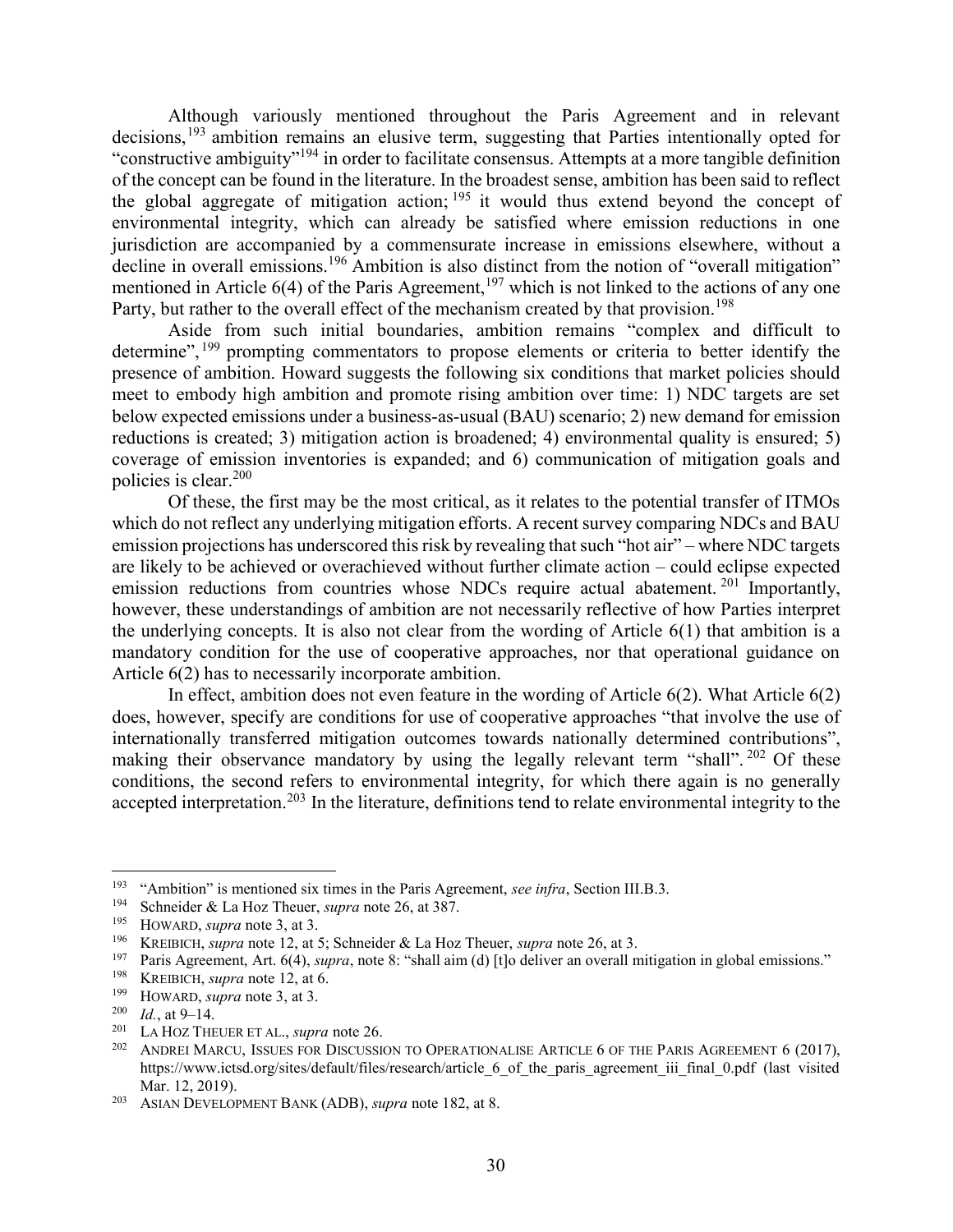ITMOs themselves, seeing it compromised if a transfer of ITMOs leads to global emission levels that are higher than they would be otherwise. 204

At a minimum, that understanding of environmental integrity requires that reductions really occur as stated and have lasting mitigation effect,<sup>205</sup> and that they are accurately tracked and accounted for to avoid double counting.<sup>206</sup> Some authors further list additionality,<sup>207</sup> quality of units, ambition of the NDC targets of the transferring country, and presence of incentives and disincentives for further mitigation action<sup>208</sup> as conditions of environmental integrity, although the relevance of such criteria for Article 6(2) is debated.<sup>209</sup>

Given the diversity of NDC pledges and limited role of international oversight under the Paris Agreement, ensuring environmental integrity has been described as a challenge for implementation of Article 6.<sup>210</sup> Still, barring complex questions of additionality, it seems that integrity can be ensured through proper technical design and process.<sup>211</sup> That would predestine issues of integrity for inclusion in operational guidance on the implementation of Article  $6(2).^{212}$ It bears noting, however, that there is still considerable ambiguity concerning how environmental integrity is to be operationalized under Article 6.1, and there has been no explicit work program associated with it in the decision accompanying the Paris Agreement.<sup>213</sup>

Accordingly, some commentators have taken a more cautious and literal approach to the interpretation of Article 6, recalling the decentralized, Party-driven nature of the Paris Agreement.<sup>214</sup> As they argue, Article 6 is meant to cover all existing cases of cooperation; they highlight that "cooperation is noted, acknowledged, and recognized, rather than approved" under the Paris Agreement, reinforcing the "decentralized and bottom-up nature and ethos" of governance thereunder.<sup>215</sup> On this point, Howard notes that Article 6 is "careful not to suggest that the Paris Agreement gives countries permission to cooperate, as many countries consider they do not need such permission."<sup>216</sup> To support the view that Article 6(2) needs to be interpreted favoring flexibility over prescriptiveness, commentators also cite the wording of Article 6(4), which clearly states that the its mechanism is "under the authority and guidance" of the CMA, whereas Articles  $6(2)$  and  $6(3)$  make no such provision and instead refer to the respective role of Parties.<sup>217</sup>

What remains is an overall impression of conceptual ambiguity. In view of the foregoing rules of treaty interpretation, and the primacy of a literal interpretation based on the ordinary meaning of relevant terms, it is clear that notions of ambition and environmental integrity cannot be conclusively defined based on the language of Article 6 alone. Viewpoints and proposals found in the literature cannot supplant or supersede the literal interpretation of relevant treaty text,

<sup>204</sup> HOWARD, *supra* note 3, at 12; KREIBICH, *supra* note 12, at 4; OBERGASSEL & ASCHE, *supra* note 100, at 1; Schneider & La Hoz Theuer, *supra* note 26, at 387.

<sup>205</sup> HOWARD, *supra* note 3, at 12.

<sup>206</sup> Ahlberg, *supra* note 24, at 24.

<sup>207</sup> HOWARD, *supra* note 3, at 12; *see* however Howard, *supra* note 12, at 193.

<sup>&</sup>lt;sup>208</sup> Wolke, *supra* note 128, at 12.<br><sup>209</sup> ASIAN DEVELON/ENT BANK (

<sup>209</sup> ASIAN DEVELOPMENT BANK (ADB), *supra* note 182, at 20.

<sup>&</sup>lt;sup>210</sup> Schneider & La Hoz Theuer, *supra* note 26, at 387.<br><sup>211</sup> Howard, *supra* note 12, at 193; OBERGASSEL & ASC

<sup>&</sup>lt;sup>211</sup> Howard, *supra* note 12, at 193; OBERGASSEL & ASCHE, *supra* note 100, at 19.<br><sup>212</sup> For further discussion *see infra* Section III C 2 b

<sup>212</sup> For further discussion, *see infra*, Section [III](#page-23-0)[.C](#page-33-0)[.2](#page-36-0)[.b.](#page-37-0)

<sup>213</sup> ASIAN DEVELOPMENT BANK (ADB), *supra* note 182, at 8.

<sup>214</sup> *See*, *e.g.*, ANDREI MARCU, WHAT IS STANDING IN THE WAY OF A HAPPY ENDING: REFLECTIONS ON ART. 6 BEFORE SBSTA 48 1 (2018), https://ercst.org/publication-happy-ending-before-sb44 (last visited Mar. 13, 2019)..

<sup>215</sup> ASIAN DEVELOPMENT BANK (ADB), *supra* note 182, at 3.

<sup>&</sup>lt;sup>216</sup> Howard, *supra* note 12, at 184.<br><sup>217</sup> MARCU *supra* note 215 at 5

MARCU, *supra* note 215, at 5.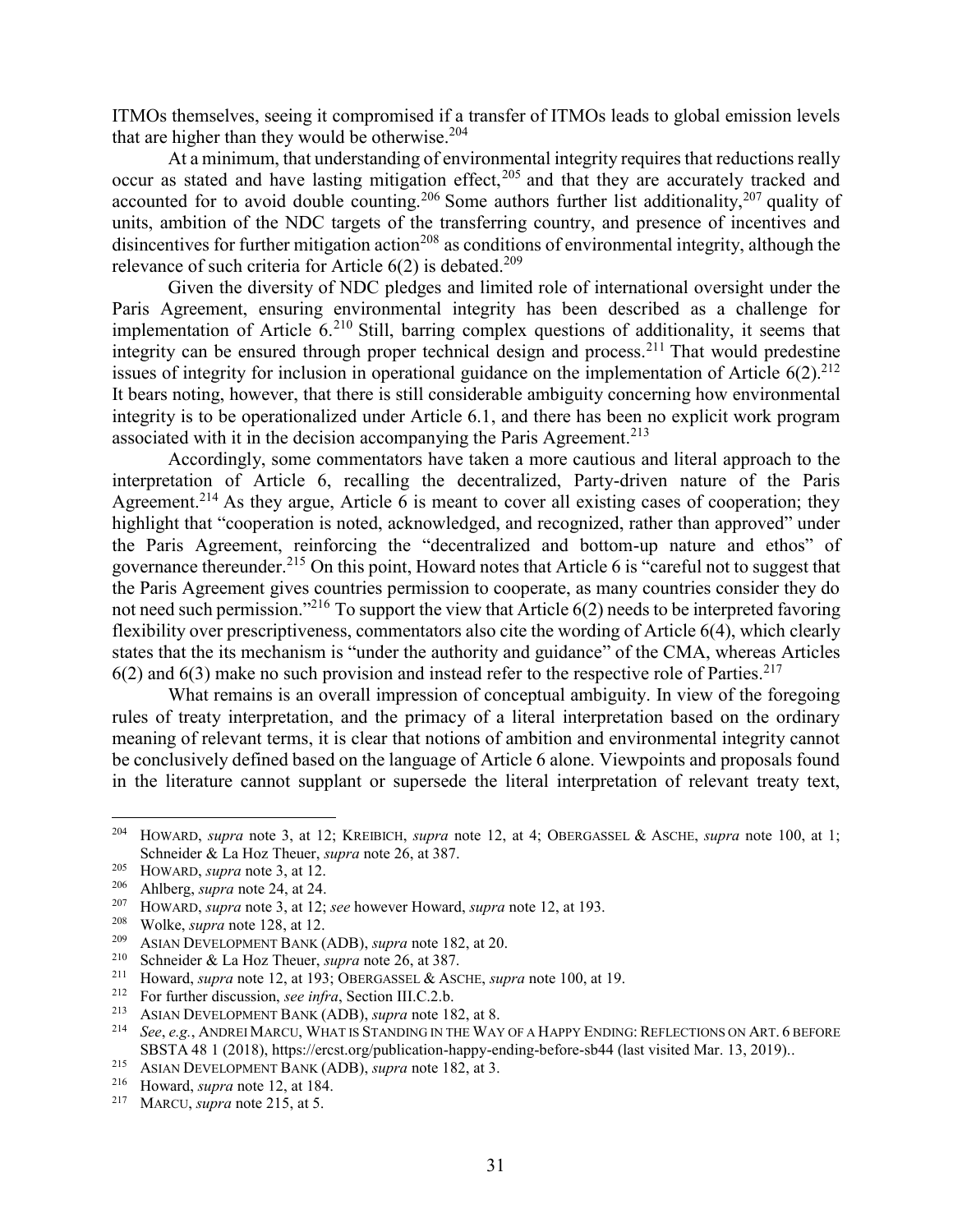especially when the literature is still narrowly dominated by authors from a small subset of affected Parties,<sup>218</sup> and is thus not reflective of the full diversity of views across negotiating groups and geographical regions. What can be affirmed with confidence, however, is that ambition and environmental integrity form part of the broader Paris Agreement, and hence can play a role when exercising the mandate to adopt guidance on Article  $6(2)$  – although, again, this does not predetermine a specific outcome or interpretation. An assessment of the broader context of Article 6 – notably the remaining provisions of the Paris Agreement – does not change this assessment, but it offers additional interpretive guidance.

### <span id="page-31-0"></span>*3. Broader Context: The Paris Agreement*

As mentioned earlier, the VCLT requires that an international treaty be interpreted "in the light of its object and purpose." This expands the range of relevant interpretive guidance on Article 6(2) and the mandate it contains to the entirety of the Paris Agreement, including its overarching objectives of "strengthen[ing] the global response to the threat of climate change" and "[h]olding the increase in the global average temperature to well below 2 °C above pre-industrial levels and pursuing efforts to limit the temperature increase to 1.5 °C above pre-industrial levels" (Article  $2(1)$ ). It also allows for consideration of other provisions with a bearing on Article 6(2), such as Article 4 on the NDC cycle, Article 13 on the enhanced transparency framework, and Article 15 on compliance. $219$ 

When it comes to ambition more specifically, the word is referenced in several other provisions of the Paris Agreement: Article 3 requires Parties "to undertake and communicate ambitious efforts" which "will represent a progression over time"; Article 4(3) requires that NDCs represent a "progression beyond the Party's then current nationally determined contribution and reflect its highest possible ambition"; Article 4(5) states that "enhanced support for developing country Parties will allow for higher ambition in their actions"; Article 4(11) allows Parties to adjust their NDCs at any time "with a view to enhancing its level of ambition"; and Article 6(8) – which relates to non-market approaches – mentions the general aim of such approaches "to promote mitigation and adaptation ambition."

Kreibich draws on these references to conclude that ambition relates to both targets and actions, which can thus express high or low ambition.<sup>220</sup> He concedes that the discussion of ambition in the negotiations has largely focused on NDCs and the mitigation pledges contained therein, but points to the voluntary nature of NDCs as an argument for extending the relevance of ambition to actions alongside targets. His exegetic application also infers that use of the word "higher" in Article 4(5) means ambition levels can be compared, although the provision does not indicate how such a comparison might occur, nor how ambition can be increased. This, again, underscores that ambition may form an intrinsic element of the Paris Agreement and is, as such, a valid consideration in the interpretation of Article 6(2), but that it simultaneously does not dictate a specific material outcome.

<sup>&</sup>lt;sup>218</sup> It is also worth noting that a vast majority of the existing literature on the concepts has been commissioned by a limited number of governments, *see supra*, not[e 27;](#page-5-0) while this need not influence the research process and results, it does raise questions about the politics of research, and how a subset of stakeholders can influence a political discussion with resources potentially unavailable to other stakeholders.

<sup>219</sup> ASIAN DEVELOPMENT BANK (ADB), *supra* note 182, at 5.

<sup>220</sup> KREIBICH, *supra* note 12.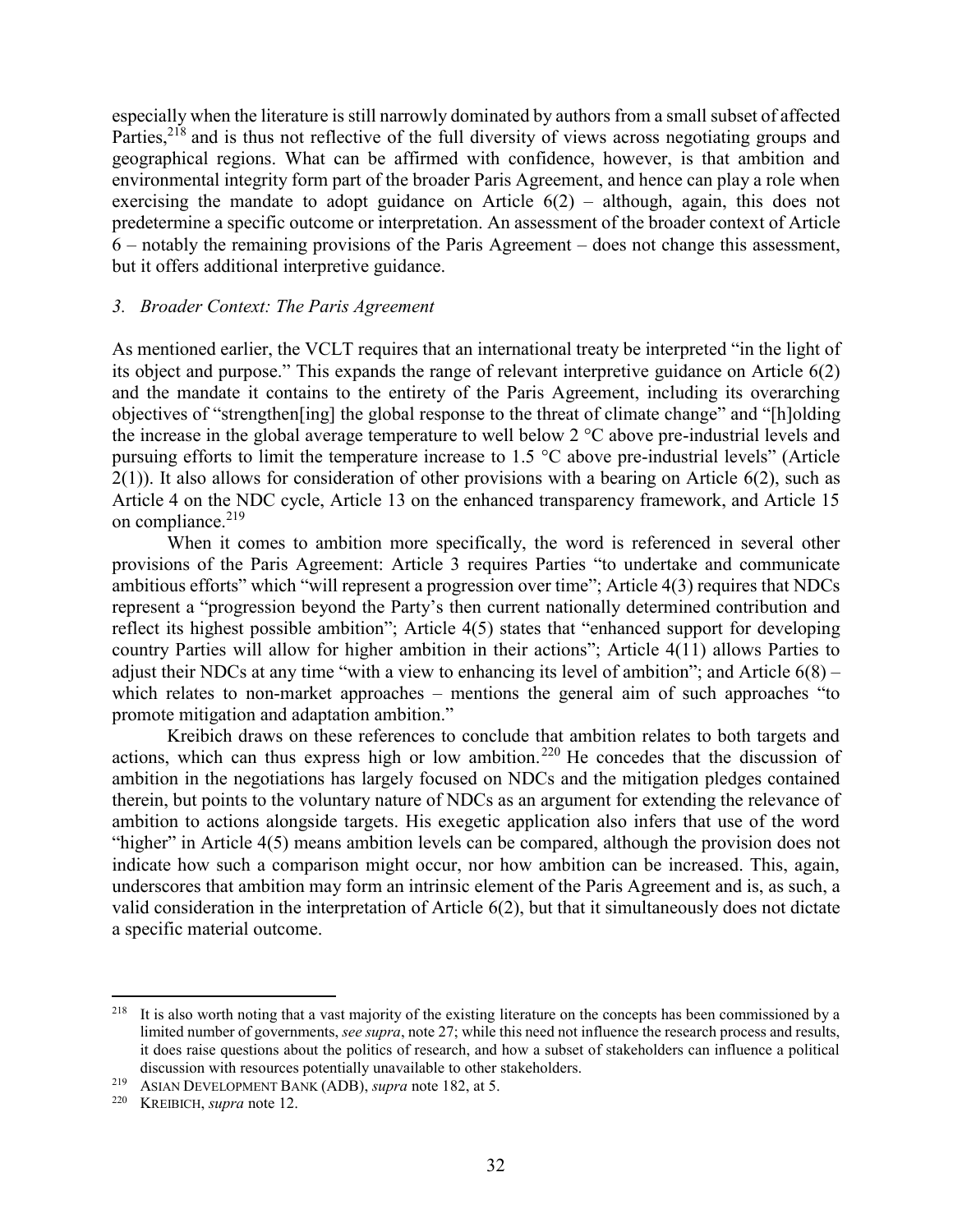### *4. Travaux Préparatoires*

In his detailed account of the negotiating history of Article 6, Müller documents deeply held differences between country positions in the negotiations preceding adoption of the Paris Agreement.<sup>221</sup> Among the tensions evident during the negotiations was a bifurcation between the view held mostly by a group of developed countries with market mechanisms in place that these could be more efficiently regulated domestically rather than under the UNFCCC, and a view that was more prevalent in the developing world – notably in Brazil and several countries from the G77 & China negotiating group – arguing that accounting and environmental integrity concerns called for rigorous standards and multilateral oversight.<sup>222</sup> Some Parties were altogether opposed to market-based approaches for climate change mitigation, leading to an ideological divide between proponents and opponents of market mechanisms.

With regards to governance, several countries favored a top-down rules-based system such as that introduced with the Kyoto Protocol, whereas others supported non-prescriptive guidance without obligatory rules, instead suggesting that reliance on the general transparency framework being elaborated under the Paris Agreement would suffice. For some countries, notably the United States and Canada, prescriptive accounting rules raised fundamental sovereignty concerns because of subnational cross-border carbon market cooperation, for which they had little oversight. Growing heterogeneity of climate actions, including market approaches, further complicated the negotiations.<sup>223</sup> Given the array of seemingly irreconcilable positions, few observers expected a consensus to emerge during COP21 in Paris, and it was only a concerted effort by a small group of Parties – led by Brazil and the European Union – that allowed the divisions to be overcome in the final days of the negotiations.

While Article  $6(2)$ , for instance, makes reference to "governance" – an element that was added to the final text to accommodate concerns of those Parties insisting on stronger multilateral oversight<sup>224</sup> – its choice of words carefully avoids specifying what such governance entails, allowing for alternative interpretations. <sup>225</sup> Similarly, the omission of earlier references to the concept of additionality in the final text indicates that Parties were unable to agree on the material quality threshold this would have introduced for use of ITMO. <sup>226</sup> Overall, thus, the *travaux préparatoires* can only offer limited guidance for the interpretation of Article 6(2), aside from affirming the balancing act between contending Party views that is already apparent from a literal rendition of its text.

### *5. Interim Conclusions*

Applying the recognized rules of treaty interpretation set out in Articles 31 and 32 of the VCLT offers only limited clarification on the ambiguous concepts of ambition, environmental integrity, governance, and the mandate to elaborate guidance set out in Article 6(2). What this exegetic process affirms, instead, is a recurring tension between elements that favor greater environmental

<sup>221</sup> MÜLLER, *supra* note 10, at 8.

 $\frac{222}{222}$  Howard, *supra* note 12, at 182; MÜLLER, *supra* note 10, at 8.

<sup>&</sup>lt;sup>223</sup> MÜLLER, *supra* note 10.<br><sup>224</sup> *Id* at 8

 $\frac{224}{225}$  *Id.*, at 8.

Given the sequence of words, "Parties shall ... promote sustainable development and ensure environmental integrity and transparency, including in governance", it could be argued that Parties either have an obligation to a) ensure transparency in governance, or b) ensure environmental integrity and transparency in governance, or c) promote sustainable development and ensure environmental integrity and transparency in governance.

<sup>226</sup> ASIAN DEVELOPMENT BANK (ADB), *supra* note 182, at 21.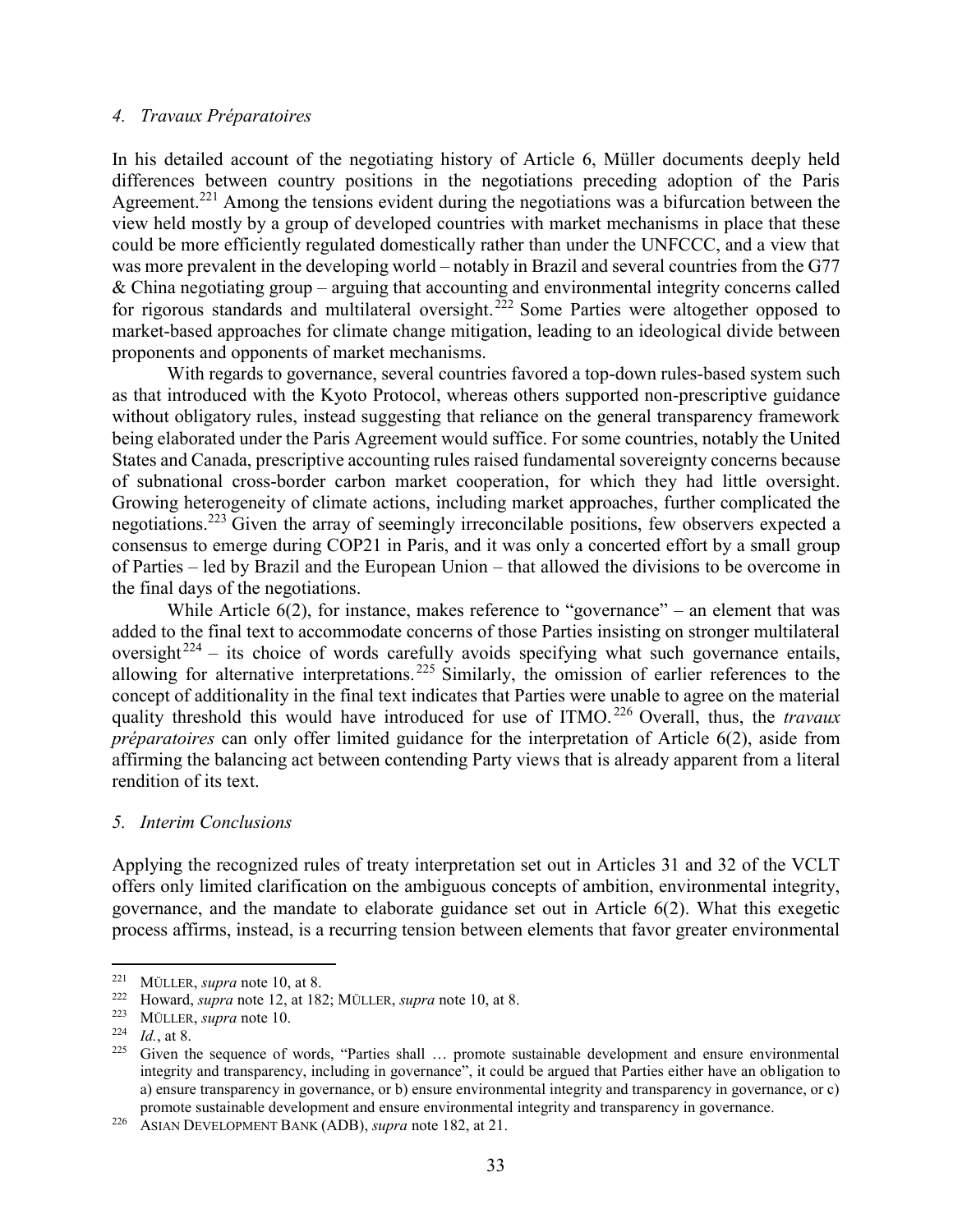stringency and multilateral oversight, and elements that reflect the decentralized and Party-driven dynamic that has found its embodiment in the Paris Agreement. As shown in the brief discussion of the *travaux préparatoires*, this paradigmatic tension can be traced back to the substantial differences between major groups of Parties in the negotiations leading up to the adoption of the Paris Agreement.

Both a literal interpretation of Article 6(2) as well as its context and negotiating history clearly indicate that ambition and environmental concerns are relevant considerations in the implementation of this provision; yet they also unmistakably attest to the unease some Parties felt at including prescriptive statements on oversight and spelling out substantive criteria for environmental integrity or ambition. Neither the general rule of treaty interpretation nor the supplementary means of interpretation can, moreover, conclusively answer whether the mandate to adopt guidance is limited to accounting, or extends to the other two conditions for use of ITMOs contained in Article 6(2).

Uncertainties about the implications of the Article 6(2) mandate do not stop there. As Bodansky and Rajamani explain in a recent assessment of the options for implementation of the Paris Rulebook, Parties retain considerable latitude when adopting operational rules, including the decision on whether to adopt such rules in the first place, and whether to frame such guidance in terms of a binding obligation, a recommendation, or merely an expectation of conduct or outcome.<sup>227</sup> What is more, when Parties decide to adopt operational rules, the Paris Agreement affords them broad discretion on how detailed and precise these rules should be.<sup>228</sup> In general, the two scholars argue, more detailed and precise rules provide greater consistency, predictability, and international discipline, and lend themselves to assessments of compliance; but they require greater agreement and thus are more difficult to negotiate. By contrast, less detailed rules may be simpler to agree and enable the regime to evolve more easily in response to experience and emerging science. Importantly, they highlight that an absence of detailed or prescriptive provisions will default to national determination by individual Parties<sup>229</sup> or, in the case of international processes such as expert review, determination by the entities charged with implementing those processes.<sup>230</sup>

### *C. Political Analysis: Negotiating Issues and Party Views on Article 6(2)*

# <span id="page-33-1"></span><span id="page-33-0"></span>*1. A Continuum of Views*

<sup>227</sup> Parties can calibrate the bindingness through their choice of verb, and a) make a rule legally binding by providing that Parties "shall" act in accordance with it; b) recommend that Parties use a rule, by providing that Parties "should" follow it; c) identify a rule but make its use optional, by providing that Parties "may" follow it; or d) identify a rule and generate an expectation that countries "will" follow it, *see* Daniel M. Bodansky & Lavanya Rajamani, *The Issues That Never Die*, 12 CARBON & CLIM. L. REV. 184, 186 (2018).

<sup>&</sup>lt;sup>228</sup> Parties could, in descending order of prescriptiveness, a) adopt detailed, precise guidance; b) identify a number of alternative approaches, among which a Party could choose; c) prescribe minimum requirements, and allow Parties to nationally determine any additional rules; d) prescribe general standards that national rules must satisfy, but allow Parties to develop their own rules; e) allow Parties to develop their own rules, and simply require them to report on their rules; or f) not adopt any additional guidance at all, *see Id.*, at 187.

<sup>&</sup>lt;sup>229</sup> This is consistent with the permissive nature of international law more generally, which holds that States retain sovereignty over their actions except where they have expressly consented to limit their sovereignty, be it through a treaty or through customary practice recognized as law, *see* Case of the S.S. Lotus (Fra. v. Tur.), Judgment, 1927 P.C.I.J. (ser. A) No. 10, at 45–47 (Sept. 7).

<sup>230</sup> Bodansky & Rajamani, *supra* note 228, at 185–188.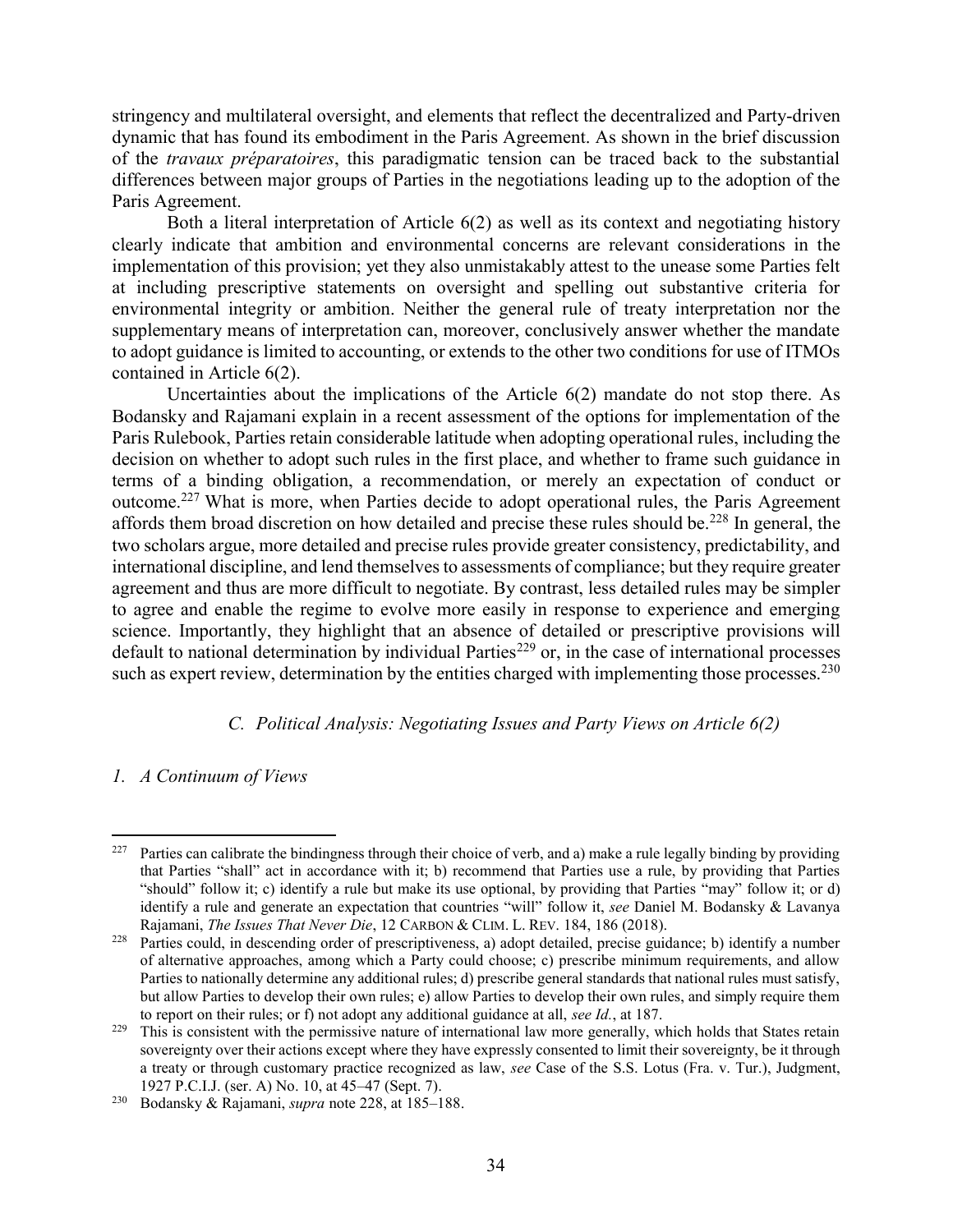As the previous Section established, a textual analysis of Article 6(2) including consideration of its context and negotiating history affirms considerable discretion for Parties as they exercise the mandate to adopt guidance on the use of ITMOs. Understanding the relevant views of Parties as expressed in statements and submissions is therefore useful to garner a better sense of how the numerous options still on the table in the latest textual proposal will be decided. Over the course of the negotiations on Article 6(2) guidance, Parties have voiced widely divergent preferences about issues of ambition, environmental integrity, and governance.<sup>231</sup>

<span id="page-34-0"></span>Specific positions will be broken down by relevant negotiating issues in the next section, but overall, Party statements and submissions reveal a distribution of views along a continuum between strong and weak prescriptiveness, oversight at the multilateral level and flexible selfdetermination at the level of Parties, and a greater or lesser degree of centrally defined criteria related to ambition and environmental integrity.<sup>232</sup> Accordingly, several Parties – including, in particular, the Umbrella Group<sup>233</sup> as well as the Like-Minded Developing Countries (LMDC)<sup>234</sup> – have taken the view that guidance should be restricted to accounting issues, such as avoidance of double counting,  $235$  while other groups of Parties – such as the African Group of Negotiators  $(AGN),^{236}$  Brazil,<sup>237</sup> the Environmental Integrity Group (EIG),<sup>238</sup> the Least Developed Countries (LDCs),  $^{239}$  and Small Island Developing States (SIDS)  $^{240}$  – have tended to advocate for multilateral rules addressing all aspects of environmental integrity, transparency, sustainable development, and accounting contained in Article 6(2). Meanwhile, the European Union has

<span id="page-34-1"></span><sup>231</sup> GREINER & MICHAELOWA, *supra* note 28; OBERGASSEL & ASCHE, *supra* note 100; ANDREI MARCU, ARTICLE 6 OF THE PARIS AGREEMENT: REFLECTIONS ON PARTY SUBMISSIONS BEFORE MARRAKECH (2017), https://www.ictsd.org/sites/default/files/research/article 6 of the paris agreement ii final 0.pdf (last visited Mar. 12, 2019).

<sup>&</sup>lt;sup>232</sup> WORLD BANK, ECOFYS & VIVID ECONOMICS, STATE AND TRENDS OF CARBON PRICING 2017 39 (2017).

<sup>233</sup> The Umbrella Group is a coalition of Parties consisting of Australia, Belarus, Canada, Iceland, Israel, Japan, Kazakhstan, New Zealand, Norway, the Russian Federation, Ukraine and the United States, *see* UNFCCC, *Party Groupings*, https://unfccc.int/process-and-meetings/parties-non-party-stakeholders/parties/party-groupings (last visited Mar. 10, 2019).

<sup>234</sup> The Like-Minded Group of Developing Countries comprises Algeria, Bangladesh, Bolivia, China, Cuba, Ecuador, Egypt, El Salvador, India, Indonesia, Iran, Iraq, Jordan, Kuwait, Malaysia, Mali, Nicaragua, Pakistan, Saudi Arabia, Sri Lanka, Sudan, Syria, Venezuela and Vietnam, and thus over 50% of global population.

<sup>235</sup> Australia, *Submission on the Content of the Guidance for Article 6.2, including the Structure and Areas, Issues and Elements to be Addressed* (Oct. 2017), http:// https://www4.unfccc.int/sites/SubmissionsStaging/Documents/261\_344\_131535633096840819- Australia%20Article%206.2%20Submission%20SBSTA%2047.pdf (last visited Mar. 10, 2019).

<sup>236</sup> Republic of Mali, *Submission by the Republic of Mali on behalf of the African Group of Negotiators (AGN) on Guidance on Cooperative Approaches referred to in Article 6, paragraph 2, of the Paris Agreement (Agenda subitem* (2017), (2017), https://www4.unfccc.int/sites/SubmissionsStaging/Documents/586\_344\_131531477338494612-

AGN%20Submission%20on%20SBSTA%2047%20Art.%206.2.pdf (last visited Mar. 10, 2019).

<sup>237</sup> Brazil, *Views of Brazil on the Guidance referred to in Article 6, paragraph 2, of the Paris Agreement* (2018), https://www4.unfccc.int/sites/SubmissionsStaging/Documents/73\_344\_131520605369417046-BRAZIL%20-%20Article%206.2%20FINAL.pdf (last visited Mar. 10, 2019).

<sup>&</sup>lt;sup>238</sup> The Environmental Integrity Group, formed in 2000, comprises Mexico, Liechtenstein, Monaco, the Republic of Korea, Switzerland and Georgia, *see* UNFCCC, *Party Groupings*, *supra*, note [233.](#page-34-0)

<sup>&</sup>lt;sup>239</sup> The Least Developed Countries group comprises 48 Parties, with group membership based on criteria defined by the United Nations, *see* UNFCCC, *Party Groupings*, *supra*, note [233.](#page-34-0)

<sup>&</sup>lt;sup>240</sup> This negotiating group is a coalition of some  $40$  low-lying islands that are particularly vulnerable to sea-level rise, *see* UNFCCC, *Party Groupings*, *supra*, note [233.](#page-34-0)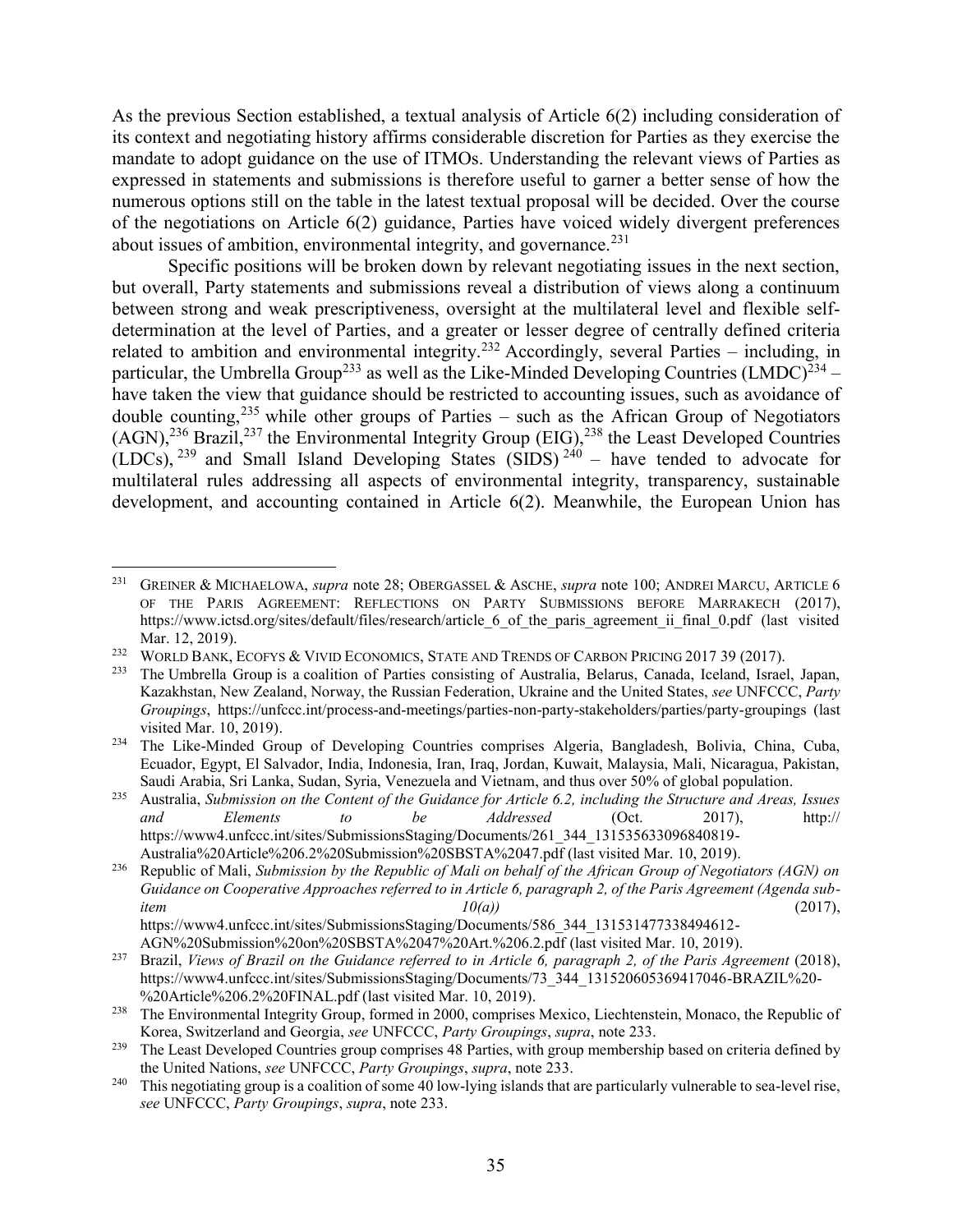tended to generally support more detailed rules across all elements of the work program. <sup>241</sup> Still, the dichotomy between Parties advocating more, or less, international oversight is reflected throughout the various versions of draft negotiating text, as this question translates into almost every aspect of guidance. $242$ 

Commentators have therefore suggested that overall governance of Article 6(2) can follow one of four alternative pathways, with additional variations and nuances: a) a strongly decentralized governance framework with no multilateral standards or transparency provisions related to ambition and environmental integrity; b) a mostly decentralized governance framework with minimum standards provided by the CMA in the form of principles or guidelines, but without multilateral oversight or transparency provisions on environmental integrity; c) a moderately centralized governance framework with mandatory standards and transparency provisions on environmental integrity set out by the CMA, possibly subject to review by the technical peer review process of the transparency framework under the Paris Agreement, but no centralized approval of ITMO use towards NDCs; and d) a strongly centralized governance framework, with mandatory standards defined by the CMA, and institutional oversight in the form of an approval requirement for ITMOs or their transfer and use exercised by the CMA, the Secretariat, or a designated body.<sup>243</sup> While the final textual proposal issued by the Presidency of the Katowice climate summit in December 2018 does not reflect the latest views of all Parties and will likely see significant evolution going forward,<sup>244</sup> it envisioned a governance framework that aligns most closely to the second pathway – a "mostly decentralized governance framework" – described above.

As it were, these alternative options for guidance on Article 6(2) echo the viewpoints that already characterized the negotiations on the provision leading up to the adoption of the Paris Agreement. Broken down to individual negotiating issues, the options that call for a decision as Parties finalize their discussions on guidance for Article 6(2) with relevance for the balance of ambition and flexibility are: institutional governance, various elements of environmental integrity, and accounting and transparency. Options related to environmental integrity can be further broken down into quality restrictions applicable to ITMOs, quantity restrictions applicable to ITMOs, eligibility requirements and responsibilities for cooperating Parties, issues of scope, and standardization – or unitization – of ITMOs (see *infra*, [Table 1\)](#page-35-0). Not all relevant options may be captured by this attempt at structuring several dozen individual options, and other classifications are conceivable; but for the purpose of mapping Party views and priorities on the main issues of interest in this article, the proposed categorization should offer an appropriate starting point.

| Category      | <b>Options</b>                                          | <b>Location in Textual Proposal</b> |
|---------------|---------------------------------------------------------|-------------------------------------|
| Institutional | Role of CMA, Secretariat, and Section II, Paras. 2, 4-6 |                                     |
| Governance    | <b>Technical Expert Review</b>                          |                                     |

<span id="page-35-0"></span>**Table 1: Relevant Negotiating Issues** (based on the Presidency Proposal of Dec. 14, 2018)<sup>245</sup>

<sup>241</sup> European Union, *Submission by Estonia and the European Commission on behalf of the European Union and its Member States* (Oct. 6, 2017), https://www4.unfccc.int/sites/SubmissionsStaging/Documents/783\_317\_131345685428746919-MT-03-21-EU%20SBSTA%2012a%20b%20and%20c%20EU%20Submission%20Article%206.pdf (last visited Mar. 10, 2019).

<sup>242</sup> GREINER & MICHAELOWA, *supra* note 28, at 9.

<sup>243</sup> ASIAN DEVELOPMENT BANK (ADB), *supra* note 182, at 12.

<sup>244</sup> MARCU & RAMBHAROS, *supra* note 178, at 6.

<sup>245</sup> *See* UNFCCC, *The Katowice Texts*, *supra* note [171,](#page-25-0) at 31-38.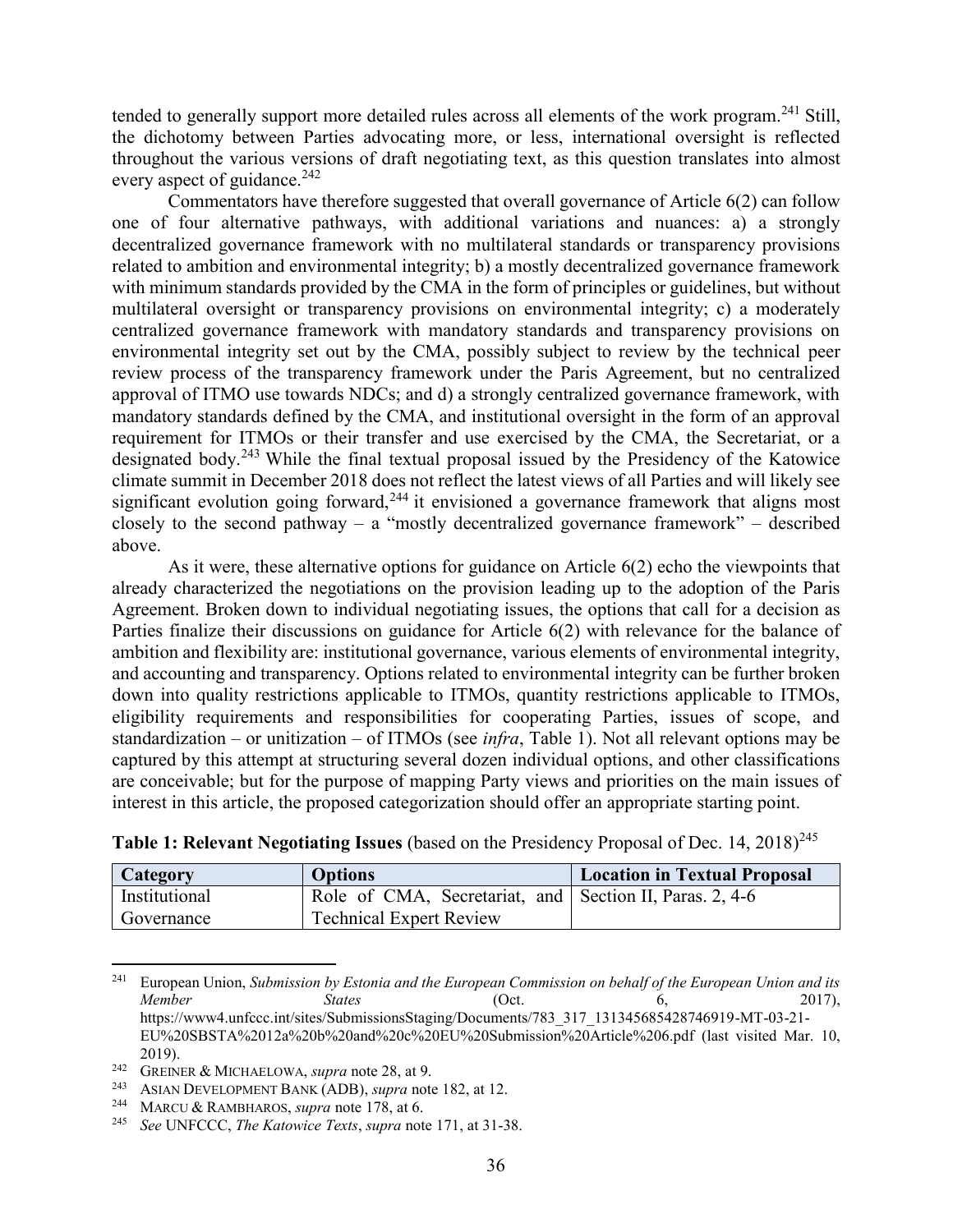| Category       | <b>Options</b>                    | <b>Location in Textual Proposal</b> |
|----------------|-----------------------------------|-------------------------------------|
| Environmental  | <b>ITMO</b> Metric and Definition | Section I. Para. 1                  |
| Integrity      | Participation Responsibilities    | Section III, Para. 7                |
|                | Overall Mitigation in Global      | Section III, Para. 8                |
|                | Emissions                         |                                     |
|                | Safeguards and Limits             | Section XI, Para. 38                |
| Accounting $&$ | Tracking                          | Section IV, Para. 9                 |
| Transparency   | Corresponding Adjustment          | Section V, A-B, Paras. 10-15        |
|                | Reporting                         | Section VII, A-B, Paras. 21-27      |
|                | Review                            | Section VIII, Paras. 28-30          |
|                | <b>ITMO Conversion</b>            | Section III, Paras. 10-11           |

### <span id="page-36-0"></span>*2. Individual Negotiating Issues*

### a. Institutional Governance

On the question of institutional governance, some Parties have favored a role for the CMA in overseeing and reviewing ITMO transfers, or even endorsed the creation of a designated body.<sup>246</sup> Others, by contrast, prefer leaving such governance decisions to the Parties engaged in the transfer, with little or no central oversight aside from guidance on "robust accounting."<sup>247</sup> Institutional functions fall into several groups. One relates to oversight, which primarily includes the review of cooperative approaches and related information for consistency with Article 6(2) guidance, but could also extend to additional functions, such as approval or creation of ITMOS, or overseeing a third-party review of the environmental integrity of ITMOs at creation. At one point, six options for such oversight arrangements were reflected in the negotiating draft: a) establishment of a designated body for governance of Article 6(2) specifically; b) establishment of a designated body for the governance of Article 6 more generally; c) Article 13 technical expert review; d) Article 6 technical expert review; e) a combination of the above; or f) no oversight arrangement.<sup>248</sup> The negotiating text prepared by the Presidency of the Katowice climate summit omitted the option of a designated body, and entrusts governance functions to the Secretariat, the CMA, and a technical expert review process.<sup>249</sup> It bears noting, however, that this textual proposal is not definitive, and is likely to evolve further.

Another institutional function relates to the responsibility for elaborating what constitutes an ITMO used towards achievement of an NDC, a responsibility that could rest with the CMA, could be assigned to an Article 6 or Article 6(2) body, or be left to Parties participating in the

 $\overline{a}$ <sup>246</sup> Alliance of Small Island States (AOSIS), *Submission of Views on the Content of Article 6(2) Guidance and Article 6.4 Rules, Modalities and Procedures, presented by the Republic of the Maldives on Behalf of the Alliance of Small Island States* (Nov. 2017), 4, https://www4.unfccc.int/sites/SubmissionsStaging/Documents/167\_344\_131542508049675849- AOSIS%20Submission%20on%20Art%206.2%20and%20%206.4.Nov.2017.cleandocx.pdf (last visited Mar. 10, 2019).

<sup>247</sup> Japan, *Submission on SBSTA Item 10 (a). Guidance on Cooperative Approaches Referred to in Article 6, Paragraph 2, of the Paris Agreement* (Oct. 2, 2017), 1, https://www4.unfccc.int/sites/SubmissionsStaging/Documents/579\_344\_131516859040704385-Japan\_Submission\_6.2\_20171002.pdf (last visited Mar. 10, 2019).

<sup>248</sup> *See* UNFCCC, *Joint Reflections Note Addendum 2*, *supra*, note [166,](#page-24-1) paras. 15-20.

<sup>249</sup> *See* UNFCCC, *The Katowice Texts*, *supra* note [171,](#page-25-0) at paras. 2, 4-6.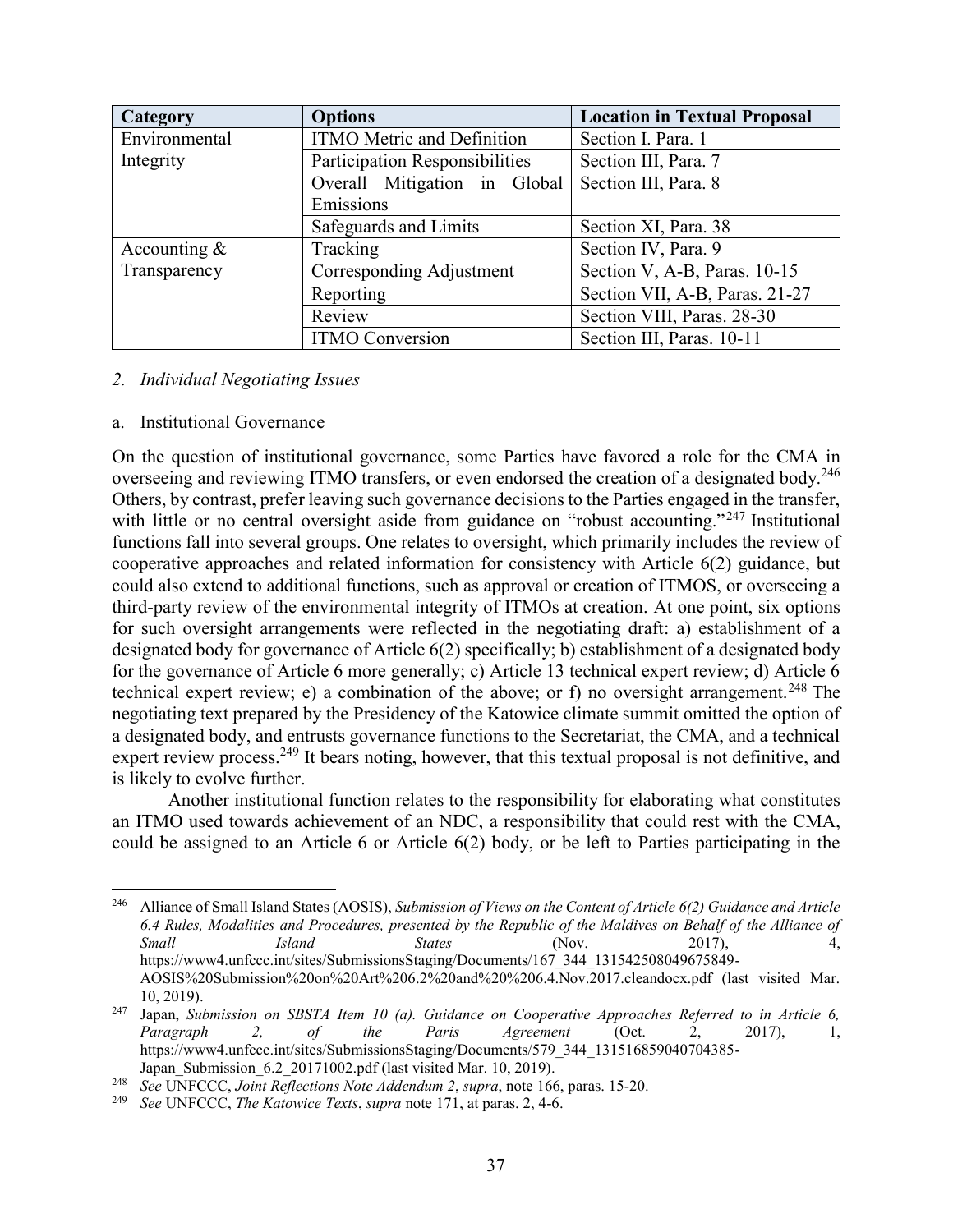cooperative approach.<sup>250</sup> The latest negotiating text includes  $a - \text{still partly bracketed} - \text{definition}$ of ITMOs, without assigning any institutional roles.<sup>251</sup>

A final governance function relates to the role of the UNFCCC Secretariat, which could be entrusted with carrying out activities such as reporting on overall mitigation in global emissions, or progress made by Parties participating in cooperative approaches in implementing and achieving NDCs.<sup>252</sup> Again, the latest negotiating text describes only a supporting role of the Secretariat, charging it to generally "carry out the activities relating to it set out in this guidance" and specifying some tasks, such as the compilation of expert review data and Party reports, the maintenance of an Article 6 database, and the establishment of an international registry.<sup>253</sup> Some oversight functions will already be provided at a domestic or regional level, <sup>254</sup> moreover, prompting legitimate questions about the appropriate governance level and a need for further elaboration of required governance functions and available governance structures.

### <span id="page-37-0"></span>b. Environmental Integrity

On the broader issue of environmental integrity, a range of competing views and options for their operationalization have emerged. ADB groups these in three categories: a) environmental integrity only relates to robust accounting of ITMOs, including corresponding adjustments;  $^{255}$  b) environmental integrity relates to both robust accounting and transparency of ITMOs as well as their environmental characteristics, which therefore require some form of multilateral governance, ranging from broad principles applied by Parties to material quality criteria overseen by the CMA or another multilateral institution; and c) environmental integrity relates to both robust accounting and transparency of ITMOs and their environmental characteristics, requiring their expression through standardized units.<sup>256</sup>

Where Parties have advocated for a need to go beyond mere accounting, they have endorsed various quantitative and qualitative safeguards to ensure the environmental integrity of cooperative approaches. Accordingly, some Parties have suggested including quality or quantity restrictions on the transfer or use of ITMOs, such as additionality requirements,<sup>257</sup> uniformly defined ITMO metrics,<sup>258</sup> quantitative limits calculated in percentages of Parties' mitigation targets, budgets, or

<sup>250</sup> *See, e.g.*, UNFCCC, *Joint Reflections Note Addendum 2*, *supra*, note [166,](#page-24-1) para. 7.

<sup>251</sup> *See* UNFCCC, *The Katowice Texts*, *supra* note [171,](#page-25-0) at para. 1.

<sup>&</sup>lt;sup>252</sup> *Id.*, paras. 31-32.<br><sup>253</sup> *See* UNECCC *Ti* 

<sup>253</sup> *See* UNFCCC, *The Katowice Texts*, *supra* note [171,](#page-25-0) at paras. 5-6, 31, 33, 36-37.

<sup>&</sup>lt;sup>254</sup> Bodansky et al., *supra* note 5, at 963.<br><sup>255</sup> ADB lists three sets of arguments a

ADB lists three sets of arguments advanced by Parties: a) environmental integrity is considered part of the environmental pillar of sustainable development, which is a national prerogative of the Parties; b) the mandate in Art. 6(2) and Decision 1/CP.21 is limited to developing and recommending guidance on accounting; c) defining environmental integrity is not feasible given conceptual difficulties and the heterogeneity of NDCs, *see* ASIAN DEVELOPMENT BANK (ADB), *supra* note 182, at 10.

 $\frac{256}{257}$  *Id.*, at 10.

<sup>257</sup> *See, e.g.*, options A and C in para. 12 of UNFCCC, *Joint Reflections Note Addendum 2*, *supra*, note [166;](#page-24-1) UNFCCC, *The Katowice Texts*, *supra* note [171,](#page-25-0) at para. 1, with various bracketed elements according to whch ITMOs are to be "[real] [verified] [additional] [and permanent]."

<sup>258</sup> *See, e.g*., UNFCCC, *Joint Reflections Note Addendum 2*, *supra*, note [166,](#page-24-1) at paras. 8-11. By contrast, UNFCCC, *The Katowice Texts*, *supra* not[e 171](#page-25-0), at para. 1 is more flexible in stating that ITMOs "are to … [b]e measured in metric tonnes of carbon dioxide equivalent  $(CO<sub>2</sub>e)$  in accordance with the methodologies and common metrics assessed by the IPCC and adopted by the CMA and/or in other metrics determined by the participating Parties consistent with the (national determined contributions (NDCs) of the participating Parties".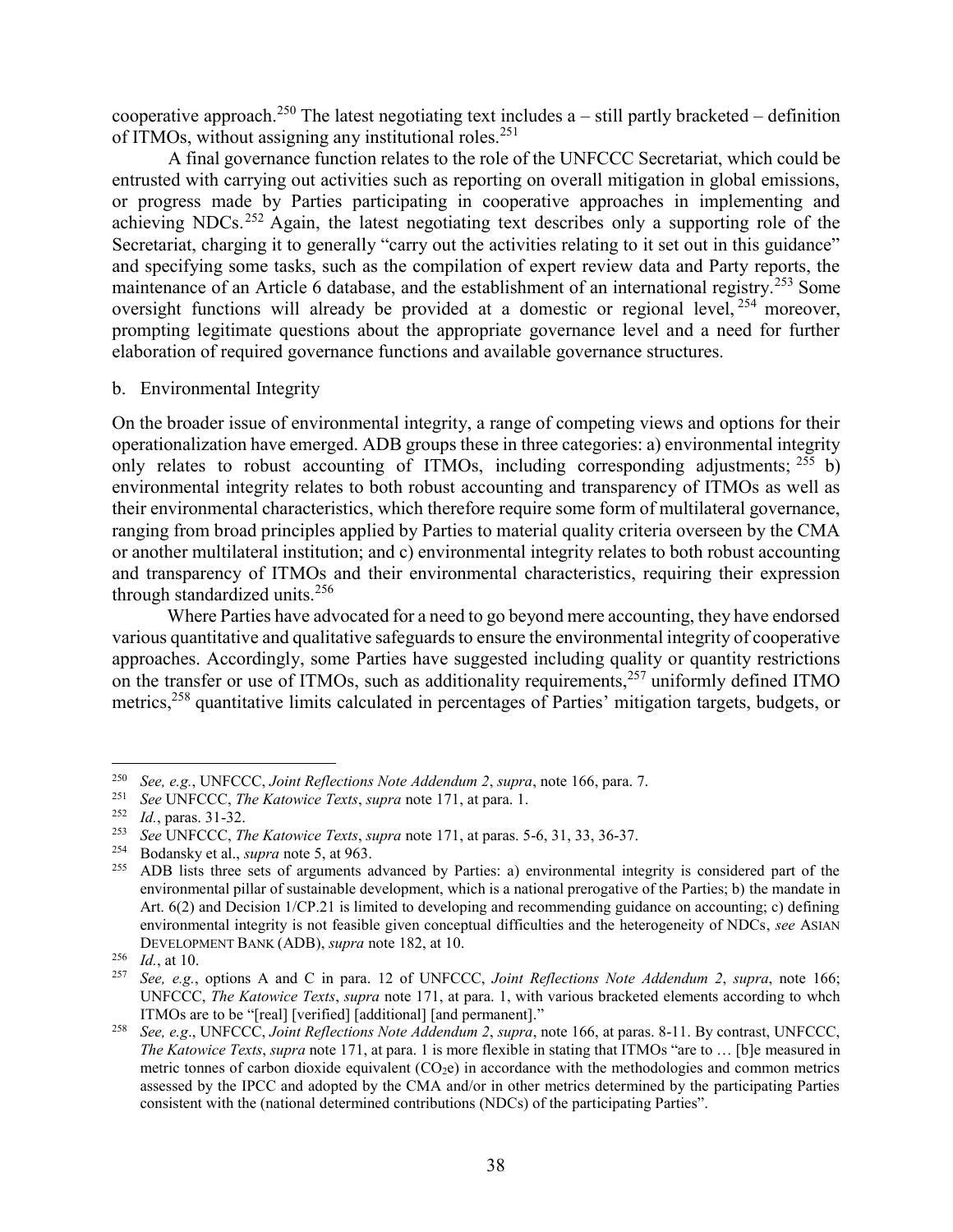actual emissions on the creation, transfer, acquisition, and carry-over of ITMOs,<sup>259</sup> or automatic cancellation or discounting of emission reductions by a set percentage to ensure achievement of "overall mitigation".<sup>260</sup> The latest textual proposal of the Katowice Presidency omitted much of the language found in earlier drafts related to such safeguards and limits, yet its failure to secure consensus during the climate summit showed that concerns about environmental integrity remain important to many Parties. Going forward, the discussion about safeguards and limits is therefore likely to remain contentious. $^{261}$ 

Of these safeguards, the definition of uniform or standardized ITMO metrics – which has also been referred to as "unitization" or "commodification" of  $ITMOs<sup>262</sup> -$  is of particular interest, because existence of a fungible and well-defined tradable unit can facilitate the creation of larger and more liquid carbon market.<sup>263</sup> It bears noting, however, that the wording of Article  $6(2)$  does not require or mandate such standardization, or mention any specific metric (such as metric tons of  $CO<sub>2</sub>$  equivalent, or t $CO<sub>2</sub>e$ ). Absent a uniformly defined metric, ITMOs can potentially be measured in a wide variety of ways, including non-GHG metrics such as Megawatt-hours (MWhs) of renewable energy, which then have to be converted before they can be accounted for against inventories. <sup>264</sup> The latest textual proposals seem to opt against mandatory and uniform metrics, stating instead that ITMOs are to be "measured in metric tonnes of carbon dioxide equivalent (CO2e) in accordance with the methodologies and common metrics assessed by the IPCC and adopted by the CMA and/or in other metrics determined by the participating Parties consistent with the national determined contributions (NDCs)."<sup>265</sup> And yet, it stands to reason that not all Party views are reflected in this textual proposal: Brazil, for instance, has indicated that it only considers units with well-defined environmental characteristics and which have emerged from NDCs quantified into a budget to be valid ITMOs. <sup>266</sup> Hence, this question is still pending resolution in final guidance on Article 6(2), and the consequences of alternative options still need to be better understood.<sup>267</sup>

<sup>259</sup> UNFCCC, *Joint Reflections Note Addendum 2*, *supra*, note [166,](#page-24-1) at paras. 103-115; the later textual proposal issued by the Presidency of the Katowice climate summit defers the definition of safeguards and limits to a later point in time, but mentions a catalogue of options in the proposed draft decision that would have accompanied guidance, *see* UNFCCC, *The Katowice Texts*, *supra* not[e 171,](#page-25-0) at para. 38, and para. 2 of the Draft CMA Decision on Guidance on Cooperative Approaches Referred to in Article 6, Paragraph 2, of the Paris Agreement, *in The Katowice Texts: Proposal by the President* (Dec. 14, 2018), 31-32, https://unfccc.int/sites/default/files/resource/Katowice%20text%2C%2014%20Dec2018\_1015AM.pdf (last visited Mar. 15, 2019).

<sup>260</sup> UNFCCC, *Joint Reflections Note Addendum 2*, *supra*, note [166,](#page-24-1) at paras. 116-117. In the later textual proposal of the Katowice climate summit Presidency, such "voluntary cancellation or setting aside of ITMOs" by Parties is merely "encouraged" to "deliver an overall mitigation in global emissions", see UNFCCC, *The Katowice Texts*, *supra* note [171,](#page-25-0) at para. 8. For general details, *see* HOWARD, *supra* note 3, at 19; La Hoz Theuer, Schneider, & Broekhoff, *supra* note 28; KREIBICH & HERMWILLE, *supra* note 26.

<sup>261</sup> MARCU & RAMBHAROS, *supra* note 178, at 19–20.

<sup>&</sup>lt;sup>262</sup> ASIAN DEVELOPMENT BANK (ADB), *supra* note 182, at 16.<br><sup>263</sup> Id. at 16.

 $\frac{263}{264}$  *Id.*, at 16.

<sup>&</sup>lt;sup>264</sup> Howard, *supra* note 12, at 185.<br><sup>265</sup> LINECCC *The Katowics Texts* 

<sup>265</sup> UNFCCC, *The Katowice Texts*, *supra* note [171,](#page-25-0) at para. 1.

<sup>266</sup> *See* Brazil, *Views of Brazil*, *supra*, note [237.](#page-34-1)

YAMIDE DAGNET ET AL., SETTING THE PARIS AGREEMENT IN MOTION: KEY REQUIREMENTS FOR THE IMPLEMENTING GUIDELINES 29 (2018), https://www.wri.org/publication/pact-implementing-guidelines (last visited Mar. 13, 2019).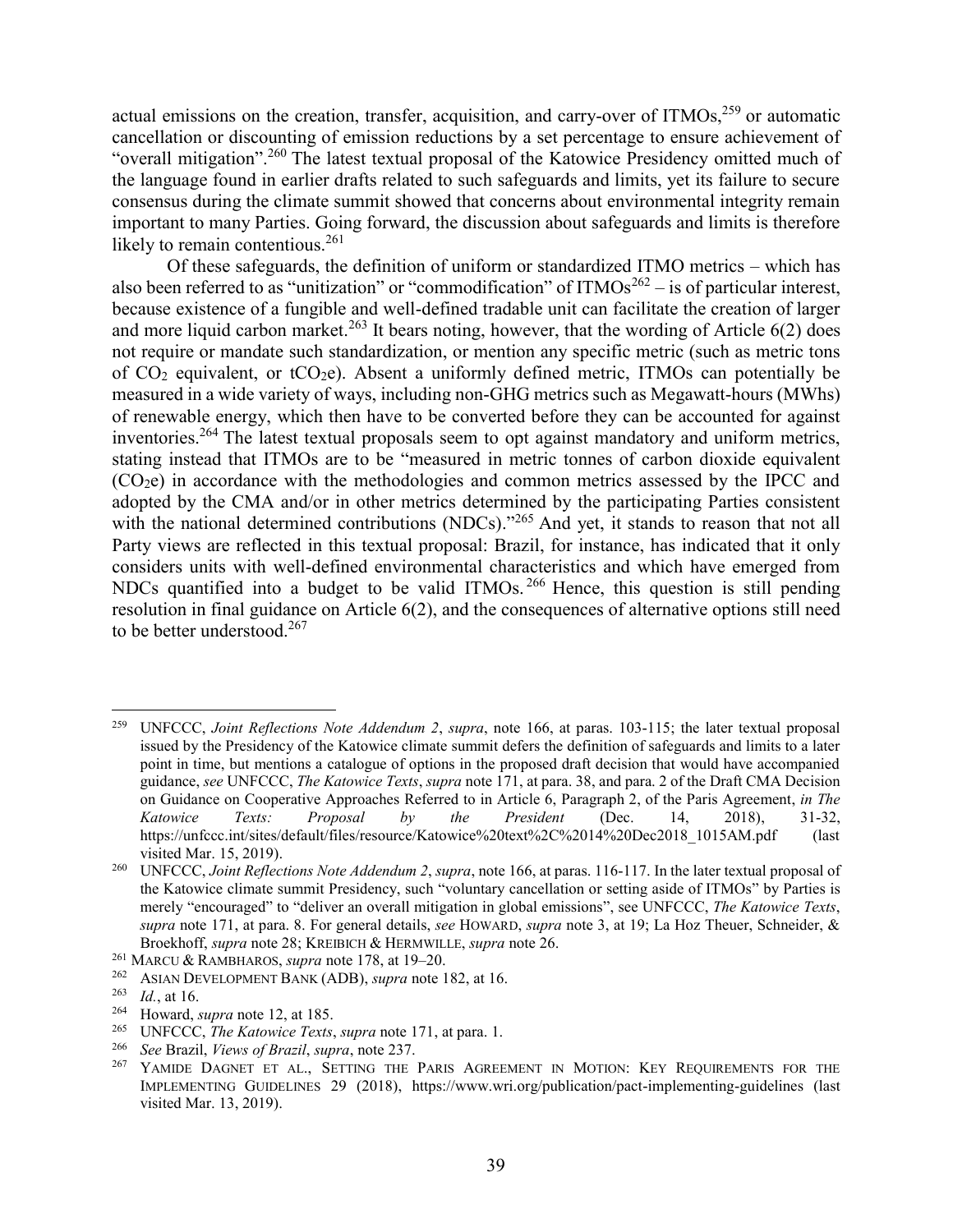Several options in the latest negotiating proposals also relate to the definition and expression of NDCs. <sup>268</sup> With the decentralized approach introduced by the Paris Agreement, Parties enjoy significant leeway in defining their NDCs, and they have chosen to exercise this flexibility.<sup>269</sup> NDCs submitted to date therefore display considerable diversity in terms of scope, type, metrics, and time frames,<sup>270</sup> making it harder to compare contributions, assess individual as well as collective progress, and account for ITMOs.<sup>271</sup> Focusing on the relevance of NDC features for environmental integrity, several Parties have proposed limitations on the scope of eligible mitigation outcomes, for instance regarding the eligible types of underlying activities (emission reductions, removals, emissions avoided, or a broader spectrum of mitigation outcomes),  $^{272}$  or restrictions on participation in cooperative approaches based on the properties of NDCs, such as the sectoral coverage (economy-wide vs. specific sectors only), timing (single-year vs. multi-year), or the quantification of emissions and expression of mitigation targets in absolute terms.<sup>273</sup> One option that has been proposed in the negotiations involves a requirement for Parties desiring to transfer ITMOs from sectors that are not covered by their NDC to expand the latter so it encompasses that sector; a similar requirement could be imposed on ITMOs stemming from sectors subject to the conditional part of an NDC, mandating that these transition to the unconditional part of the NDC.<sup>274</sup>

Inclusion of any of these requirements – individually or in combination – in the final guidance document would have considerable implications for the scope of eligible transfers under Article  $6(2)$ . While such requirements would reduce risks to environmental integrity,  $275$  they would also mark a departure from the flexible and decentralized architecture of the Paris Agreement. Quantitative limits to ITMO transfers, especially absolute limits, can be an effective means of limiting transfers of large amounts of "hot air",<sup>276</sup> but simultaneously curtail the ability to use cooperative approaches and leverage the economic – and, potentially, environmental – benefits they offer.<sup>277</sup> Unsurprisingly, therefore, several Parties strongly oppose imposing any type of

<sup>268</sup> *See*, e.g., UNFCCC, *Joint Reflections Note Addendum 2*, *supra*, note [166,](#page-24-1) para. 105; UNFCCC, *The Katowice Texts*, *supra* note [171,](#page-25-0) at paras. 12-17.

<sup>269</sup> KREIBICH, *supra* note 12, at 12.

<sup>&</sup>lt;sup>270</sup> For instance, some NDCs use a single-year target, while others use multiyear targets; whereas GHG targets in different NDCs variously refer to a base year, intensity, baseline scenario, trajectory, or fixed-level targets, *see* DAGNET ET AL., *supra* note 268, at 29. Generally JAKOB GRAICHEN, MARTIN CAMES & LAMBERT SCHNEIDER, CATEGORIZATION OF INDCS IN THE LIGHT OF ART. 6 OF THE PARIS AGREEMENT (2016), https://www.dehst.de/SharedDocs/downloads/DE/projektmechanismen/Categorization\_of\_INDCs\_Paris\_agree ment discussion paper.pdf (last visited Mar. 13, 2019).

<sup>&</sup>lt;sup>271</sup> CHRISTINA HOOD, GREGORY BRINER & MARCELO ROCHA, GHG OR NOT GHG: ACCOUNTING FOR DIVERSE MITIGATION CONTRIBUTIONS IN THE POST-2020 CLIMATE FRAMEWORK (2014), https://www.oecdilibrary.org/environment/ghg-or-not-ghg\_5js1qf652kd3-en (last visited Mar. 13, 2019); HOWARD, *supra* note 3, at 191.

<sup>272</sup> UNFCCC, *Joint Reflections Note Addendum 2*, *supra*, note [166,](#page-24-1) para. 11. The later proposal compiled by the climate summit Presidency omits any such specification, *see* UNFCCC, *The Katowice Texts*, *supra* note [171,](#page-25-0) at para. 1.

<sup>273</sup> Brazil, for instance, has suggested limiting eligibility to Parties with quantified absolute reduction targets, *see* Brazil, *Views of Brazil*, *supra*, note [237.](#page-34-1) For reflection of such participation requirements and responsibilities in the latest textual proposal, *see* UNFCCC, *Joint Reflections Note Addendum 2*, *supra*, note [166,](#page-24-1) paras. 33-39. The Katowice Presidency proposal is less detailed, merely offering some accounting guidance for different types of NDCs, see UNFCCC, *The Katowice Texts*, *supra* note [171,](#page-25-0) at paras. 12-17.

<sup>&</sup>lt;sup>274</sup> Ahlberg, *supra* note 24, at 25.<br><sup>275</sup> KREWICH *supra* note 12

<sup>&</sup>lt;sup>275</sup> KREIBICH, *supra* note 12.<br><sup>276</sup> Schneider & La Hoz Thei

<sup>&</sup>lt;sup>276</sup> Schneider & La Hoz Theuer, *supra* note 26, at 395.<br><sup>277</sup> SCHNEIDER ET AL *supra* note 26

SCHNEIDER ET AL., *supra* note 26.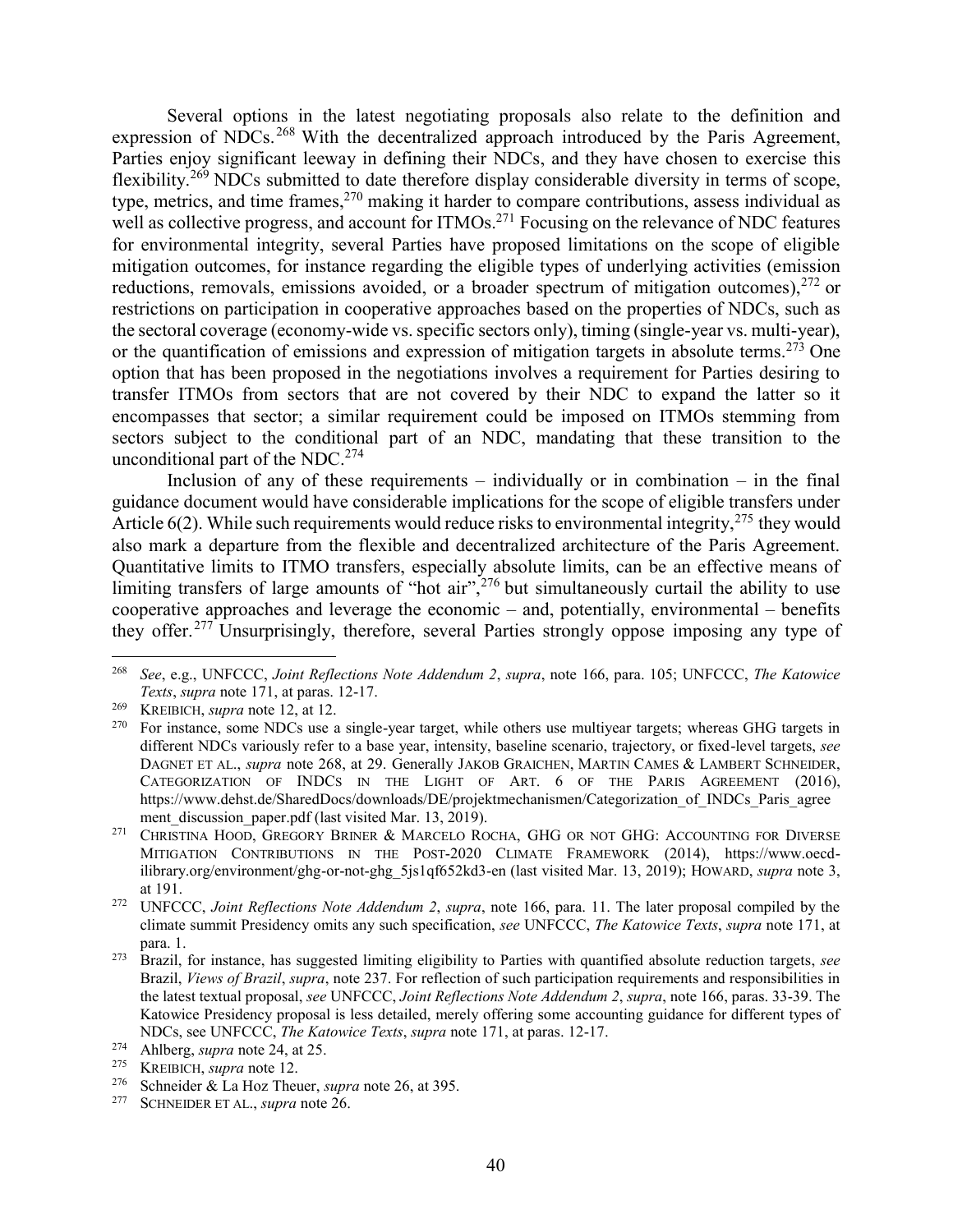restrictions on the participation in cooperative approaches and on the use of ITMOs, regardless of the type of NDCs.<sup>278</sup> Requiring that NDCs be quantifiable and quantified, meanwhile, has been likened to the creation of carbon budgets, which likewise is rejected by some as a return to the centralized governance approach of the Kyoto Protocol.<sup>279</sup> As evidenced by the latest textual proposals discussed during the Katowice climate summit, support for qualitative or quantitative restrictions appears to be limited, with guidance leaving options such as overall mitigation of emissions a voluntary choice of Parties.<sup>280</sup> Still, these textual proposals are not the final expression of Party consensus, and positions may still change before final guidance on Article 6(2) is concluded.

### c. Accounting and Transparency

Given the explicit wording of Article 6(2) and the decision accompanying the Paris Agreement, there is no real debate that the mandate to adopt guidance extends, at a minimum, to accounting provisions, including corresponding adjustments, that are needed to avoid double counting. What "robust accounting" – as required under Article  $6(2)$  – entails, is a process to reflect any transfer of ITMOs in the accounting of NDCs.<sup>281</sup> Howard identifies several elements that are required for robust accounting, and which guidance under Article 6(2) may need to address: a) the definition of targets, in particular with regard to the metrics used, the scope of emissions sources, the timeframes covered, and the conditionality of the targets; b) the quantification of emission reductions, including relevant features such as baselines, global warming potentials (GWP), and other aspects of MRV, as well as measures to ensure reductions are not issued more than once; c) the tracking of transfers of mitigation outcomes, in particular with regard to the metric used, the unique identification of mitigation outcomes,<sup>282</sup> and the systems within which they are transferred and tracked; and d) the adjustments made in relation to inventory emissions or emission budgets, in particular how these map on to transfers between countries and across NDC cycles, how they take account of reductions inside and outside the scope of NDCs, and how these address differences between single and multi-year targets.<sup>283</sup>

Corresponding adjustments are a critical element of the accounting system for Article 6(2), as they ensure that an ITMO transfer is reflected accurately on both sides of the transaction,<sup>284</sup> reflecting the double entry bookkeeping approach already deployed under the Kyoto Protocol.<sup>285</sup> Although conceptually straightforward – corresponding adjustments can be effected in various ways, including budget-based, emissions-based, buffer registry based, and emission reduction based approaches<sup>286</sup> – they have prompted challenging questions in the negotiations, for instance as regards ITMO transfers that cannot be readily converted into a budget. Given the diversity of

<sup>&</sup>lt;sup>278</sup> WORLD BANK, ECOFYS,  $\&$  VIVID ECONOMICS, *supra* note 233, at 39.

<sup>&</sup>lt;sup>279</sup> ASIAN DEVELOPMENT BANK (ADB), *supra* note 182, at 23.

<sup>280</sup> *See* UNFCCC, *The Katowice Texts*, *supra* note [171,](#page-25-0) at para. 8.

DAGNET ET AL., *supra* note 268, at 29.

<sup>&</sup>lt;sup>282</sup> This may include features such as the location, activity, and vintage year of reduction, and whether the reduction occurred within or outside the scope of an NDC, *see* Howard, *supra* note 12, at 192.

<sup>283</sup> *Id.*, at 192.

<sup>&</sup>lt;sup>284</sup> DAGNET ET AL., *supra* note 268, at 29.<br><sup>285</sup> Howard, supra note 12, at 186

<sup>285</sup> Howard, *supra* note 12, at 186.

<sup>286</sup> UNFCCC, *Joint Reflections Note Addendum 2*, *supra*, note [166,](#page-24-1) paras. 58-61; *see* also ASIAN DEVELOPMENT BANK (ADB), *supra* note 182, at 60.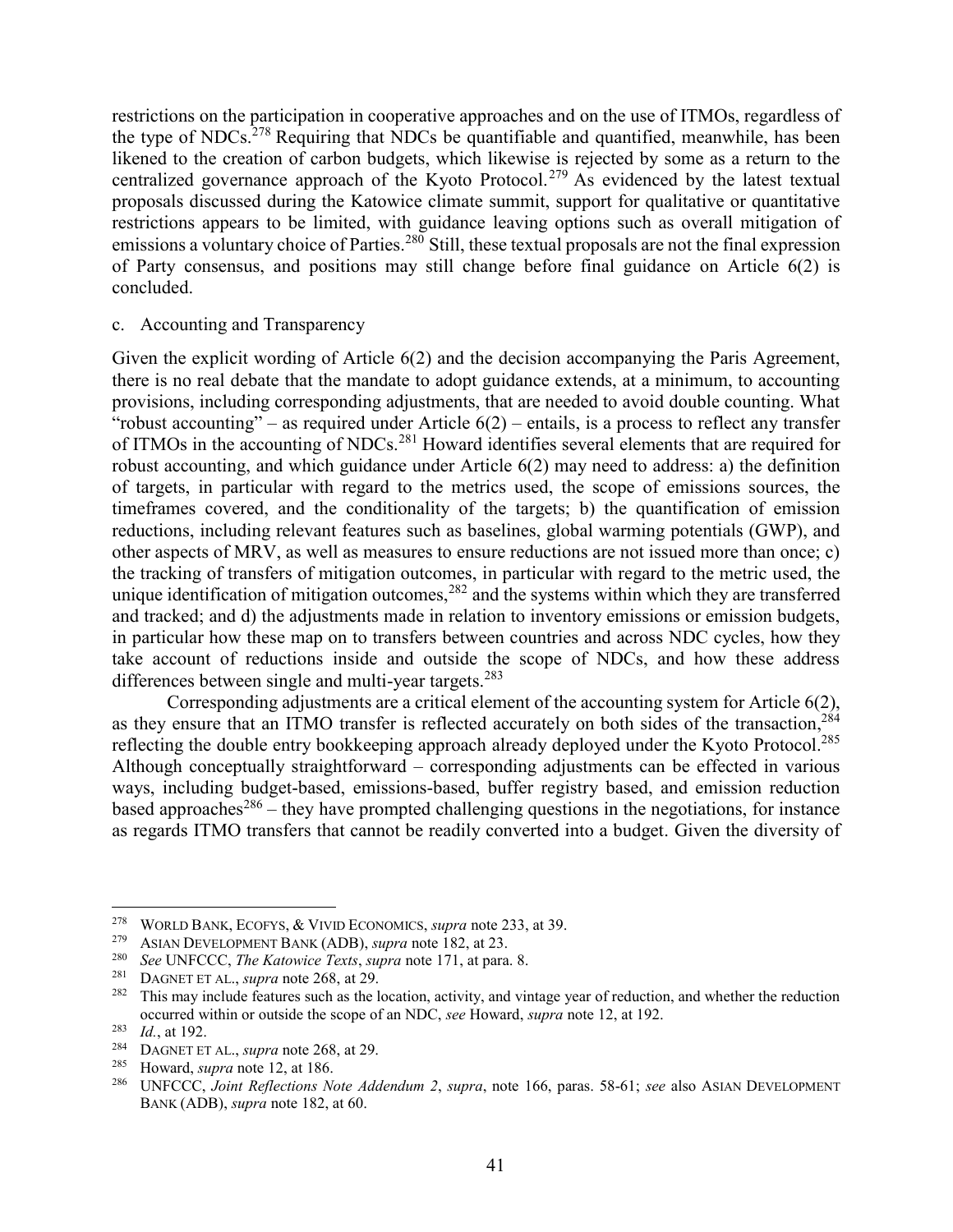NDCs, the latest textual proposals have followed a flexible approach based on an emissions balance system.<sup>287</sup>

Elaboration of rules on accounting for NDCs is also part a work program under Article 4(13) of the Paris Agreement,<sup>288</sup> however, and accounting for ITMOs will invariable have a bearing on the enhanced transparency framework being operationalized under Article 13. Among proponents of stringent accounting and transparency rules for Article 6, there has therefore been debate as to where transparency and reporting rules related to cooperative approaches should be situated. While some argue that these should be drafted and included in the context of guidance for Article 6(2), others contend that such rules should be added to the enhanced transparency framework under Article 13, given that Article 6 negotiators may lack the necessary expertise to draft transparency rules themselves, and that doing so could endanger the coherence between the different articles in the Paris Agreement.<sup>289</sup> Lacking progress on Article 6 negotiations during the Katowice climate summit appears to have tilted preferences towards the latter option, with the modalities, procedures and guidelines adopted for Article 13 including minimum reporting requirements on the use of cooperative approaches and corresponding adjustments.<sup>290</sup>

That may also strengthen the view held by some Parties that no additional transparency provisions are required for Article 6(2), given that Parties will hold each other accountable for observing mutually agreed criteria and ensuring transparency in their reciprocal activities, while upholding transparency vis-a-vis the international community through the enhanced transparency framework.<sup>291</sup> Still, it bears noting that the latest negotiating text for guidance on Article 6(2) also proposed detailed reporting obligations for Parties and would have submitted the reports to a dedicated technical expert review,  $292$  evidencing further political support for stringent transparency requirements where it may be lacking for substantive safeguards and limits.

#### *3. Interim Conclusions*

 $\overline{a}$ 

With a considerable number of options left unresolved or lacking political support in the latest textual proposals, negotiators face several difficult choices as they progress towards the next climate summit in Santiago, Chile in December 2019. Party statements and submissions ahead of the Katowice climate summit already suggested that the distance between opposing views on issues related to ambition and flexibility in Article 6(2) guidance remained large, and that observed divergence ultimately proved too large to bridge before the end of COP24. As such, therefore, insights from scholarly research remain relevant, and can offer useful insights for negotiators as these resume their substantive deliberations in pursuit of a more successful outcome than that experienced in Katowice.

One clear insight can be derived from the legal analysis described in the preceding section: outlier positions on the role of ambition and environmental integrity in Article 6(2) guidance – namely those suggesting that relevant considerations should be either entirely excluded from, or a central focus of, such guidance – are not supported by an interpretation of the provision in its regulatory context and in light of the object and purpose of the Paris Agreement. Beyond that,

<sup>287</sup> *See* UNFCCC, *Joint Reflections Note Addendum 2*, *supra*, note [166,](#page-24-1) para. 70; UNFCCC, *The Katowice Texts*, *supra* note [171,](#page-25-0) at paras. 10-11.

<sup>&</sup>lt;sup>288</sup> UNFCCC, Decision 1/CP. 21, *supra*, not[e 6,](#page-1-0) para. 31.<br><sup>289</sup> ASIAN DEVELOPMENT BANK (ADB), *supra* note 182, a

<sup>289</sup> ASIAN DEVELOPMENT BANK (ADB), *supra* note 182, at 11.

<sup>290</sup> For details, *see* OBERGASSEL ET AL., *supra* note 171, at 14.

<sup>291</sup> ASIAN DEVELOPMENT BANK (ADB), *supra* note 182, at 11.

<sup>292</sup> *See* UNFCCC, *The Katowice Texts*, *supra* note [171,](#page-25-0) at paras. 10-11; for background, *see* STRECK ET AL., *supra* note 174, at 4.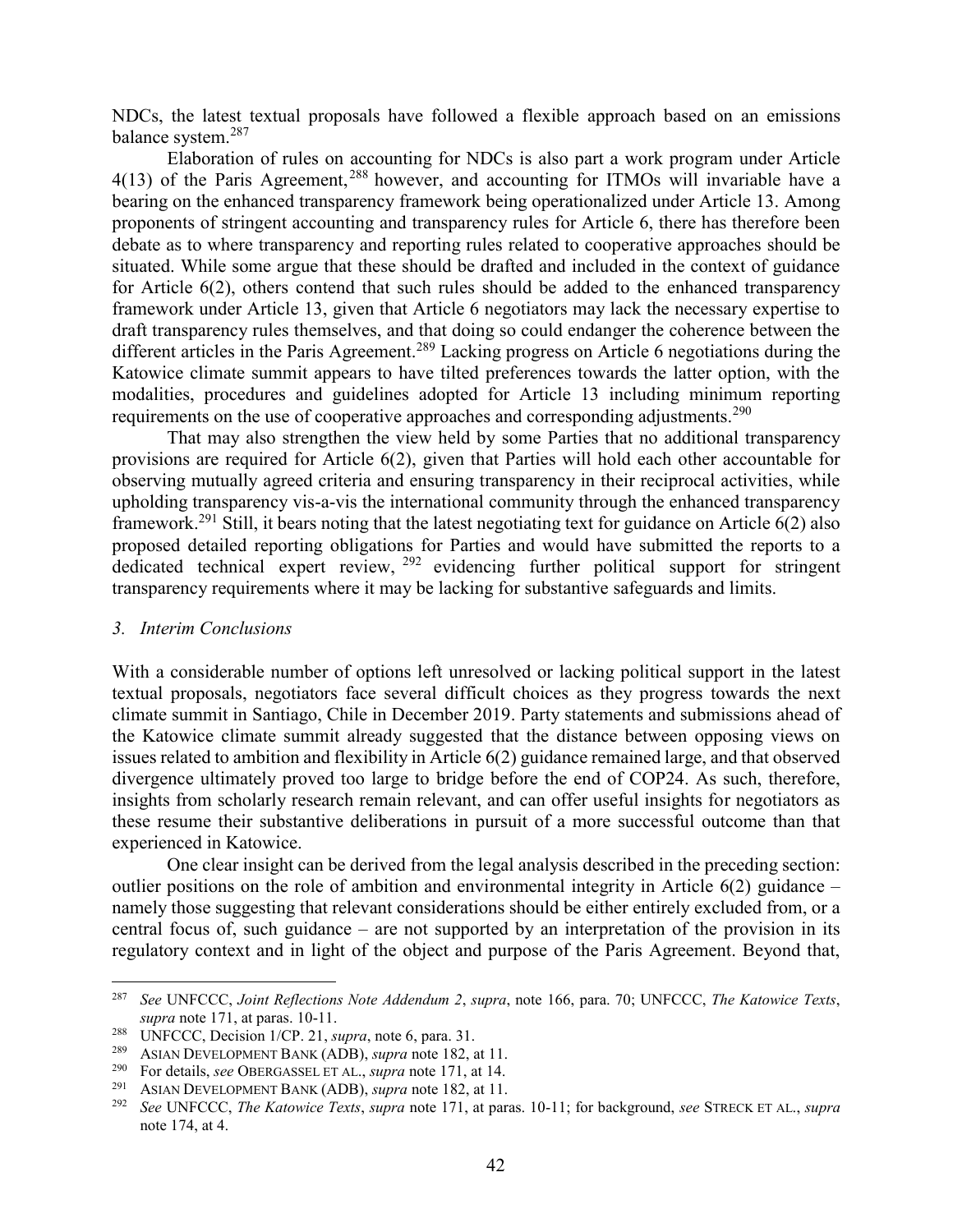however, the textual interpretation offers few parameters. In that regulatory void, theory and experience with actual carbon markets can offer some broad insights, but only limited guidance on specific options.

These insights were already summarized above in Section [II.](#page-6-0)[C.](#page-21-0), and they can now be translated to the context of Article 6(2). In particular, they caution against shifting what should be deliberation about a political issue – the appropriate level of national mitigation pledges – from political to technical negotiations. As mentioned earlier, any attempt to address insufficient ambition of NDCs with technical restrictions or quantity and quality limits on ITMO transfers may reduce the incidence or probability of transfers with questionable environmental integrity in the short term; by introducing uncertainty and additional transaction costs, however, it may also become a deterrent to use of cooperative approaches. Where restrictions take the form of quantity limits, moreover, they will proportionally reduce the scope for cost savings. In the long term, as the role of economic cost gains progressive importance, such effects can persist even after matters of ambition have been addressed through processes and rules pertaining to NDCs and the ambition mechanism of the Paris Agreement. Restrictions should therefore be imposed with caution, and potentially limited in scope and duration.

For those same reasons, oversight arrangements included in guidance on Article 6(2) should avoid setting out overly complex procedures and, in particular, an individual approval requirement for ITMOs or their transfer. While a governance framework that ensures robust accounting and prevents fraudulent market behavior is essential to ensure market functioning and credibility for its participants and the broader public, experience with the CDM also suggests that necessary safeguards should be streamlined and, where possible, standardized. In fact, common definitions and metrics, including a pathway towards a uniform understanding of ITMOs as well as a shared infrastructure, could greatly increase the prospects of linked climate policies<sup>293</sup> and, eventually, of a global carbon market. As observed under the EU ETS, moreover, a mature and liquid market relies on diversity of participation, arguing against excessive restrictions on market access and in favor of a role for private entities – a decision that would also be in line with the expanded recognition of non-Party Stakeholders and their contribution to climate action under the Paris Agreement.<sup>294</sup>

Overall, given the mixed track record of quality restrictions under the CDM – with over a decade of reforms still unable to guarantee the additionality of mitigation projects<sup>295</sup> – and the invariable tradeoffs incurred by quantity restrictions, a legitimate question arises as to whether guidance on Article 6(2) should altogether avoid setting out rules on environmental integrity that go beyond robust accounting. While the latest textual proposals discussed in Katowice in December 2019 are likely to see continued evolution in the ongoing negotiations, the preference for transparency over substantive restrictions reflected therein aligns well with these insights from theory and previous practice. Not only is such a limited scope more securely based on the legal mandate contained in Article 6(2), reducing the likelihood of Parties subsequently challenging the validity or applicability of operational guidance, but it would also seem better aligned with the facilitative rather than prescriptive nature of the Paris Agreement itself.

<sup>&</sup>lt;sup>293</sup> Bodansky et al., *supra* note 5, at 961.<br><sup>294</sup> See in particular Decision  $1/\text{CP } 21$ 

<sup>294</sup> *See*, in particular, Decision 1/CP.21, *supra*, note [6,](#page-1-0) paras. 117-123 and 133-136; for instance, para. 117 "[w]elcomes the efforts of non-Party stakeholders to scale up their climate actions, and encourages the registration of those actions in the Non-State Actor Zone for Climate Action platform." Generally Thomas Hale, *"All Hands on Deck": The Paris Agreement and Nonstate Climate Action*, 16 GLOBAL ENVTL. POL. 12 (2016).

<sup>295</sup> CAMES ET AL., *supra* note 119.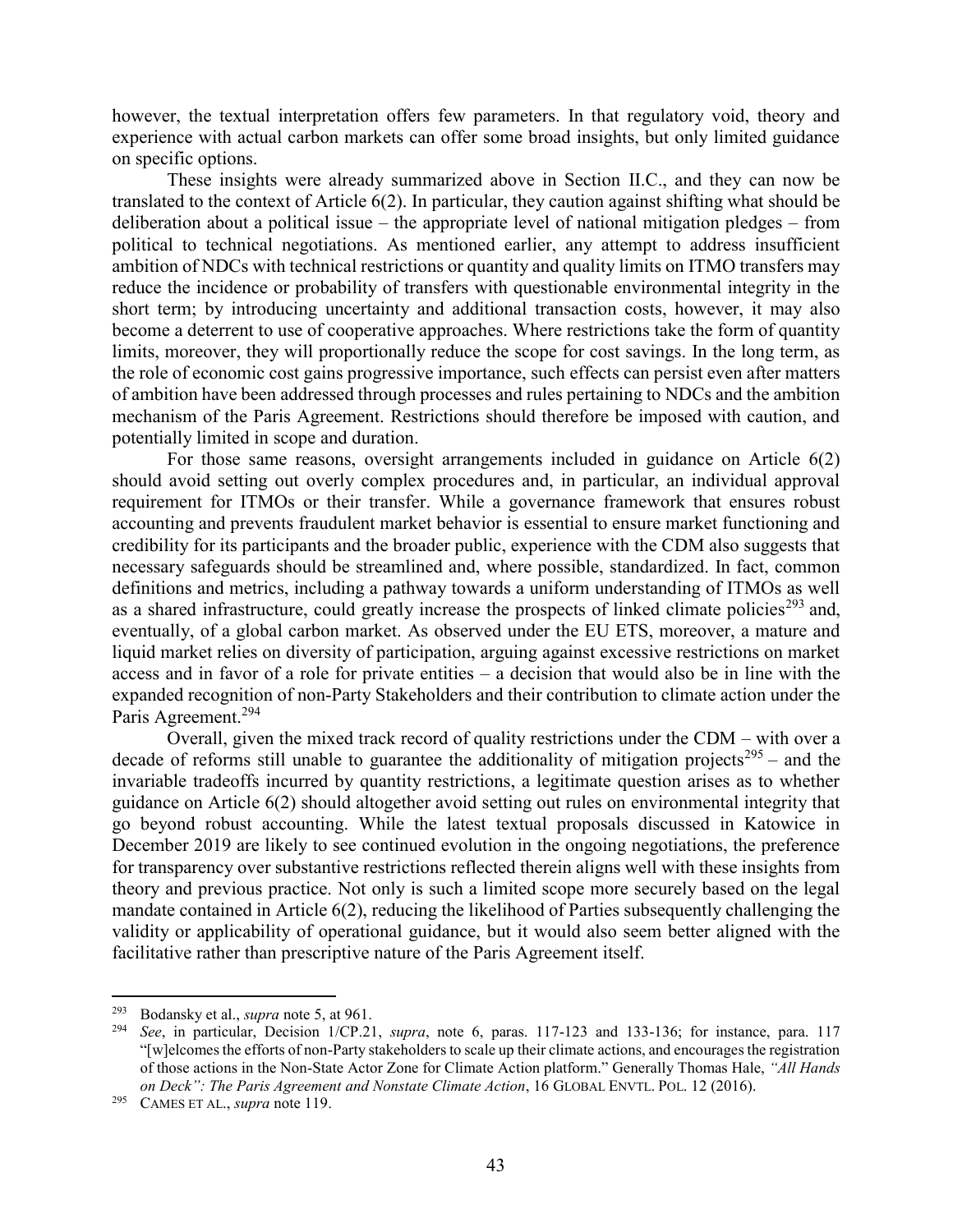Mutual review and scrutiny, facilitated by the enhanced transparency framework and potentially also drawing on voluntary initiatives and standards,<sup>296</sup> may offer a more fitting solution that limits environmentally questionable transfers while retaining the flexibility and scale needed to fully leverage the economic benefits of carbon trading. More importantly, the appropriate level of ambition is, ultimately, a political question, and any centrally agreed prescriptions should therefore avoid taking the form of technical guidance if they are to find broad acceptance and eventual practice. That argues for locating questions of adequate baseline definition and avoidance of "hot air" in the PAWP negotiations on matters related to Articles 4 and 14 of the Paris Agreement, rather than in operational details for a specific instrument, namely ITMO transfers under Article 6(2).

#### IV. RECOMMENDATIONS AND OUTLOOK

# *A. Reducing Flexibility to Enhance Ambition?*

Article 6(2) presents climate negotiators with a perplexing challenge. On the one hand, the opportunity to engage in voluntary cooperation involving the transfer of ITMOs promises to reduce the economic cost of Parties striving to achieve their NDCs. As the scale and depth of climate action – and by extension its attendant costs – increase over time, such flexibility offers a potential channel to lower political barriers against greater climate ambition and achieve greater abatement with available resources. At the same time, absent essential safeguards, the use of cooperative approaches could undermine rather than bolster overall mitigation efforts. Both theory and experience highlight the importance of governance frameworks to ensure that market instruments for environmental policy function as they should, safeguarding the rights of market participants and stakeholders, ensuring transparency in the market, and preventing abusive behavior.

In the case of carbon markets, however, the role of governance goes well beyond a supporting framework: the very commodity traded in the market is a regulatory artifice, and its value therefore dependent on the scarcity induced by a political decision to limit GHG emissions. Without robust mitigation targets, carbon markets have proven susceptible to numerous challenges, including price extremes, high volatility, and eroding confidence among market participants and the broader public. A political decision creates the market, in other words, and continued governance is critical to sustain it. Ignoring that important lesson threatens to repeat a series of painful episodes in existing carbon markets that incurred significant reputational damage and destruction of value, all while also weakening their environmental performance.

That said, regulation of markets tends to increase transaction costs, and can go so far as to compromise the ability of market forces to identify the most efficient allocation of resources. In the case of carbon markets, restrictions that exceed what is needed to ensure efficient and secure market operation can prevent the market from allocating abatement effort to where they can achieve the greatest mitigation outcome. To the extent that reduced costs can create political and economic leeway for greater ambition, any regulatory intervention that stifles market activity can, conversely, prevent the progression of effort needed to address the climate challenge. Ironically,

<sup>296</sup> <sup>296</sup> On the role of such voluntary efforts under the Paris Agreement, *see* generally INTERNATIONAL CARBON REDUCTION & OFFSET ALLIANCE (ICROA), SCALING VOLUNTARY ACTION WITHIN THE FRAMEWORK OF THE PARIS AGREEMENT (2017), https://www.icroa.org/resources/Documents/ICROA WhitePaper Final.pdf (last visited Mar. 13, 2019).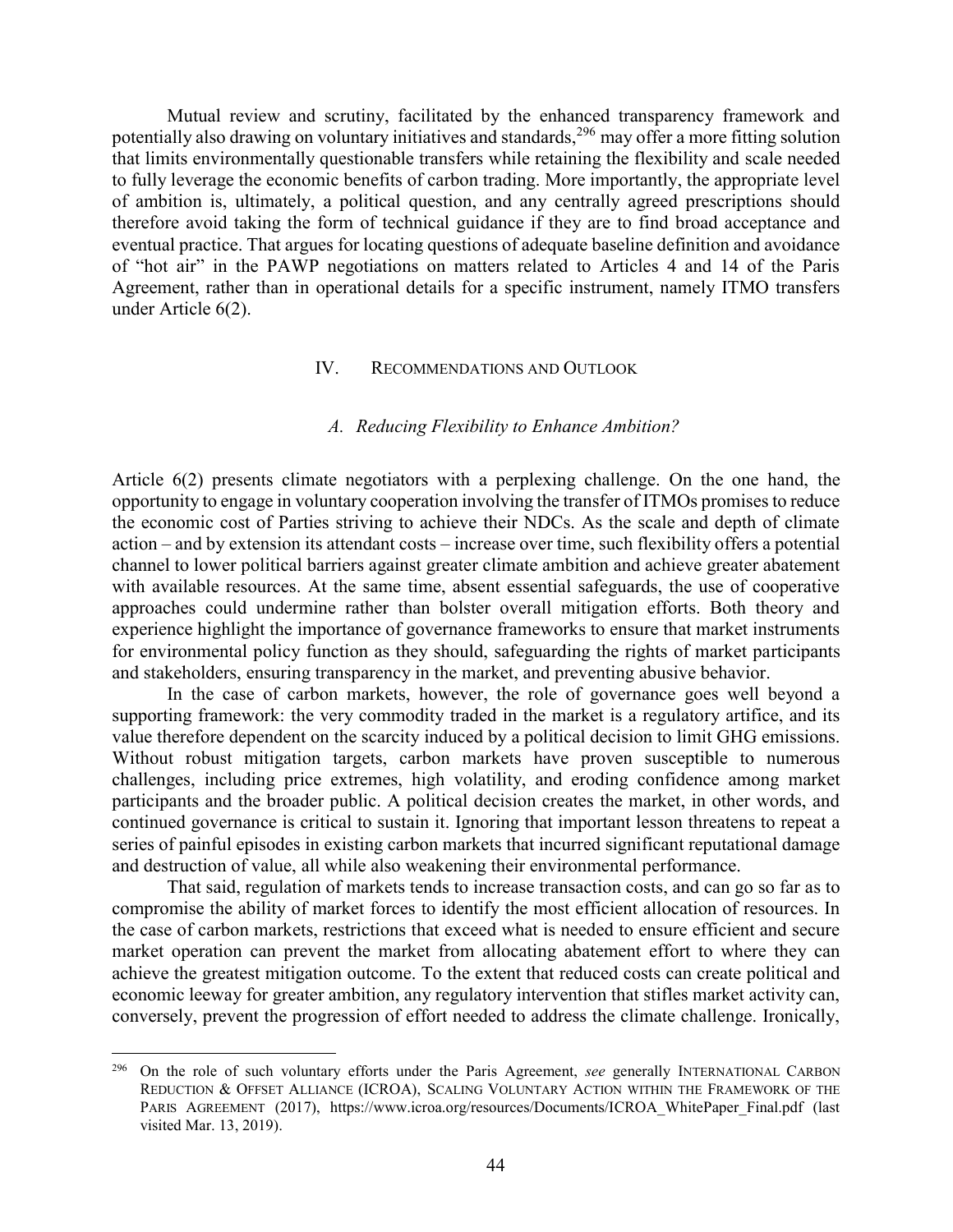both a regulatory framework that is too weak and one that is too restrictive will stand in the way of harnessing those very benefits that prompted introduction of a market-based approach in the first place. In some measure, then, the solution to this predicament lies in identifying a reasonable balance between too much and too little regulation.

Identifying that balance is not straightforward, however. Not all policy interventions are created equal, and distinguishing those that are necessary to ensure a functioning governance framework from those that are needlessly restrictive is one of the central challenges facing policy makers in the operationalization of Article 6(2). Invariably, decisions will end up requiring a choice between competing priorities, inviting tradeoffs reflective of subjective preferences. This argues for the importance of process over substantive criteria  $-$  a process that is fair and transparent, and affords all affected stakeholders an opportunity to be heard. For all its undisputed shortcomings, the UNFCCC offers such a process, which, although often intensely deliberative and painfully slow, delivers legitimate and widely accepted outcomes. Negotiations on Article 6(2) have exemplified this core strength of multilateralism, facilitating an inclusive dialogue that has actively engaged Parties through workshops and other activities, and that has also been open to inputs from non-Party stakeholders.

But while the legitimacy of political decisions may stem primarily from their reflection of aggregated consensus or majority opinion and, to a lesser degree, the underlying process, it can also be strengthened when the outcomes are informed by data, research, and empirical evidence. That is also the channel through which this article seeks to contribute. As shown in the preceding sections, both theory and practice hold valuable lessons for Parties seeking the right balance between ambition and flexibility in the governance of Article 6(2). Aside from a suitably robust mitigation objective – the indispensable starting point of a functioning carbon market – the applicable governance framework has to protect the rights and enforce the obligations of market participants; ensure transparency of emissions and of market activity; provide the necessary infrastructure for transactions; and offer effective safeguards against fraud and manipulation.

Adoption of a regulatory framework that affords these governance features is thus not a question of "whether", but of "how". Still, government regulation is not free of its own shortcomings. Even just implementing these essential rules and procedures will reveal the government failures that affect all policy making due to information asymmetries, administrative capacity constraints, and regulatory capture. But again, an abundant and growing body of literature on the design and operation of carbon markets offers various lessons for policy makers to consider. What theory and experience likewise confirm, is that every additional policy restriction beyond these necessary governance features will increase the incidence of government failure, and counteract the benefits of addressing the initial market failure. Perhaps most clearly, this has been in evidence under the CDM, where participation in the carbon market has been dependent on a lengthy and complex approval process, as well as subject to detailed and continuously adjusted – yet ultimately still inadequate – rules on the additionality of mitigation projects.<sup>297</sup>

Two insights stand out, in particular: first, when the governance framework of carbon markets becomes so complex as to constrain all flexibility of market participants, the market ceases to function as it should, and begins to resemble the rigid performance and technology standards whose high cost prompted the transition to a market approach in the first place.<sup>298</sup> Second, when the political decision that lies at the foundation of the carbon market – the mitigation objective – lacks necessary ambition, it is both inefficient and, arguably, of doubtful legitimacy to try and

<sup>297</sup> *See supra*, Sectio[n II.](#page-6-0)[B.](#page-12-0)[1.](#page-12-1)

<sup>298</sup> *See, e.g.*, Bruce A. Ackerman & Richard B. Stewart, *Reforming Environmental Law*, 37 STAN. L. REV. 1333 (1985).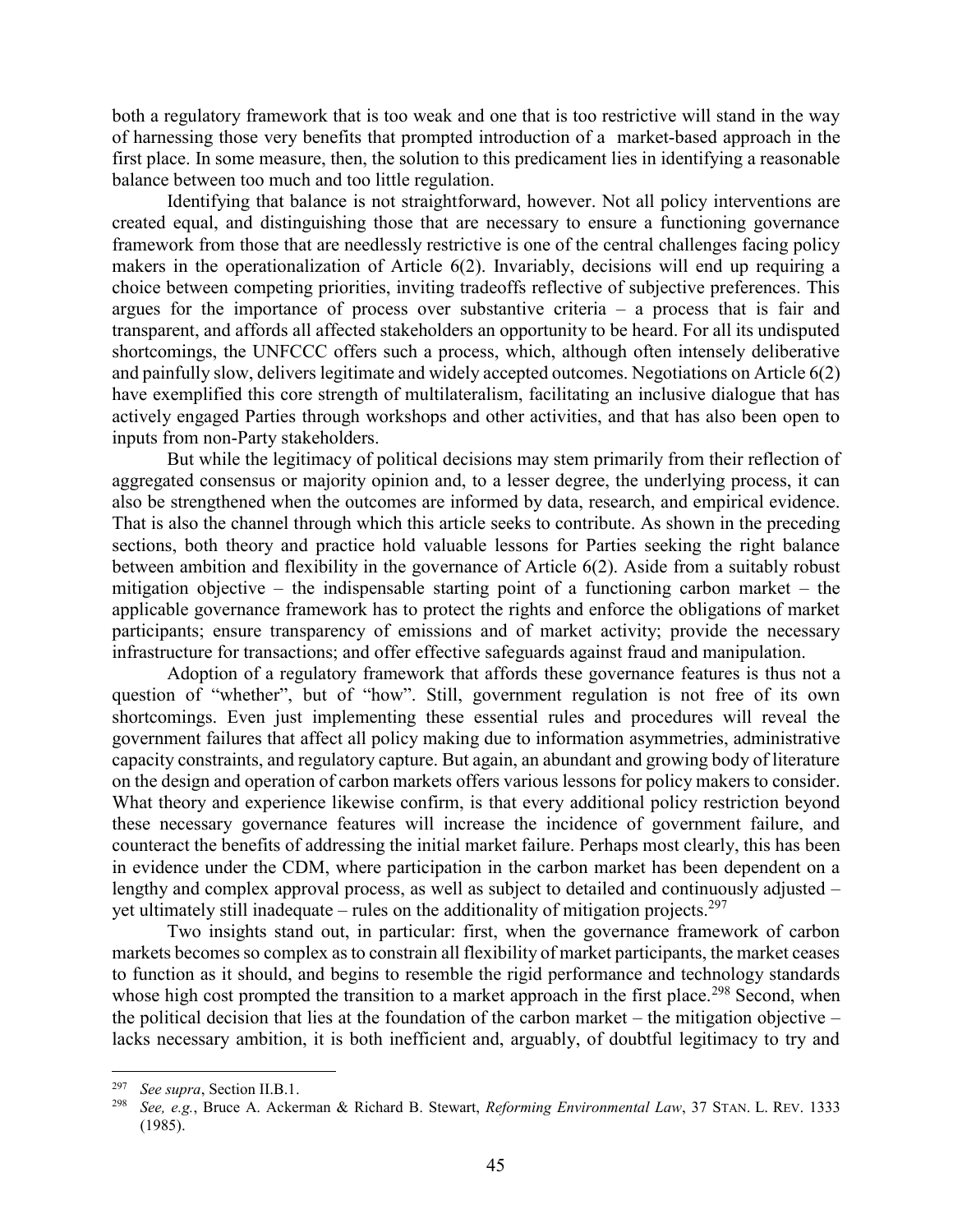secure greater ambition through technical design elements. Faced with such a situation, policy makers may need to ask themselves whether a market approach is the right instrument for the desired task, and whether the desired task is supported by the body politic. Attempting to circumvent the political process to recalibrate the equation of ambition and flexibility through technical or administrative means is unlikely to lead to a durable outcome.

Applied to Article 6(2) and the guidance being elaborated for its operationalization, there are a number of insights to be garnered from theory and experience. As the legal analysis – including application of the customary rules of treaty interpretation – affirm, the mandate in Article 6(2) neither requires Parties to include aspects related to ambition in future guidance, nor does it prevent them from doing so. Ambition and environmental integrity are sufficiently prevalent throughout the Paris Agreement to be considered part of its object and purpose, supporting calls of Parties and observers for guidance to extend beyond mere aspects of "robust accounting" and the prevention of double counting (which a purely textual interpretation might otherwise sustain). Still, that by no means equates to an obligation to include additional elements in guidance. Parties have considerable latitude when considering the appropriate level of prescription and specificity of operational details, and their consistent practice – as expressed in the negotiations of the CMA and in subsidiary bodies, as well as the decisions flowing from these processes – are the only reliable benchmark of what guidance on Article 6(2) will and will not contain.

In the negotiations to date, Parties have proposed widely divergent and at times irreconcilable options on governance of cooperative approaches under Article 6(2), including as it relates to ambition and environmental integrity. A continuum of views between prescriptiveness and flexibility is apparent from the statements and submissions of Parties, and while the latest textual proposals discussed during the Katowice climate summit greatly reduced the number of options and bracketed text in the interest of achieving a practicable outcome, the fact that it failed to secure consensus was evidence that country positions were still too far apart on many central issues for an agreement. As Parties resume their deliberations on Article 6(2) guidance, they will again be considering all options, including their respective implications and tradeoffs. Insights from scholarly research and previous case studies can help inform this process.

While the analysis carried out in this article does not lend itself to specific recommendations, it allows formulating a set of broader principles that can inform the choice between alternative options. Based on practical experience with carbon markets, for instance, one such recommendation is to keep transaction costs as low as possible by avoiding lengthy procedures and individual approval requirements, opting instead for a more streamlined process and, where material conditions are unavoidable, standardized rather than individual requirements. Consideration should also be given to uniform definitions and metrics for ITMOs, which, while perhaps politically unappealing initially for some Parties, could be phased in over time. Such common reference points would increase transparency and comparability, and greatly facilitate linkage of domestic climate policies over time by allowing for the transfer of what would then be fungible units.

Experience to date has also shown that mature and liquid carbon markets rely on diversity of participation. Article 6(2) guidance should therefore avoid excessive restrictions on participation in cooperative approaches, and instead consider including opportunities for market access by non-Party Stakeholders, including the private sector. Quantity limits, while effective as safeguards against transfers of "hot air", impose a commensurate limit on the economic – and, potentially, mitigation – benefits that can be leveraged through use of cooperative approaches, and should therefore be used with caution or, alternatively, as a transition mechanism for a limited time period. Likewise, given the experience with additionality rules under the CDM, quality restrictions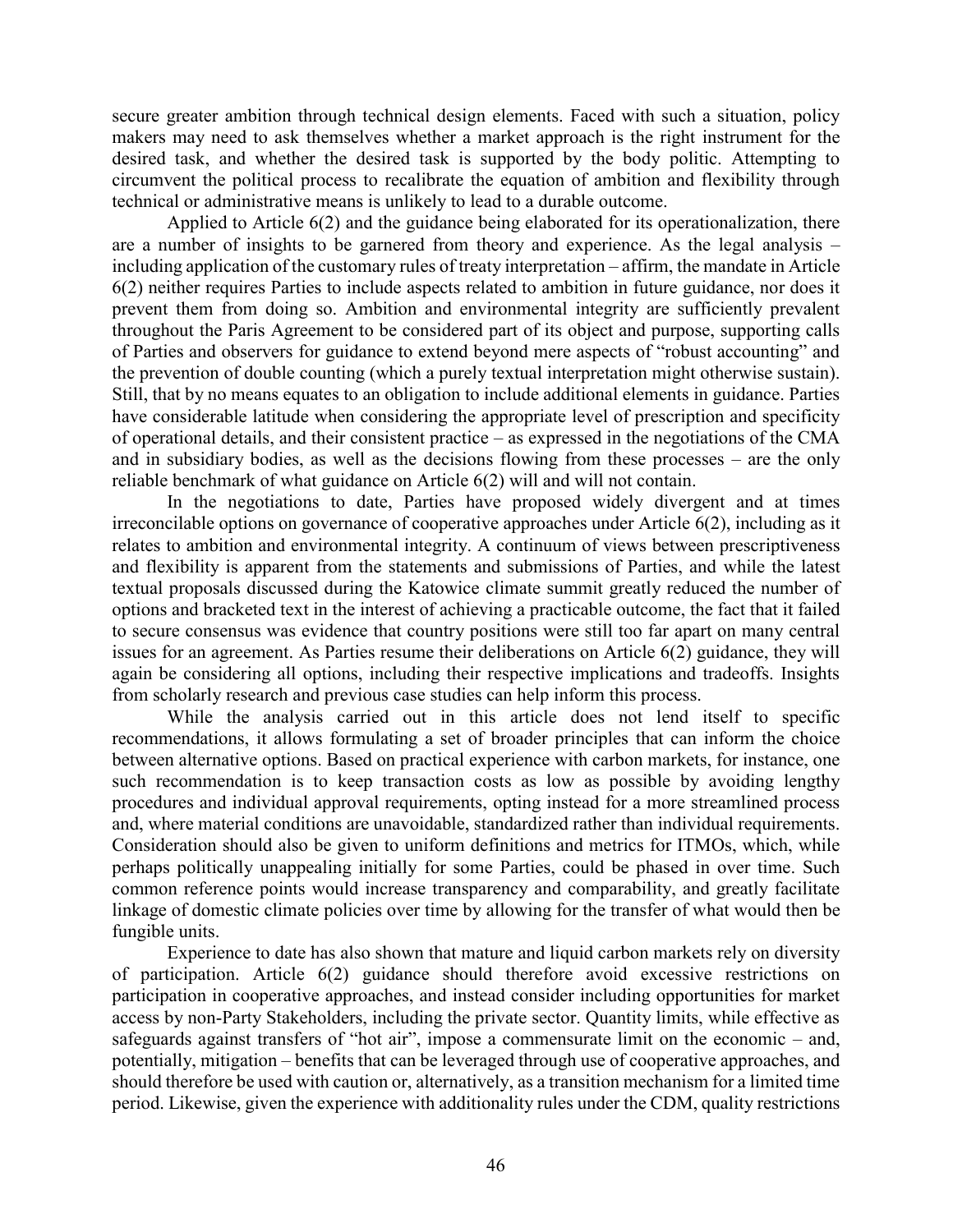may add transaction costs without necessarily achieving the desired outcome. In particular, technical safeguards should not to be thought of as an opportunity to make up for weak NDCs or insufficient collective ambition under the Paris Agreement: if anything, such questions call for a political decision under the respective elements of the PAWP, such as the work on matters related to Articles 4 and 14.

Because of the potential for regulatory failure caused, for instance, by imperfect information and regulatory capture, as well as the inevitable tradeoffs of restrictive procedures and substantive requirements, future guidance on Article 6(2) might ultimately achieve a stronger environmental outcome if it focuses on providing common metrics and definitions, elaborating a robust accounting framework, and ensuring the transparency and integrity of ITMO transfers. Such essential rules should ideally be formulated in precise and mandatory terms.<sup>299</sup> Where questions of ambition are not otherwise dealt with by the Parties, for instance in further guidance related to mitigation under Article 4, they may be better addressed through optional or soft guidance, or altogether left to the Parties engaged in an ITMO transfer to agree on the balance between flexibility and ambition they are most comfortable with. Other channels of quality assurance and scrutiny – including voluntary standards and review by non-Party stakeholders – are certain to emerge, adding to the incentive of acquiring parties to avoid the acquisition of evidently flawed mitigation outcomes. The resulting distribution of technical and political questions, and the attendant balance of flexible determination and multilateral prescription, may best reflect the delicate equilibrium that also defines the Paris Agreement. It would, finally, also find a solid basis in the legal mandate set out in Article 6(2), and thereby offer greater resilience against any future challenges that the guidance exceeds that mandate or is otherwise not aligned with the Paris Agreement.

In sum, the foregoing analysis affirms that: a) ambition can feature as a consideration in the guidance, even if the language of the Paris Agreement in Article 6(2) does not dictate a specific threshold or material outcome; b) the Paris Agreement pursues ambition as a goal, and is at the same time committed to a decentralized architecture that favors national determination by sovereign Parties; c) it is up to Parties negotiating operational details for Article 6(2) to agree on the appropriate balance between more prescriptive guidance that promotes ambition, and more flexible guidance that seeks to contain transaction costs and allow access for a greater number of participants; d) any acceptable compromise will fall somewhere between prescriptiveness and flexibility, reflecting the same balance that defines the Paris Agreement, and also the observation that neither completely unregulated nor excessively regulated markets are efficient, or indeed conducive to greater ambition; e) the elements of such a compromise should be negotiated in the appropriate forum, and guidance elaborated under the auspices of a more technical body (such as SBSTA) should not seek to supplant or correct political decisions on ambition and flexibility reached in a political forum (such as the CMA or APA).

# *B. Common Principles for Guidance on Article 6(2)*

 Carbon trading theory and experience affirm the need for robust governance in certain matters, such as transparency of emissions, accurate accounting of transfers, as well as avoidance of market power and abuse;

<sup>299</sup> Bodansky et al., *supra* note 5, at 965.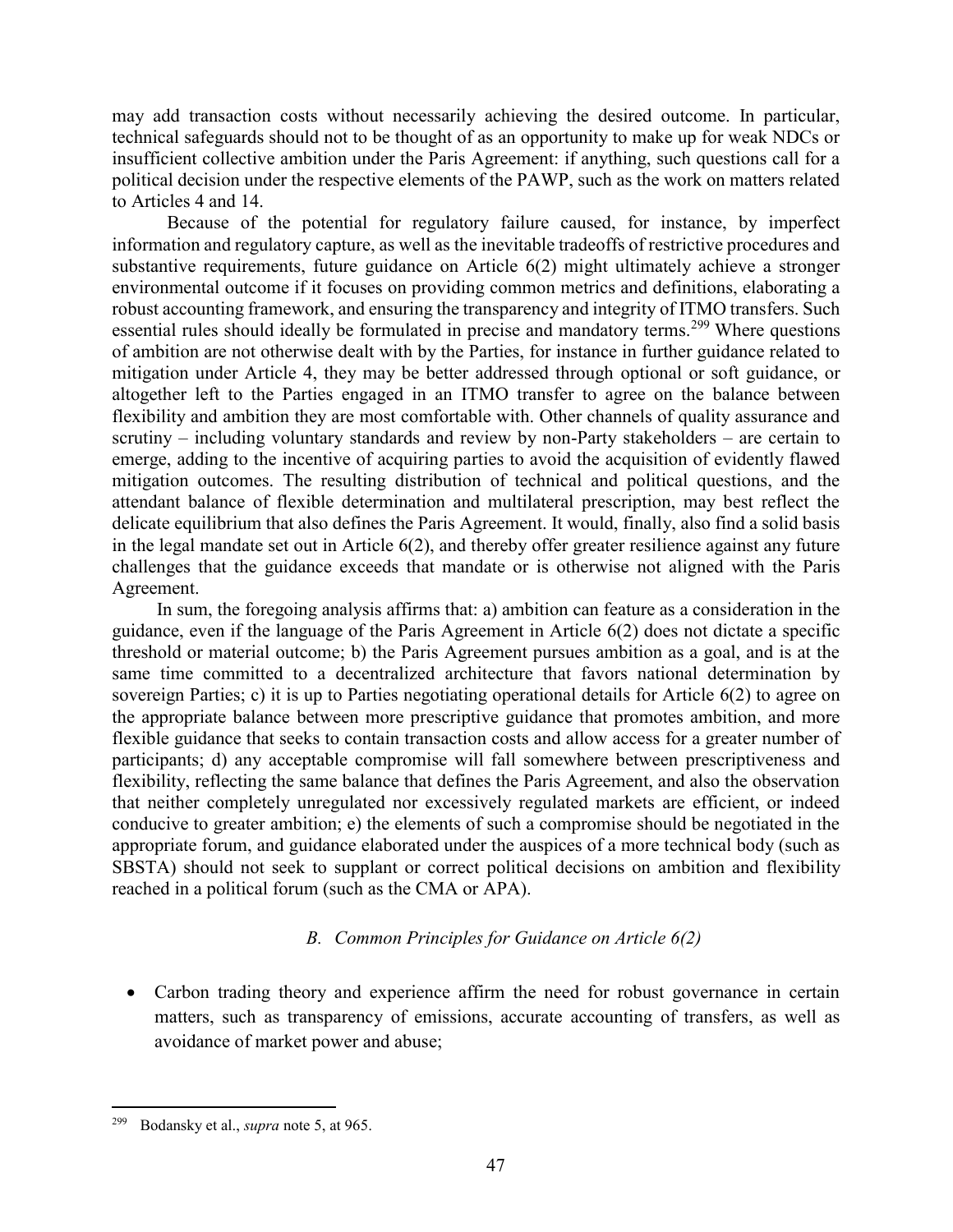- Theory and experience also highlight the need to avoid an overly restrictive governance framework with high transaction costs, investor risk, and uncertain benefits, such as individual approval of ITMOs and transfers;
- Caution should be exercised when seeking to regulate environmental integrity risks, as different governance responses have suffered from their own failures, such as information asymmetries, capacity constraints, or regulatory capture;
- Some issues may defy a regulatory solution. Additionality tests, for instance, have failed to guarantee the additionality of mitigation projects despite a decade of attempts at reform, and yet contribute to transaction costs and project risk;
- Other restrictions, such as quantity limits on transfers, will proportionally curtail the economic benefits of trading, and thus impose commensurate limits on any potential cost savings and increased ambition these might allow;
- Some concerns may also be misplaced, such as those about a dynamic incentive of Parties to weaken future mitigation pledges, where empirical data confirms that domestic politics and institutional power structures are the decisive factors;
- Hence, guidance should focus on essential governance aspects such as common definitions, accounting, and oversight of market integrity, employing precise language and – where appropriate – mandatory terms;
- For other issues that merely might benefit from coordination, optional and aspirational terms may be preferable to safeguard the flexibility of Parties and ensure that markets can allocate resources efficiently;
- This includes participation or eligibility requirements, where allowing access to private entities can greatly increase market activity, liquidity, and efficient price discovery, as shown by the experiences with existing carbon markets;
- Standardization of metrics and other parameters of ITMOs may help streamline cooperative approaches and increase fungibility of traded units, potentially accelerating the emergence of a global carbon market with greater cost savings;
- Although ambition is not mentioned in Article  $6(2)$ , the broader context of that provision as well as the object and purpose of the Paris Agreement allow for its consideration in Article 6(2) guidance;
- Still, lacking ambition of NDCs should not be compensated with greater restrictions on cooperative approaches, as this may impede their future uptake even if NDCs are eventually strengthened;
- Instead, political questions related to overall ambition and ambition of individual NDCs require political deliberation at the appropriate level and in relevant elements of the PAWP to secure enduring acceptance and legitimacy;